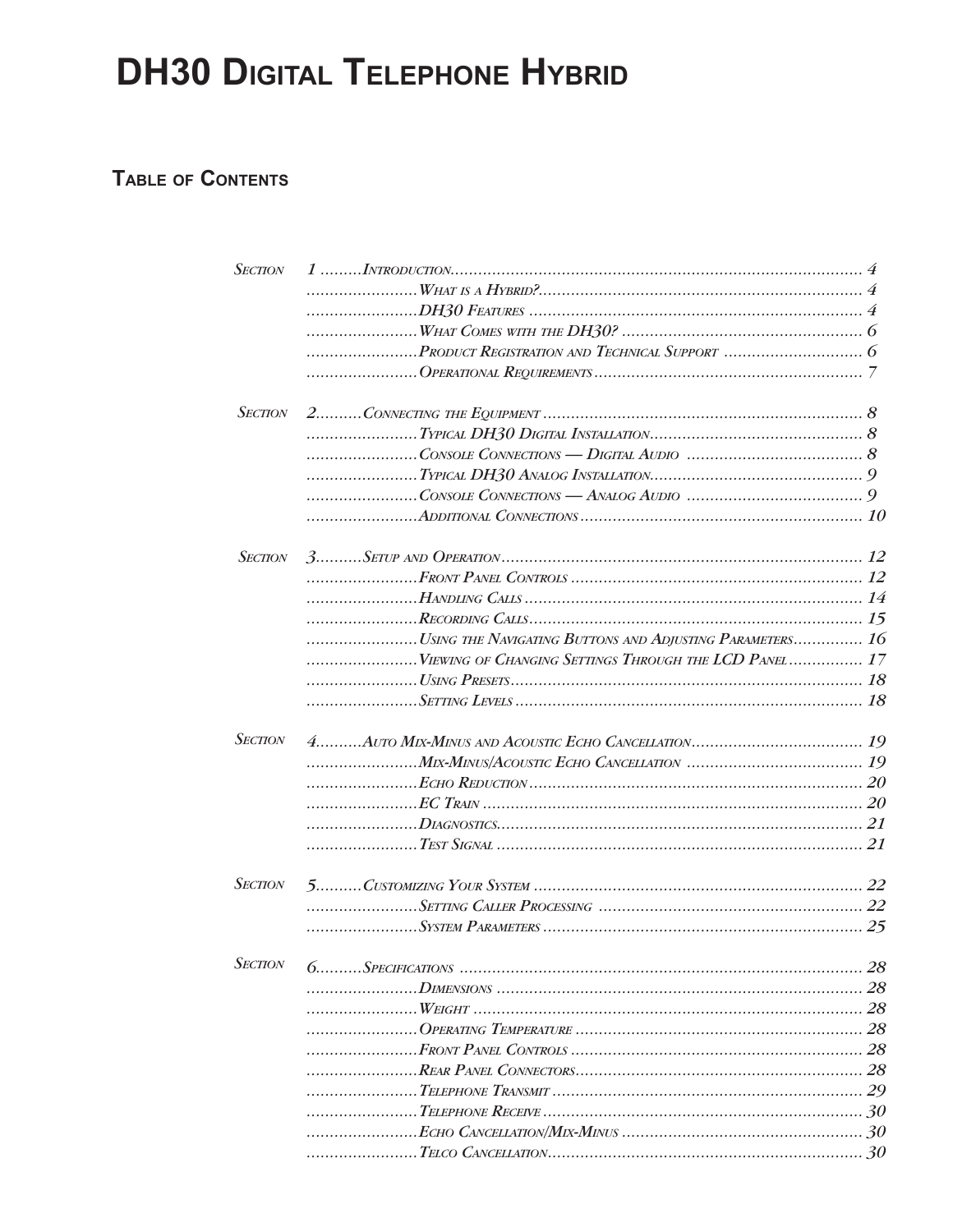# TABLE OF CONTENTS (CONT.)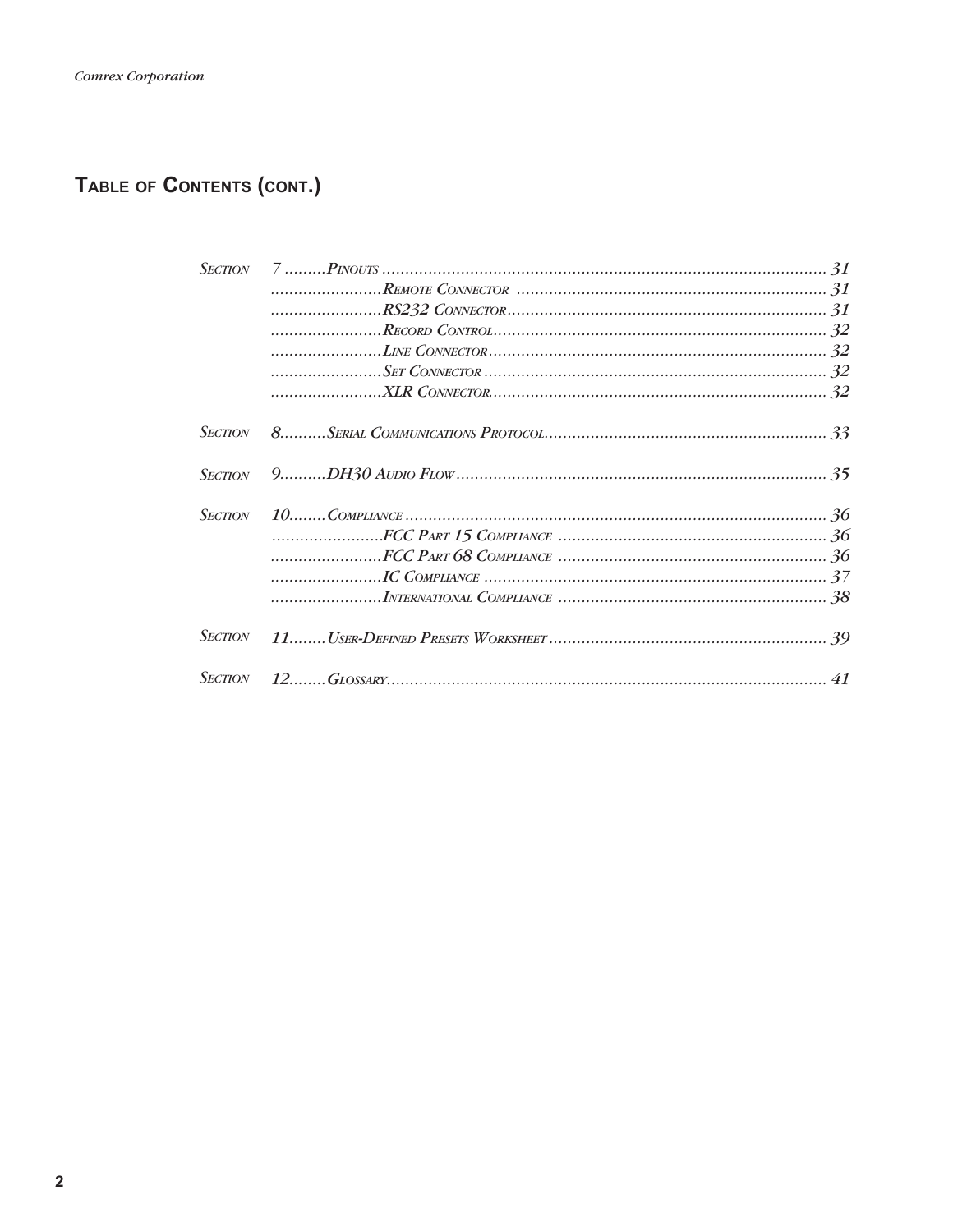#### *About Comrex*

Comrex has been building reliable, high quality broadcast equipment since 1961. Our products are used daily in every part of the world by networks, stations and program producers.

Every product we manufacture has been carefully designed to function flawlessly, under the harshest conditions, over many years of use. Each unit we ship has been individually and thoroughly tested. Most items are available off-the-shelf, either directly from Comrex or from our stocking dealers.

Comrex stands behind its products. We promise that if you call us for technical assistance, you will talk directly with someone who knows about the equipment and will do everything possible to help you.

Our toll free number in North America is 800-237-1776. Product information along with engineering notes and user reports are available on our website at http://www.comrex.com. Our E-Mail address is info@comrex.com.

#### *Warranty and Disclaimer*

All equipment manufactured by Comrex Corporation is warranted by Comrex against defects in material and workmanship for one year from the date of original purchase, as verified by the return of the Warranty Registration Card. During the warranty period, we will repair or, at our option, replace at no charge a product that proves to be defective, provided you obtain return authorization from Comrex and return the product, shipping prepaid, to Comrex Corporation, 19 Pine Road, Devens, MA 01434 USA. For return authorization, contact Comrex at 978-784-1776 or fax 978-784-1717.

This Warranty does not apply if the product has been damaged by accident or misuse or as the result of service or modification performed by anyone other than Comrex Corporation.

With the exception of the warranties set forth above, Comrex Corporation makes no other warranties, expressed or implied or statutory, including but not limited to warranties of merchantability and fitness for a particular purpose, which are hereby expressly disclaimed. In no event shall Comrex Corporation have any liability for indirect, consequential or punitive damages resulting from the use of this product.

#### *Copyright Notice*

The Comrex proprietary code and licensed, third party proprietary code residing in and otherwise associated with this product are protected by copyright law and international treaties. Unauthorized reproduction or distribution of this product, or any portion of it, may result in civil and criminal sanctions, and will be prosecuted to the fullest extent of the law.

US Government Restricted Rights - Use, duplication, or disclosure by the US Government is subject to restrictions set forth in subparagraph  $(c)(1)(ii)$  of the Rights in Technical Data and Computer Software clause at DFARS (48 CFR) 252.227-7013 or subparagraphs (c)(1) and (2) of the Commercial Computer Software-Restricted Rights clause at FAR (48 CFR) 52.227-19, as applicable.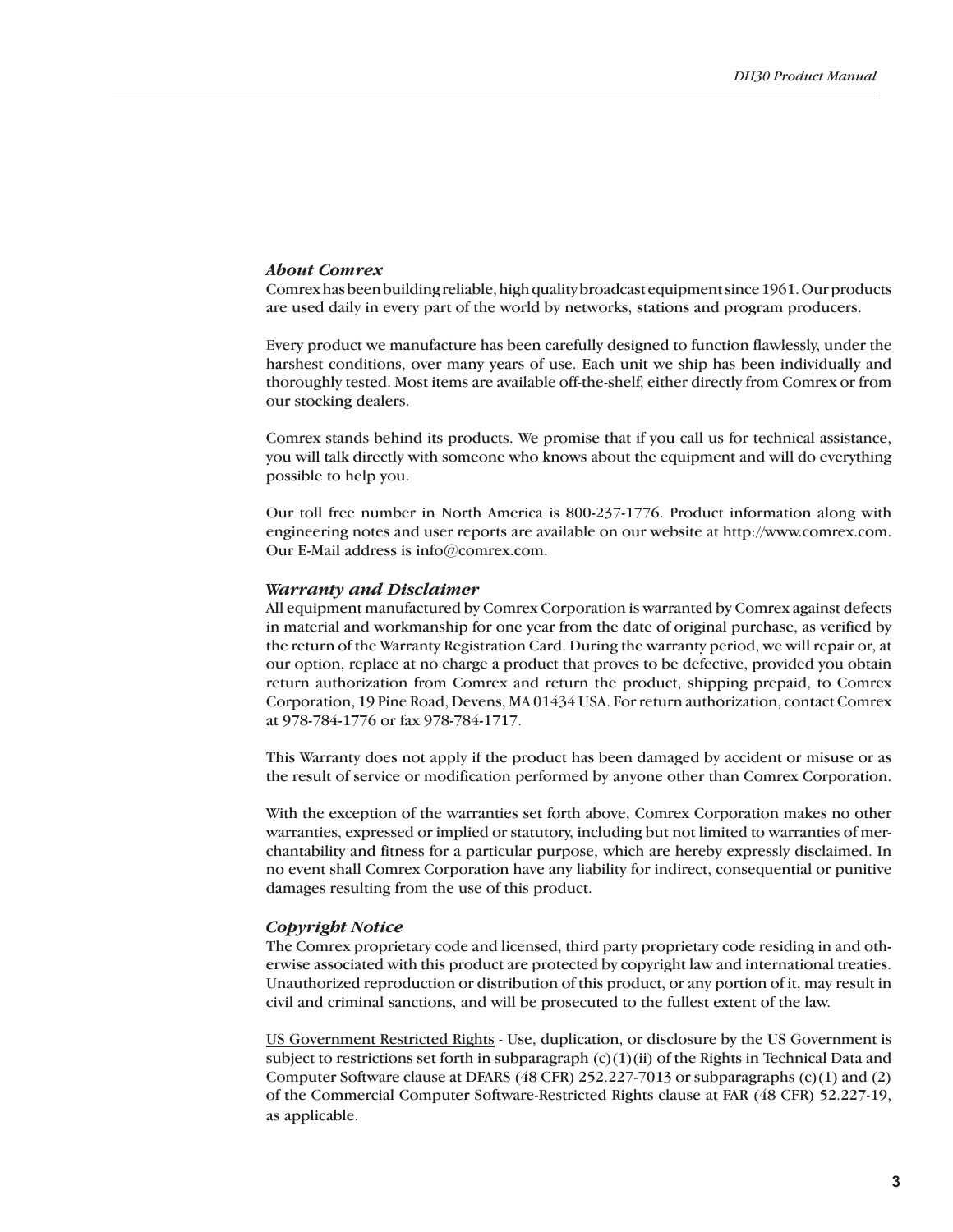# **SECTION 1 INTRODUCTION**

Simply put, a hybrid is a device that separates send and receive audio on a phone line. While the public switched telephone network utilizes separate channels for audio in each direction of a phone call, these two signals are mixed together before being sent to the end user. This way, only one pair of wires is required from your telephone to the telco central office. To use telephone company terms, the telephone network is a "4 wire" system, while the local loop is a "2 wire" system. *What is a Hybrid?*

> When recording or airing telephone conversations in a studio environment, it's important that telephone audio be "4 wire." This is because the audio program usually already contains the audio of the "studio host." If the telephone audio also contains some of the "studio host," these two signals will be added together by the mixing console. The effect will be distortion in the voice of the "studio host." In essence, a hybrid converts the "2 wire" telephone line back into a "4 wire" audio path.

It seems counter-intuitive, but the main goal of a studio hybrid is to make the people in the studio sound better. If the hybrid isn't working well, people speaking from the studio will sound "hollow" or like they're "talking into a barrel." This is due to the strange effect of mixing microphone audio with telephone "bleed-through." Of course, our hybrids also improve the audio of callers, filtering out hum and noise as well as adjusting levels between loud and soft speakers.

It's our opinion that with the advent of cheap telephones, cordless phones and cellphones, telephone audio has gotten decidedly worse in recent years. While a hybrid can cleanup noise to some extent, it can't remove distortion caused by the far end telephone. If you find some calls sound good on air and some don't, it's probably due to the large disparity in audio quality of today's telephone sets.

The DH30 provides a high quality telephone interface between a telephone line and audio equipment to help bring uniformity and high quality sound to a broadcast talk show environment. This telephone interconnection system uses digital hybrid technology to continually adapt to telephone-line conditions, providing consistent high-quality sound. Here is a list of the DH30 Digital Telephone Hybrid's features: *DH30 Features*

> • Selectable auto mix-minus and acoustic echo cancellation, allowing for operation in a variety of closed or open studio environments.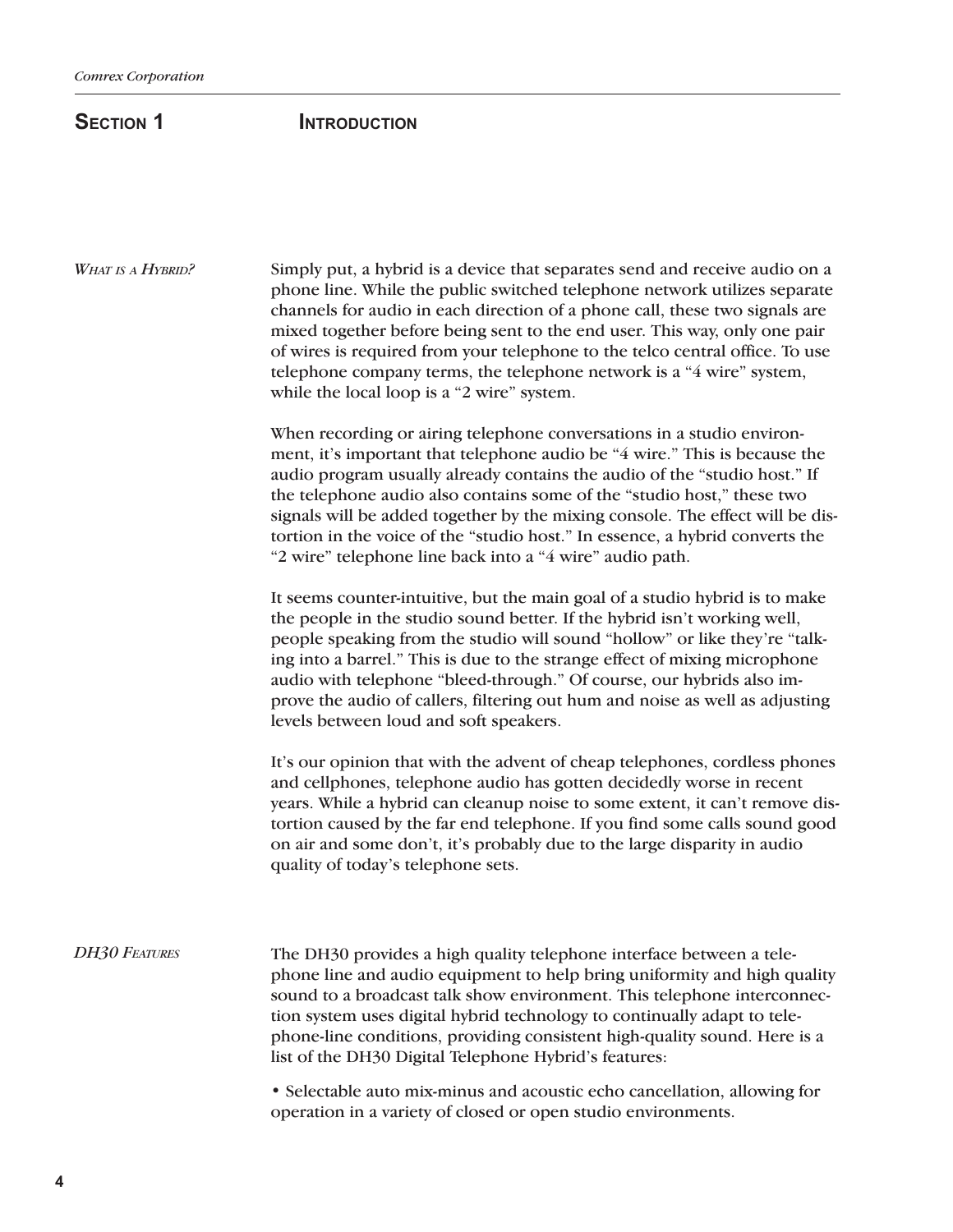• Programmable auto-answer, auto-disconnect and caller control functions.

• Call monitoring capability with a built-in 2-watt monitoring amplifier and front-panel volume control.

• AES/EBU connections allow for a direct digital audio link between the DH30 and a digital console.

• Analog connections are made using the send and cue inputs and the caller and aux outputs.

• Each input and output has its own adjustable gain control, ensuring the best audio mix in every application.

• The DH30's 24-bit digital signal processing (DSP) produces high-quality audio with expansion, compression, equalization and bass boost capabilities. The downward expander, compressor and 3-band EQ allow you to fine tune the sound of the caller audio.

• The telephone echo cancellation provides a high quality telephone interface between a standard analog telephone line and user audio equipment. The primary function of the hybrid is to separate send and caller audio (null). The hybrid provides >55 dB send/caller isolation between 250 Hz to 3.5 kHz.

• The DH30 is easily customized. The Enter, Esc, Volume control buttons, and the LCD display provide useful control options, including integrated monitor amplifier with push-button volume control, adjustable caller audio control, adjustable three-band equalization, password protection and adjustable compressor/limiter and expander.

• The DH30 presets are the programmable operating parameters that control how the DH30 responds to the telephone line. The DH30 can store up to three presets. The unit ships with Preset 1 containing a set of default values. You can keep these settings or modify them, and you can also set up two additional presets. The Presets feature allows you to easily change to a completely different operating profile. If power is lost, the DH30 powers up with the last preset used, so custom presets are not lost.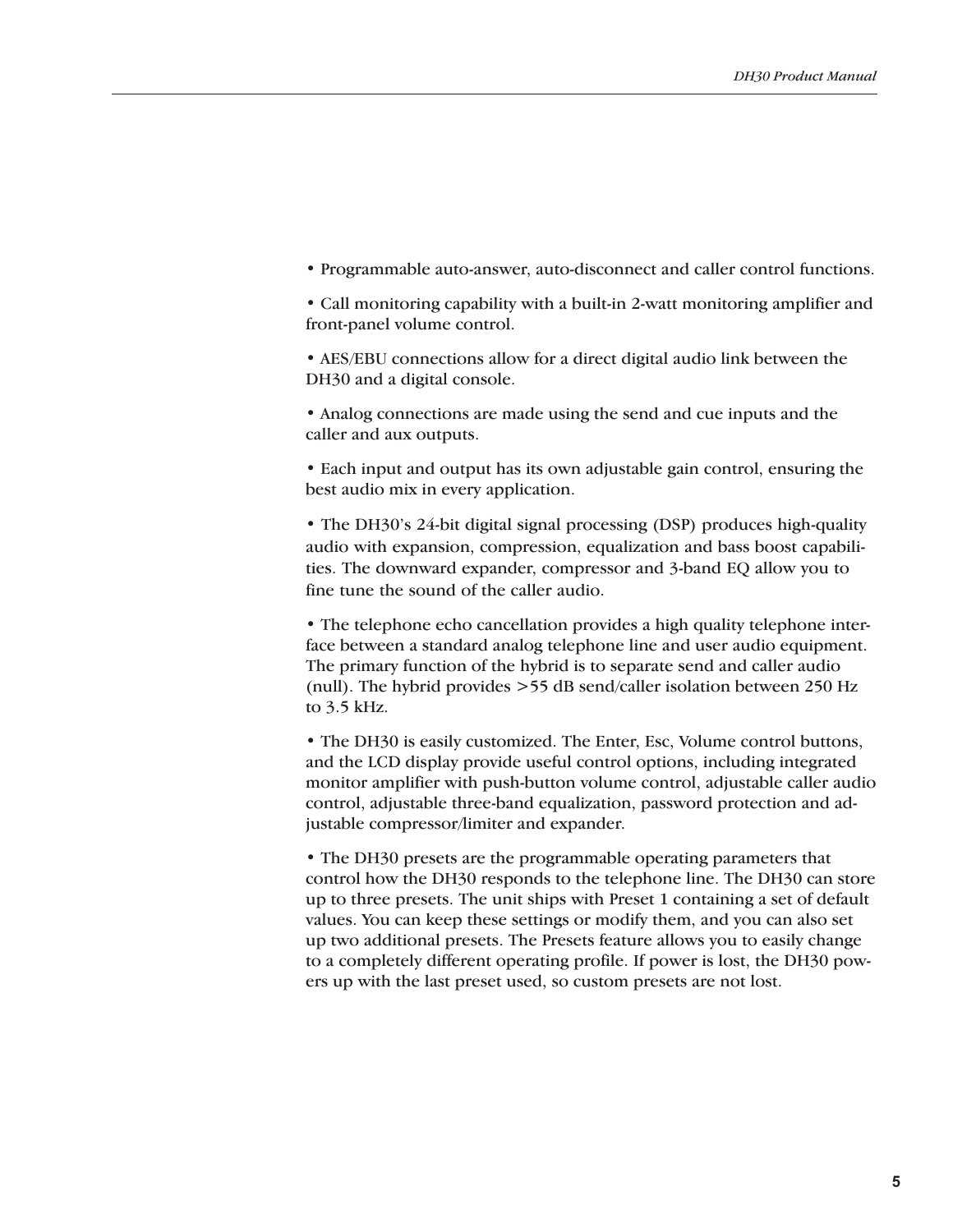

Please register your DH30 by filling out and returning the enclosed warranty registration card or by visiting our website www.comrex.com/warranty.html. When your DH30 is properly registered, Comrex can better serve you should you require technical assistance, need upgrades or new product information. *Product Registration and Technical Support*

> If you have any problems or simply need a question answered, please call us at 978-784-1776. Our toll free number in North America is 800-237-1776. Product information along with engineering notes and user reports are available on our website at http://www.comrex.com. Our email address is info@comrex.com.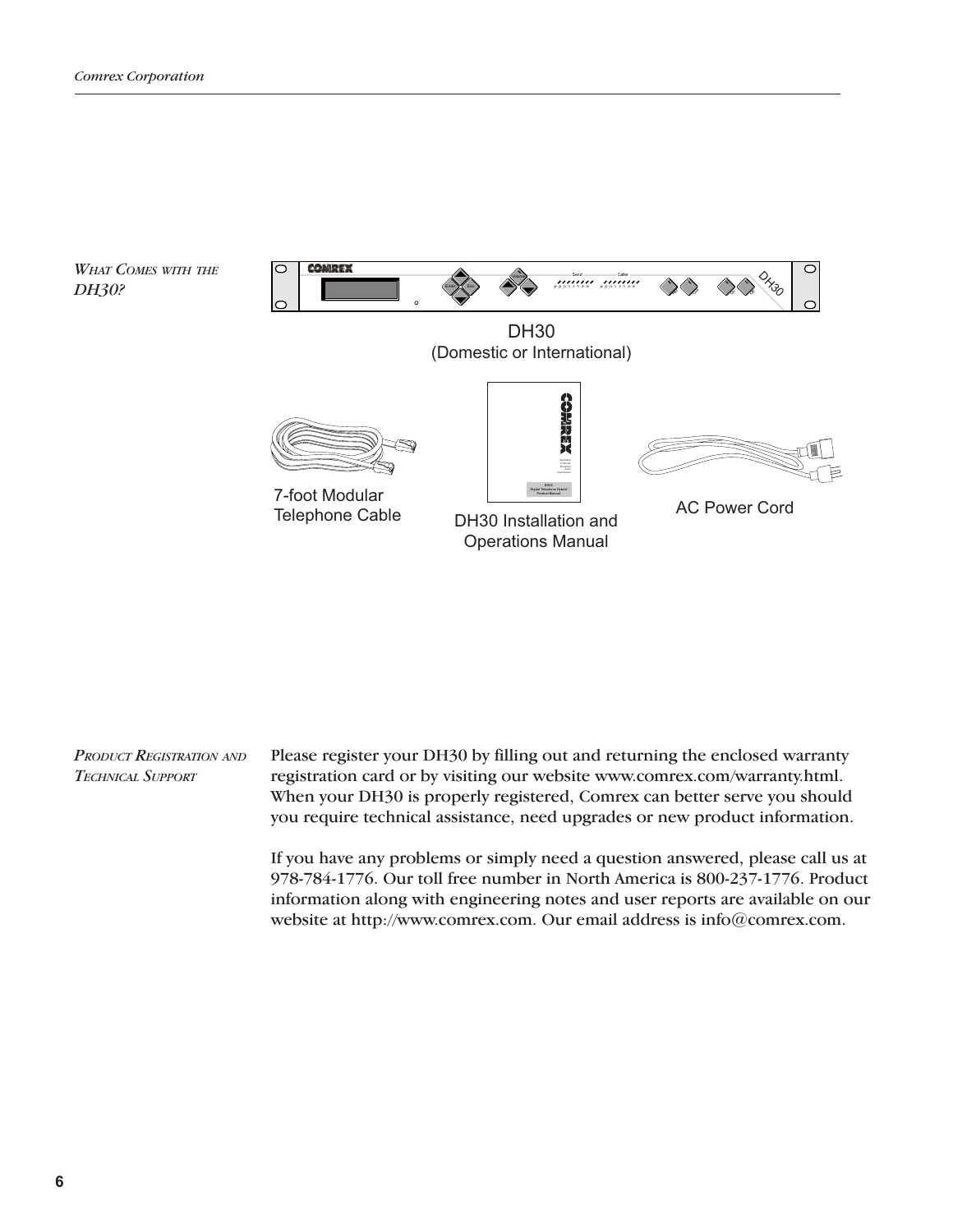The DH30 is designed to work in almost any acoustic environment. However, to improve audio quality and ease installation, we recommend that you take the following factors into consideration: *Operational Requirements*

> **Acoustic Room Treatment —** Rooms that have large areas of windows, white boards, hard floors, etc. are acoustically live. These areas increase the amount of audio reverberation in the room which, in turn, reduces audio quality. To achieve the best results using the DH30, you should minimize the amount of audio reverberation wherever possible. You can improve room acoustics by installing acoustic panels, drapes and other wall fabrics. Another way to improve overall room acoustics is to keep room noise (i.e. computers and fans) to a minimum.

**Environmental —** The room temperature at which the DH30 can operate ranges from  $32-100$  degrees F / 0-38 degrees C, with relative humidity of 0–80 percent.

**Telephone Line —** The DH30 operates on standard telephone lines and connects to a standard RJ11C modular jack. If you do not have an RJ11C jack where you want to install the DH30, call your telephone company for installation.

**Equipment Placement —** The DH30 is designed for installation in a standard 19-inch equipment rack.

**Power —** The DH30 automatically adjusts to voltages between 100–240 Vac, 50–60 Hz. Manual voltage switching is not required.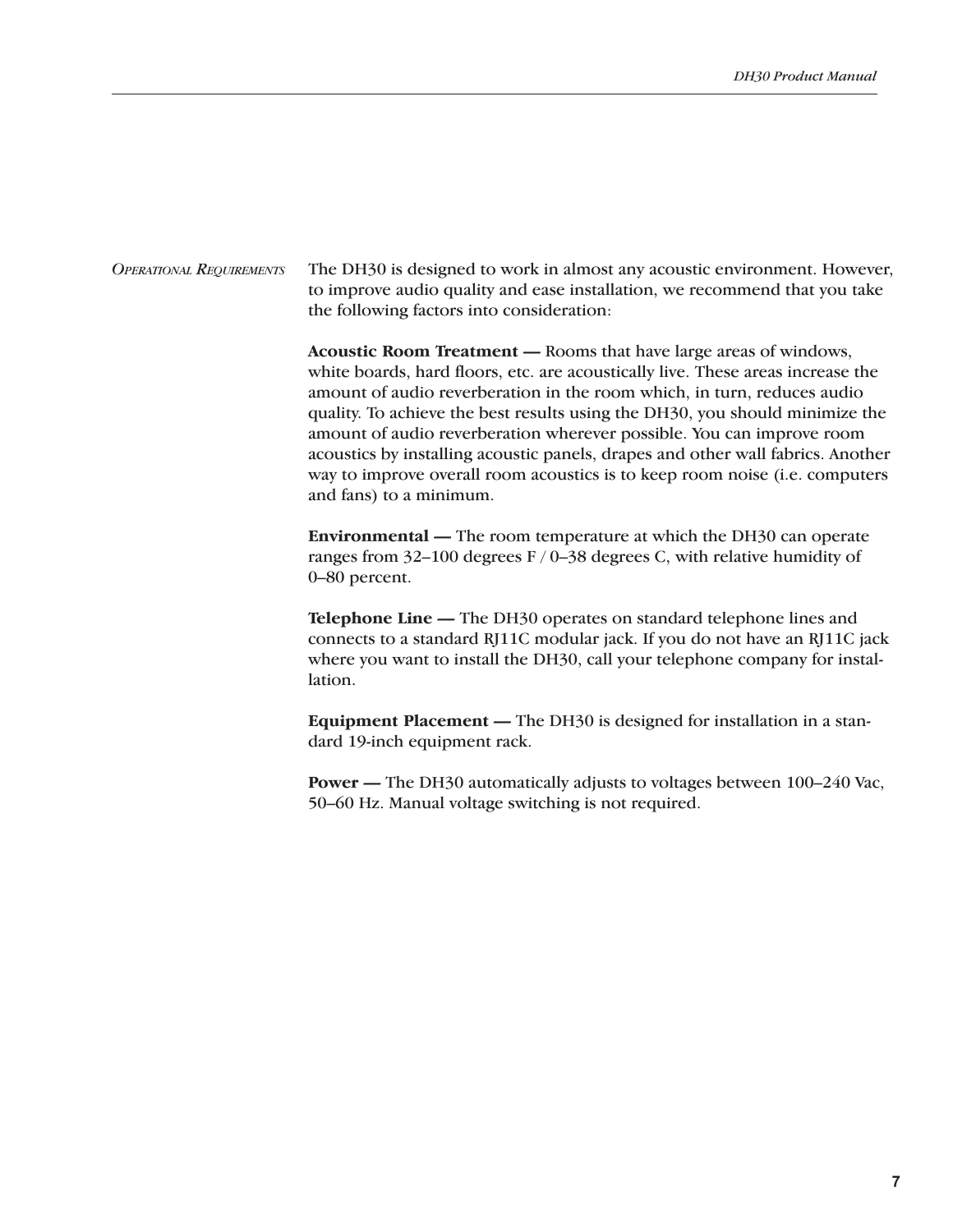# **SECTION 2 CONNECTING THE EQUIPMENT**

All equipment connections are made through the back panel. Position the DH30 so that the connectors are readily accessible and their pin orientation is visible. To use the functions associated with these connections, refer to "Setup and Operation," beginning on page 12.









**AES/EBU In —** This is the audio that the caller will hear. Connect an AES/EBU output from the studio console to the AES/EBU In input of the DH30.

This connection provides a digital audio input directly to the Digital Signal Processor (DSP). The AES/EBU digital audio input is stereo. The left channel is designated as the send audio input and the right channel is the cue audio input. In order to enable this input, the AES/EBU sampling rate must be selected in the System Parameters menu.

**AES/EBU Out —** This is the output of the callers voice. Connect the AES/EBU Out to an AES/EBU input channel of the studio console.

This connection provides a digital audio output directly from the DSP. The output sample rate follows the AES/EBU input sample rate. If no AES/EBU sample rate is provided, the rate defaults to 32 kHz.

The AES/EBU digital audio output is stereo. The left channel is designated as the caller audio out and the right channel contains the send or cue audio (whichever is selected via the Cue button).

*Note: You should cycle power anytime you disconnect AES/EBU connectors from the DH30.*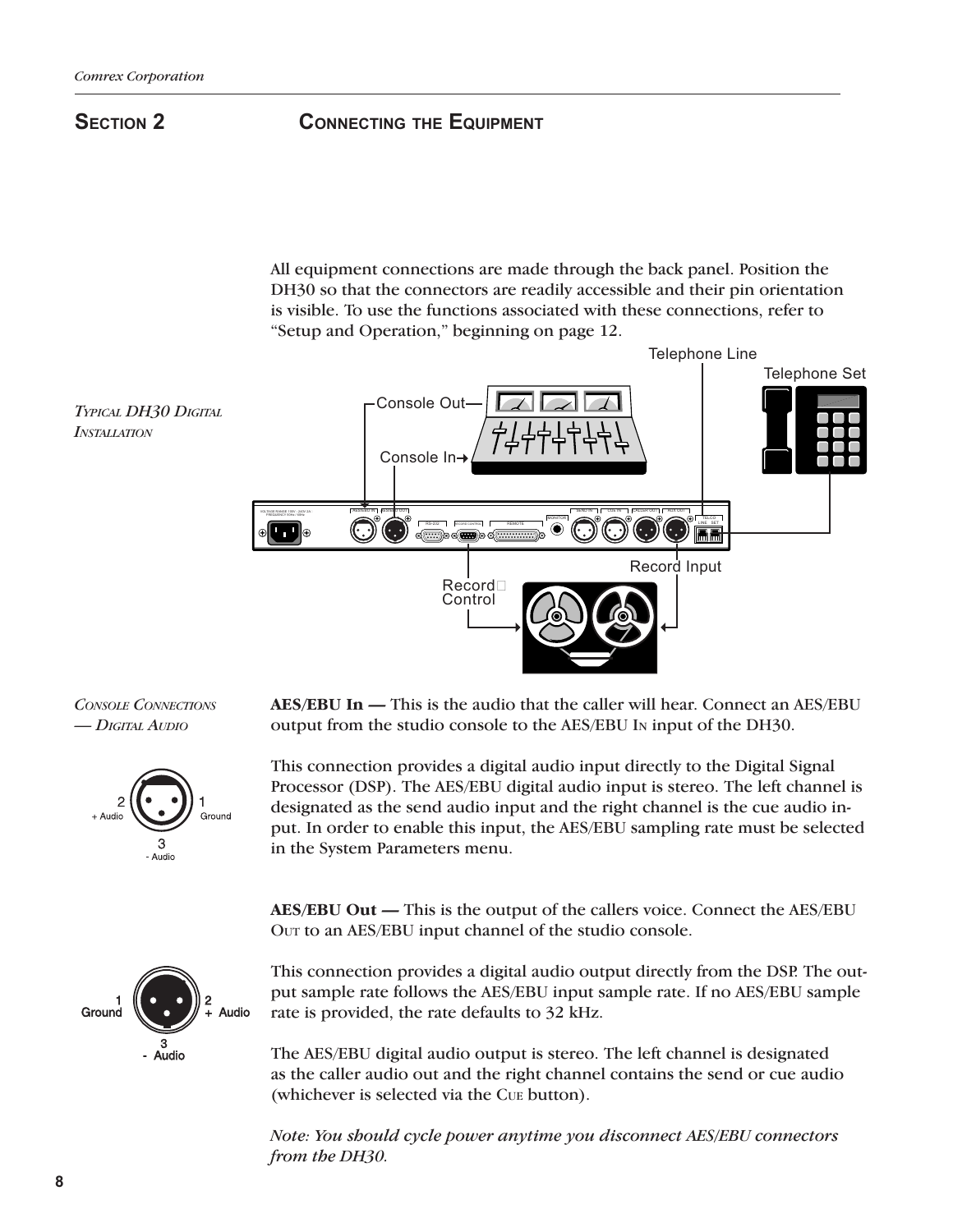

*Console Connections — Analog Audio*





If the DH30's echo canceller feature is disabled, you must send mix-minus audio to the SEND IN connector. If you are using a microphone connected directly to the DH30 that requires phantom power, you will need to activate the phantom power circuit. Contact Comrex technical support.



**Cue In —** This is the audio the caller will hear when the cue feature, located on the front panel, is activated. Connect a mic or line output from the studio console to the Cue In input of the DH30.

No auto mix-minus or acoustic echo cancellation is performed on the Cue audio, and therefore, the audio sent to this input must be a mix-minus.



**Caller Out —** This is the output of the caller's voice. Connect the Caller Out to an input channel of the studio console.



**Aux Out —** This is the output of the caller audio and the send or cue audio (whichever is selected via the Cue button). Connect the Aux Our to an input channel of your studio console or recording device.

The caller/send mix is programmable through the front panel LCD display.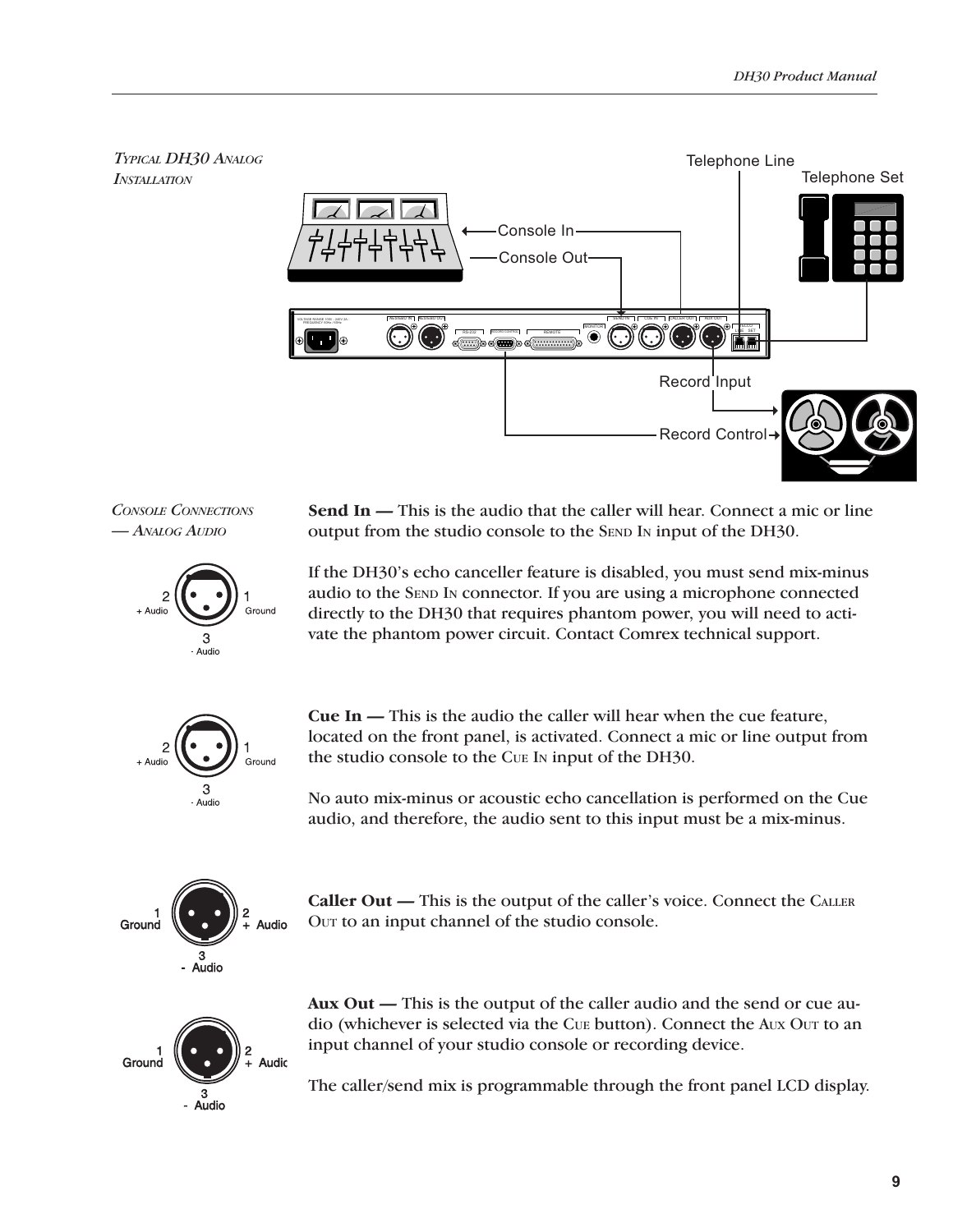

*Additional Connections* **Telephone Line Connections —** The DH30 operates on one standard POTS (plain old telephone service) analog telephone line or one analog extension from a PBX via a standard RJ11C modular jack. *Note: Some telephone lines do not provide battery voltage (dry line, no DC offset voltage). If your line does not, the DH30 may be configured by qualified personnel for dry line operation. Please contact Comrex technical support for details.*

> **Line —** Plug your telephone line into the RJ11C Line jack. **Set —** Plug your telephone set into the RJ11C SET jack.



**Remote —** Connect a DB25 parallel cable to this connector to provide control and status via your console remote port or contact-closure switches. This connector also contains unbalanced audio inputs and outputs. See "Pinouts" on pages 31-32.



**Monitor —** Connect a speaker or mono headphones to this 1/4" phone jack to produce a 2-watt amplified audio signal for call monitoring. Only caller audio is present on this output. Stereo headphones will contain caller audio in one earpiece only.

The front panel volume buttons control the level of this output. See the "Setup and Operation" section on pages 12-13 for front panel usage.



**Record Control —** Control a tape deck or other external recording device with this DB9 RECORD CONTROL connector.

This DB9 female connector sends start, stop and enable commands for automatic telephone call recording. This connector provides control only. Use the Aux Our connector to route audio to the recording device.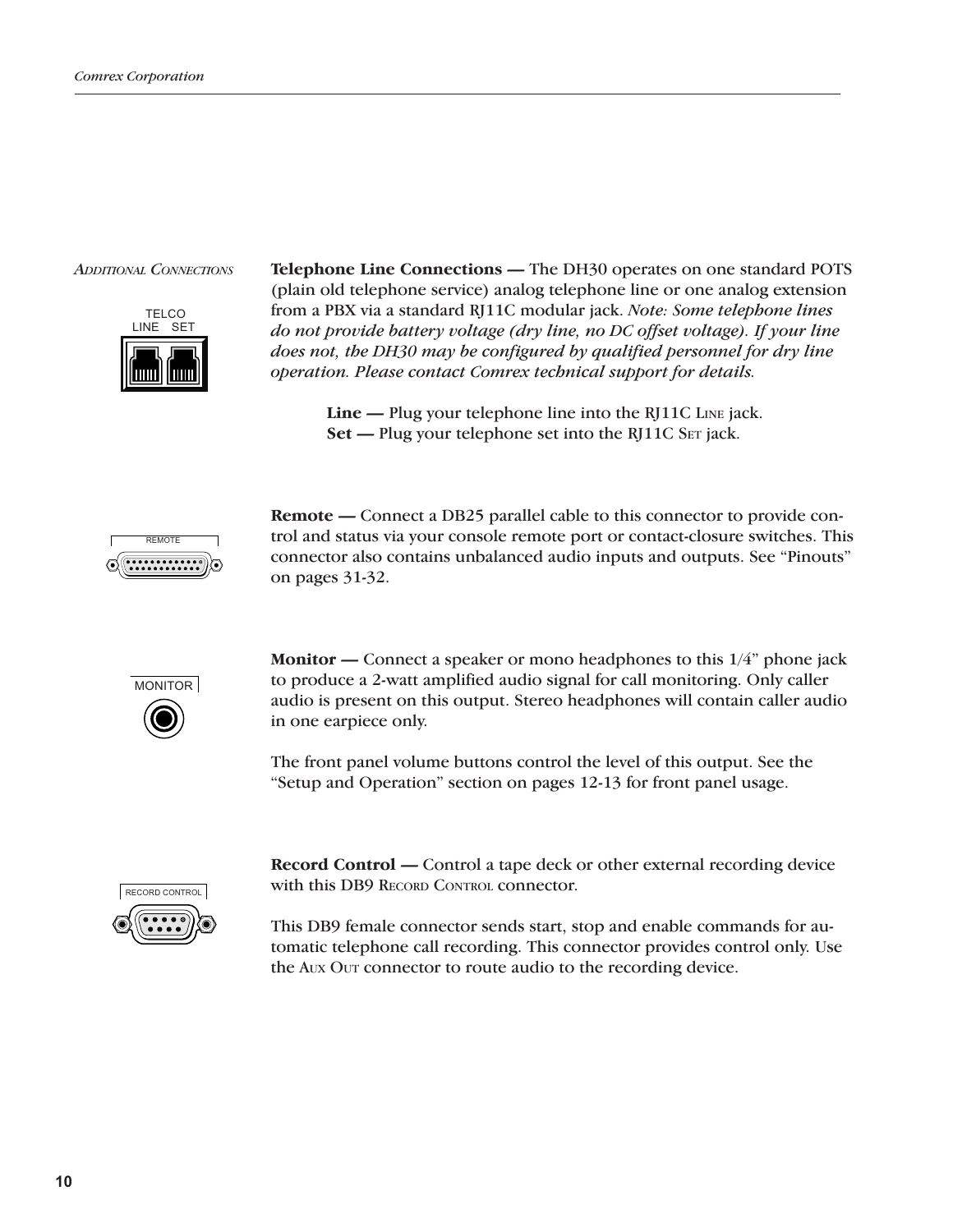

**RS232 Serial Port —** This DB9 female connector connects to the serial port of a PC or other RS232 device. The serial port settings are fixed at 9600 baud, 8-bit, no parity, 1 stop bit. This port receives commands to remotely control operation, request status or download firmware upgrades. Refer to "Serial Communications Protocol" on pages 33-34.

VOLTAGE RANGE 100V - 240V 2A FREQUENCY 50Hz / 60Hz



**Power Connection —** This connection automatically adjusts to accept voltages between 100–240 Vac, 50/60 Hz.

The AC power cord is an IEC type connector, which allows use of domestic US power cords as well as international power cords.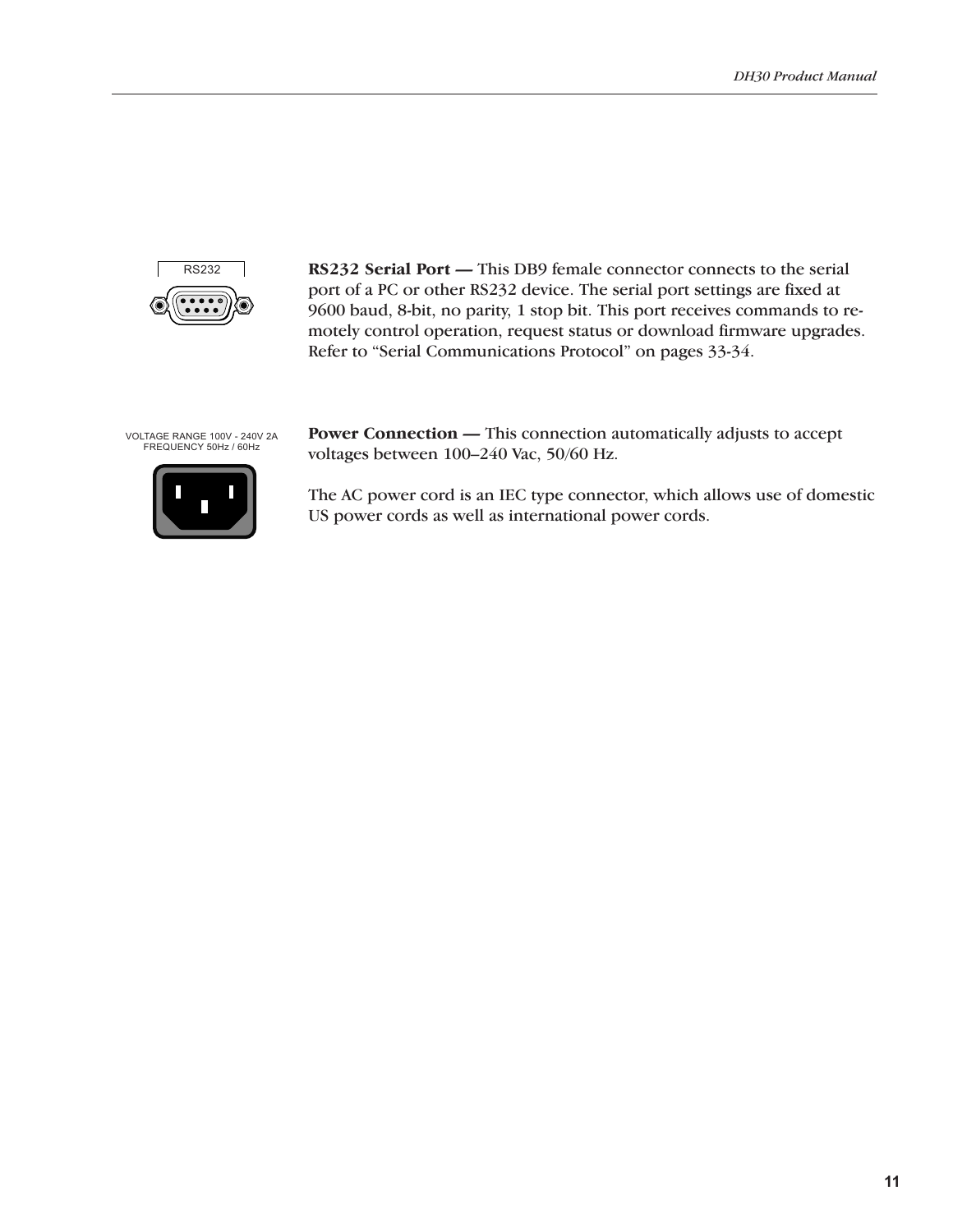## **Section 3 Setup and Operation**

As soon as you connect power and the DH30 completes its initialization cycle (about two seconds), it is functional. The factory default settings that are active upon power-up can accommodate basic operation. You can immediately use the hybrid to connect, disconnect and record calls.

Before initial use, it is recommended that the DH30 be calibrated to your telephone system and audio controls. Depending on your site's unique needs, some settings may require modification.

*Front Panel Controls*





**On and Off —** When the DH30 is plugged in, it defaults with the hybrid off, indicated by the red OFF LED.

The On button connects the DH30 to the telephone line and causes the hybrid to adapt to the line. Pressing the On button while the DH30 is connected to a telephone line readapts the hybrid. A steady green LED indicates that the DH30 is on. A flashing green LED indicates an incoming call.

When the OFF button is pressed, the DH30 disconnects from the telephone line and mutes caller audio. The red OFF LED illuminates.



**Record —** The Rec button controls the start or stop of an external recording device connected to the DH30 through the RECORD CONTROL output on the rear panel.

The Record LED flashes red when recording, appears solid red in recordready (standby) mode and is not lit when record mode is off.



**Cue —** The Cue button enables the talent to speak to a caller off the air. When you press the Cue button, the Cue LED illuminates and audio from the cue input is routed to the caller. When the Cue button is off, the Cue LED turns off and audio from the send input is routed to the caller.

Neither auto mix-minus nor acoustic echo cancellation is performed on the cue input. Therefore, a mix-minus audio source must be provided to the cue input.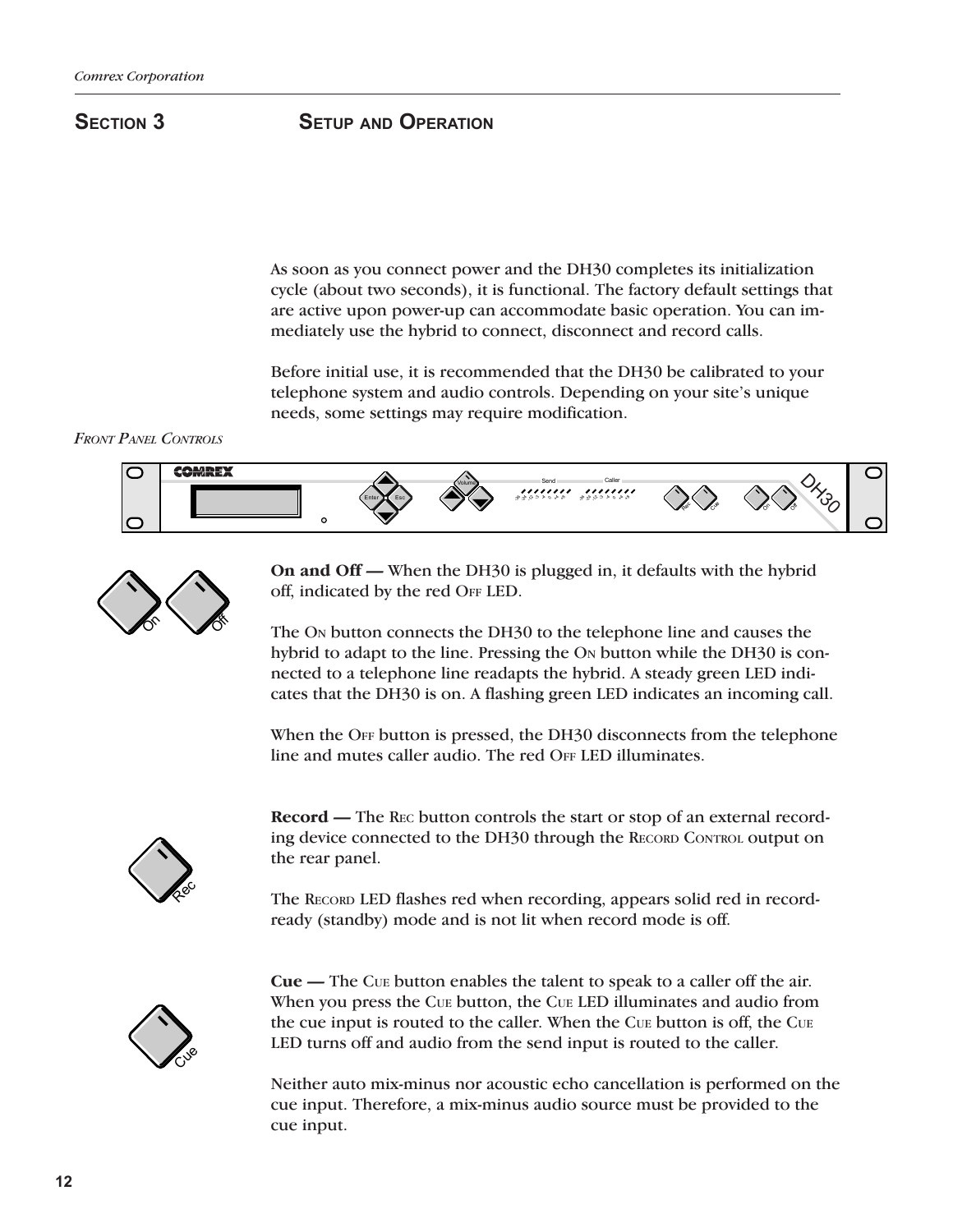

**VU Meters (Send and Caller) —** These LED's indicate the audio levels at the SEND and CALLER XLR connectors.

The SEND meter indicates the level of the audio sent to the caller. The input gain should be set so that the average send level is at 0 dBU with occasional peaks to  $+4$  dBU.

The Caller meter indicates the level of the audio being received by the hybrid. Caller processing (compressor, EQ, gain and the other caller processing parameters) is reflected in the Caller meter reading.



**Volume —** The up and down arrows  $(\triangle/\blacktriangledown)$  raise or lower the volume level of the internal 2-watt power amplifier to the speaker or headphone connected to the Monitor jack on the rear panel. Pressing a button once increases or decreases the level by 3 dB. Holding a button sweeps the volume up or down.

At power up, the monitor volume defaults to a nominal reference of 0dB. The volume may be adjusted between +18 dB and –27 dB. Reducing the volume past –27 dB turns off the monitor and mutes the power amplifier output, indicated by the solid red Volume LED.

Pressing  $\triangle$  and  $\nabla$  simultaneously will reset the volume to nominal (0 dBu).



**Enter, Esc,**  $\triangle$ **/** $\nabla$  — These four buttons allow you to navigate through the menus and adjust parameters on the adjacent LCD panel. They are also used in setting and entering the password.

GAIN SEÑD IN

**LCD Display —** This LCD display is a two-line, 16-character alphanumeric display. The first line displays the main menu categories. The second line displays the adjustable parameters.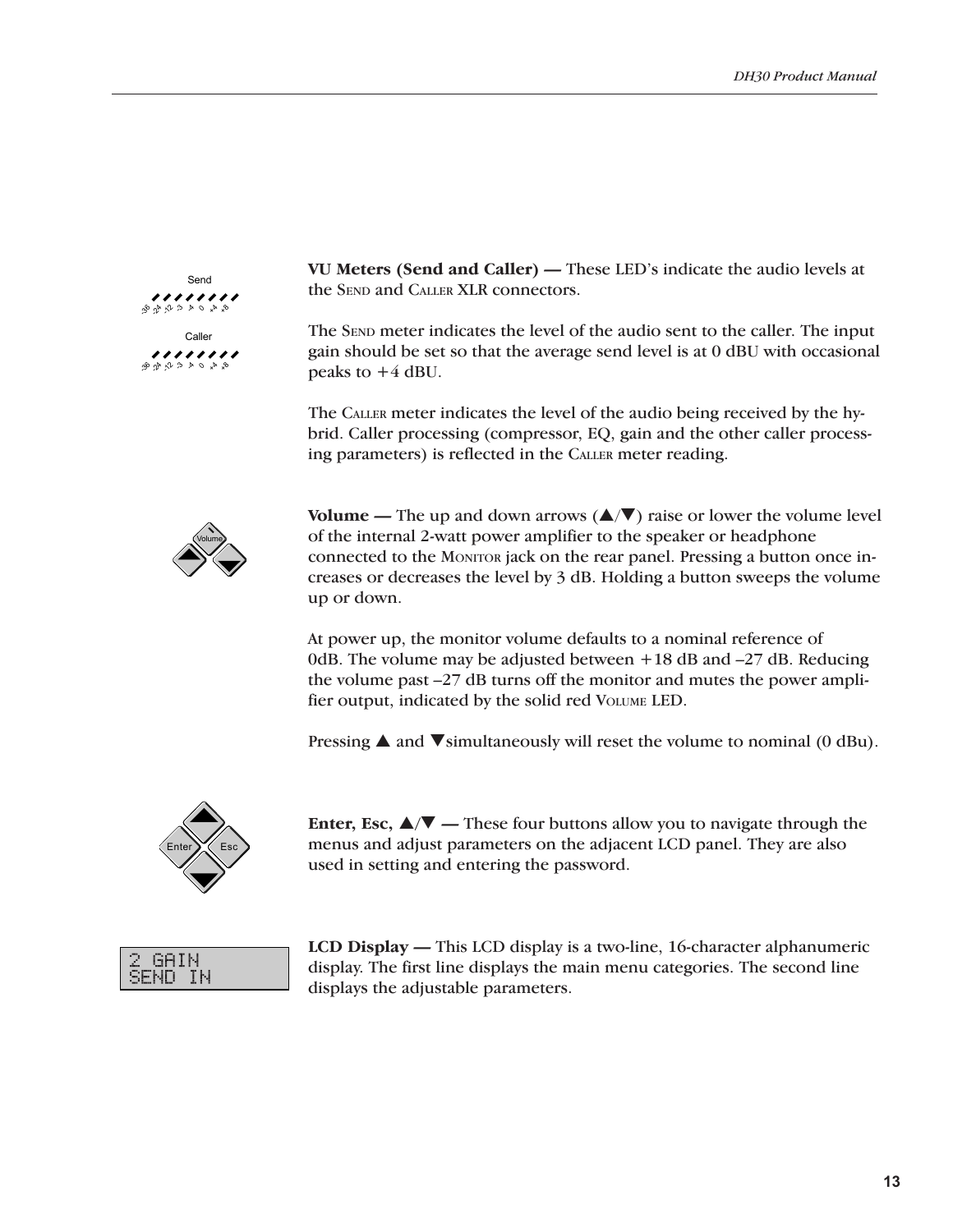#### *HANDLING* CALLS **Receiving a Call —** To set up the DH30 for automatic answer or disconnect, refer to "System Parameters" (pages 25–26).

• On-Air — When a call rings on the telephone line connected to the DH30, the On LED will flash and the telephone connected to the SET output will ring. Answer the call by pressing the ON button or activating the hybrid from your remote console control (if applicable). This routes the call through the hybrid, and the green On LED illuminates. Upon connection, the DH30 automatically adjusts to line conditions.

• Off-Air — Answer the call by picking up the telephone handset and talking to your party over the telephone. Do not press On.

**Disconnecting a Call —** If the call is routed through the DH30 (the On LED is lit), press the OFF button to disconnect the call. The OFF LED illuminates, and the On LED goes out. *Note: If the handset is off hook when the Off button is pressed, the caller will remain on the handset.*

If your call is through the handset only (the red OFF LED is lit), hang up when the conversation is complete.

**Making a Call —** Call the party normally, using your telephone handset. After the other party has answered, put the call on-air by pressing the On button. The On LED lights and the DH30 takes control of the call, disabling the telephone set. You may safely hang up the handset without disconnecting your call. When the conversation is complete, press the OFF button to disconnect the call. If you wish to take the caller off the air without hanging up, pick up the handset and then press the OFF button.

To make a telephone call off-air, call the party normally, using your telephone handset. After the other party has answered, conduct your call as you normally would and hang up the handset when finished.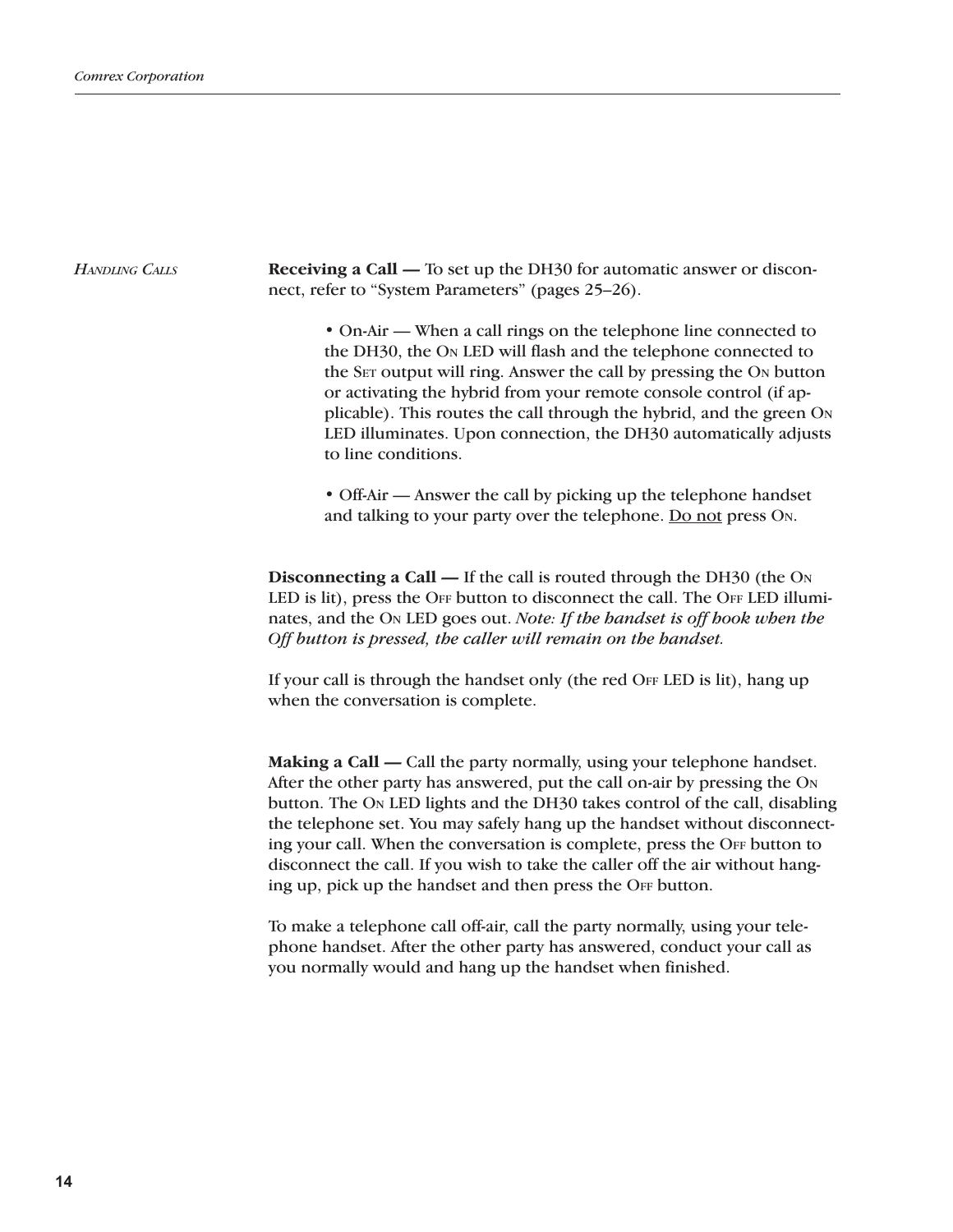The record function controls a recording device through the DB9 RECORD CONTROL connecter. To use the record function, a recording device must be connected to the DB9 Record Control connector. The Aux Out connector of the DH30 must also be connected to the recording device. *Recording Calls*

> The record function has three settings: off, record-ready (standby) and on (recording). Pressing the Record button has different effects, depending on whether the DH30 is on or off.

> When the hybrid is recording, the LED flashes. When the hybrid is in record-ready mode, the LED is steady. And when the hybrid is not recording, the LED is not lit.

> **Recording Manually —** When the hybrid is on, press RECORD to begin recording. The LED will flash. When you turn the hybrid off or when you press Record again, recording will stop and the LED will go off.

> **Using Record Ready —** Press Record when the hybrid is off. The Record LED will illuminate. When the On button is pressed, recording begins automatically and the RECORD LED flashes. When the hybrid is turned off or when you manually press the RECORD button again, recording stops and the RECORD LED becomes steady, indicating record-ready mode is still active. *Note: The On and Off buttons of the hybrid control the start and stop signals of the record connector in record-ready mode. This is ideal for unsupervised applications that use auto answer/disconnect in conjunction with recording devices.*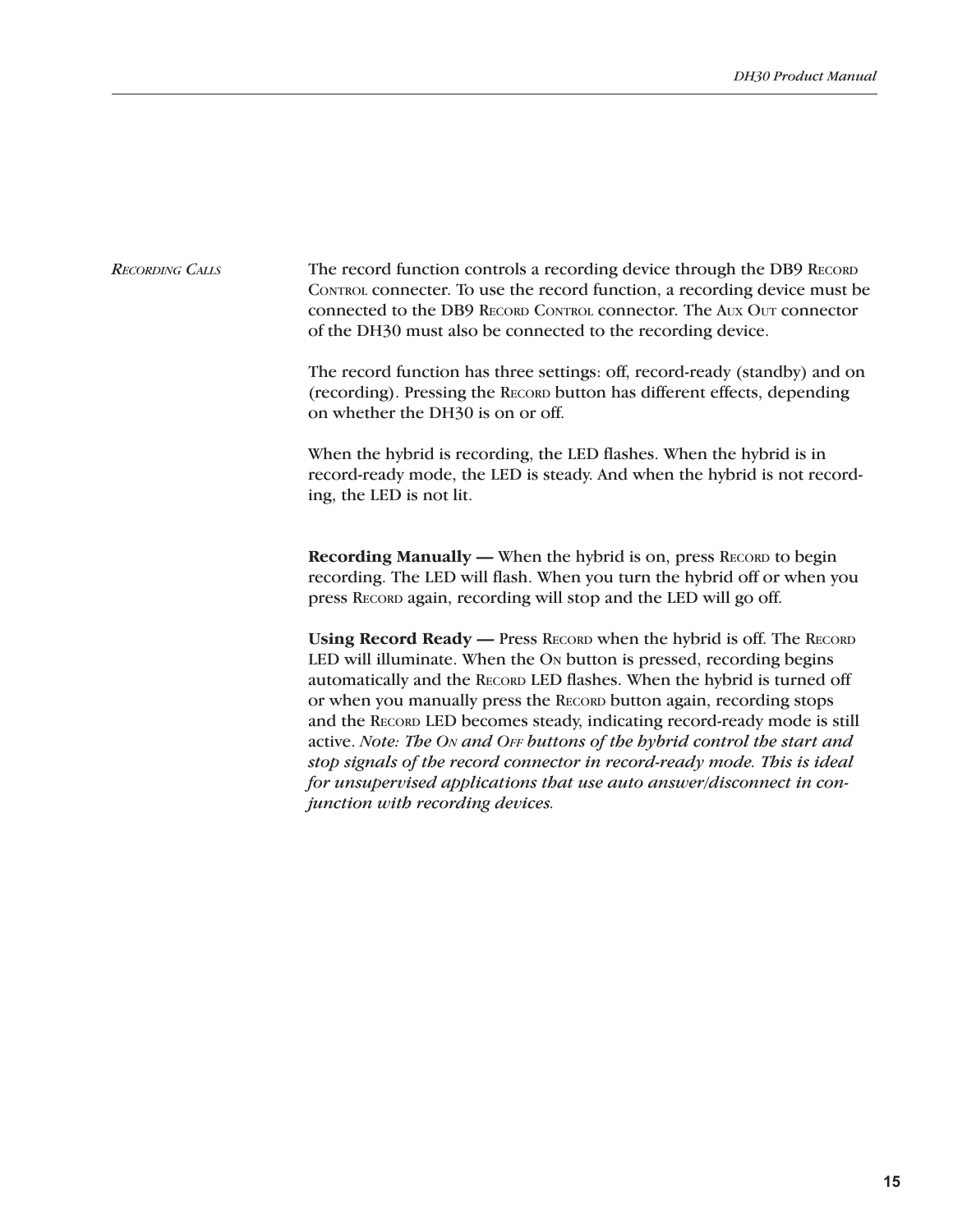

*Using the Navigating Buttons and Adjusting Parameters*

To scroll through the menu items on the LCD panel, press the Up and Down buttons. When a desired menu item is reached, press ENTER. Use the Up and Down buttons to scroll through the parameters. Press Esc to go back one level in the menu. At the end of the list of menu items, the menu will wrap around to the beginning.

**Adjusting Parameters —** As you enter a menu item and reach an adjustable parameter, the current value is displayed on the second line. To adjust the parameter, press ENTER. The parameter will begin to blink, indicating that the Up and Down buttons will adjust the value. As values are adjusted up and down, the change takes effect immediately. For example, as you adjust the caller out gain, you'll hear the level change. While adjusting a parameter up and down, an asterisk appears when the displayed value matches the preset value.

When you have adjusted the parameter to the desired value, press ENTER. This stores the value in the menu and it becomes the new preset value. If you press Esc, no changes will be made to the parameter, leaving the original setting as the preset value.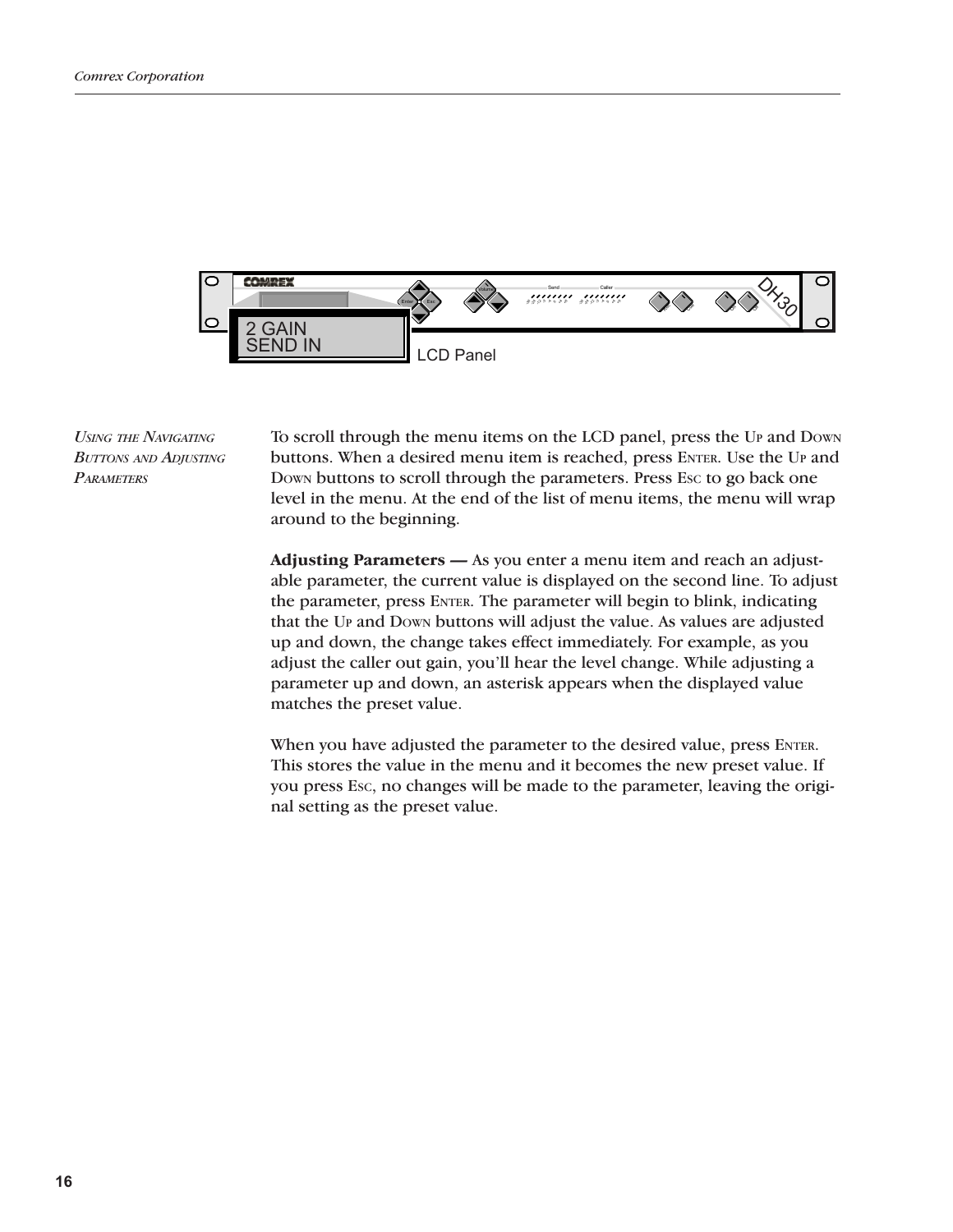### *Viewing or Changing Settings Through the LCD Panel*

The table below summarizes the settings available through the LCD panel. Refer to "User-Defined Presets Worksheet" (pages 39-40) for a worksheet version of this chart.

| <b>Menu Category</b>     | <b>Selections</b>     | <b>Function</b>                                                                                                                                            | Defaults             |
|--------------------------|-----------------------|------------------------------------------------------------------------------------------------------------------------------------------------------------|----------------------|
|                          |                       |                                                                                                                                                            |                      |
| <b>Presets</b>           |                       | Store 3 Sets of Unique Configurations that can be Selected                                                                                                 |                      |
|                          | <b>Select Preset</b>  | Selects Preset 1, 2, or 3 - loads all parameters associated with<br>selected preset                                                                        | $\mathbf{1}$         |
|                          | Copy Preset           | Copies settings from the active preset into one of the other two<br>presets                                                                                | N/A                  |
|                          | <b>Recall Default</b> | Restores settings to factory default for current preset                                                                                                    | N/A                  |
| Gain                     |                       | <b>Set Gain for Inputs and Outputs</b>                                                                                                                     |                      |
|                          | Send In               | Adjusts send audio level as heard by caller                                                                                                                | 0dB                  |
|                          | Send Mic/Line         | Adjusts send input for mic or line input                                                                                                                   | Line                 |
|                          | Cue In                | Adjusts cue audio level as heard by caller                                                                                                                 | 0dB                  |
|                          | Cue Mic/Line          | Adjusts cue input for mic or line input                                                                                                                    | Line                 |
|                          | Call Out Gain         | Adjusts caller's audio level out of DH30                                                                                                                   | 0dB                  |
|                          | Aux Send              | Adjusts send audio level at aux output                                                                                                                     | 0dB                  |
|                          | <b>Aux Caller</b>     | Adjusts caller's audio level at aux output                                                                                                                 | 0dB                  |
|                          |                       |                                                                                                                                                            |                      |
| <b>Caller Processing</b> |                       | <b>Adjust Audio for Incoming Calls</b>                                                                                                                     |                      |
|                          | 3 Band EQ             | Adjusts to tonal quality of the caller's voice                                                                                                             | <b>Bypass</b>        |
|                          | Compressor            | Enables DH30 to handle wide range of caller voice levels                                                                                                   | <b>Bypass</b>        |
|                          | Expander              | Attenuates line or background noise when caller is not talking                                                                                             | <b>Bypass</b>        |
|                          | Bass Boost            | Enhances caller bass                                                                                                                                       | <b>Bypass</b>        |
|                          | <b>Caller Control</b> | Allows talent to talk over caller                                                                                                                          | 0dB                  |
|                          | Noise Burst           | Toggles whether or not a noise burst is sent down telephone line<br>when connection to the phone line is made                                              | On                   |
| <b>Echo Canceller</b>    |                       | Adjust Auto Mix-Minus/AEC                                                                                                                                  |                      |
|                          | Mix-minus/AEC         | Turns mix-minus/acoustic echo cancellation on/off                                                                                                          | On                   |
|                          | Echo Reduction        | Selects echo reduction enhancement                                                                                                                         | Normal               |
|                          | EC Train              | Trains echo canceller to the room environment (acoustic) or                                                                                                | N/A                  |
|                          |                       | studio (auto mix-minus) during setup                                                                                                                       |                      |
|                          | Diagnostics           | Displays measurements for troubleshooting                                                                                                                  | N/A                  |
|                          | <b>Test Signal</b>    | Turns on/off noise generator to test receive or transmit                                                                                                   | Off                  |
| System                   |                       | Adjusts Various System Parameters                                                                                                                          |                      |
|                          | <b>Auto Answer</b>    | Turns on/off automatic phone answer on first ring                                                                                                          | Off                  |
|                          | Auto Disconnect       | Selects type of auto disconnect                                                                                                                            | Off                  |
|                          | Remote Control        | Sets remote on pin for momentary or latching control                                                                                                       | Momentary            |
|                          | <b>Remote Auxpins</b> | Selects aux pins for preset selection or audio muting control                                                                                              | Select<br>Presets    |
|                          | <b>AES/EBU</b>        | Enable AES/EBU by selecting a sampling rate                                                                                                                | Off                  |
|                          | Send to Aux           | Selects type of send audio routed to aux output                                                                                                            | Processed            |
|                          | Set Passcode          | Sets passcode used to lock and unlock adjustment presets                                                                                                   | <b>AAVV</b><br>Enter |
|                          | Version               | Displays firmware version of DH30                                                                                                                          | N/A                  |
| <b>Lock Panel</b>        |                       | <b>Locks Adjustment of Parameters</b>                                                                                                                      |                      |
|                          | On/Off                | Toggles adjustment of presets off and on, offering protection to<br>preset parameters. "L" appears in the bottom right corner of LED<br>screen when locked | Off                  |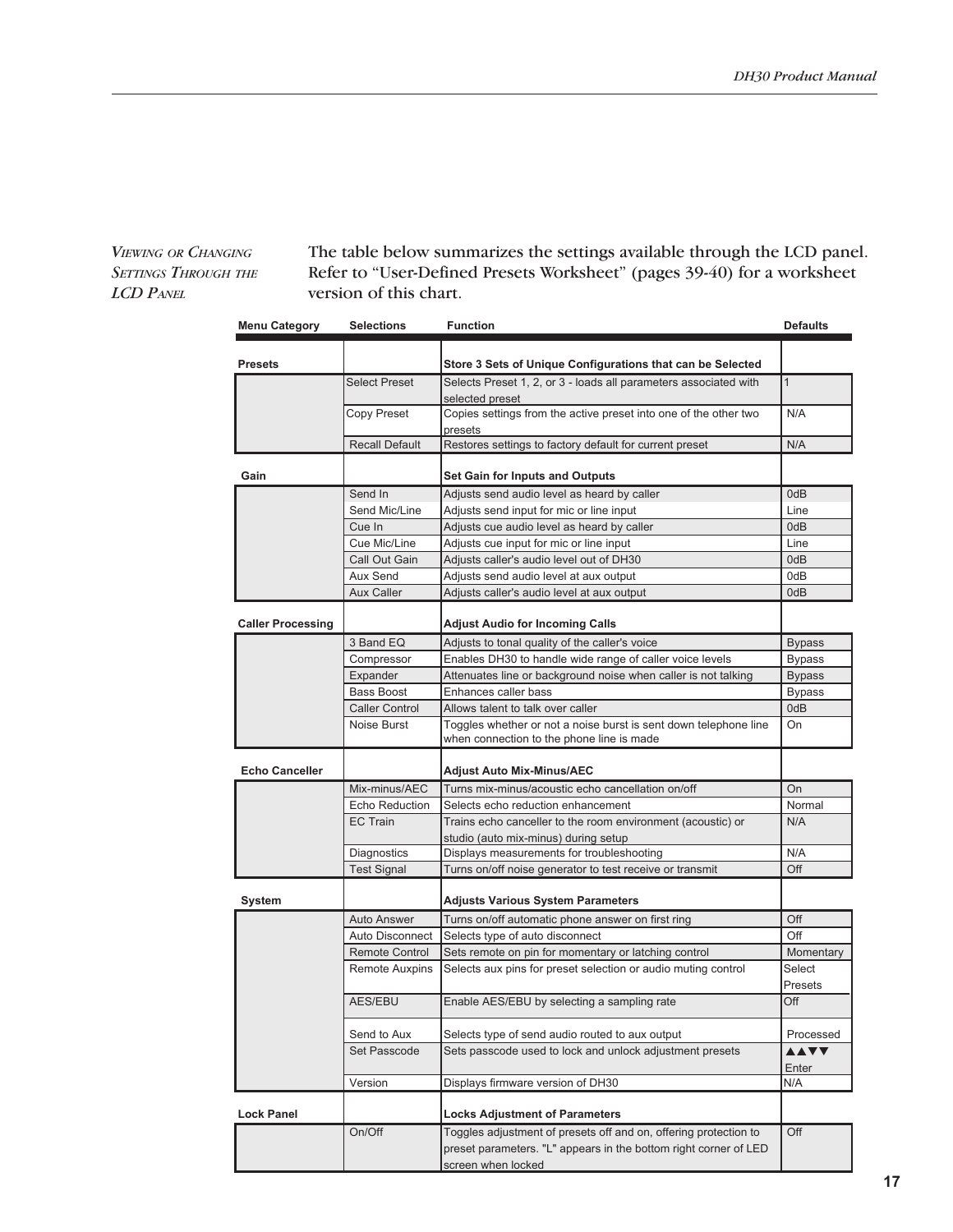#### *Using Presets*



The DH30 allows the pre-configuration of up to three complete usage profiles through the Presets menu.

First, select the preset (Preset 1, Preset 2, or Preset 3). Within the **Preset** menu you can copy preset values into one of the other two presets, you can edit current parameters or you can choose to restore the values in that preset to the factory defaults (Recall Defaults option).

Any time you change values within the LCD menus, you are changing the values of the selected preset. Once you have entered changes in a preset, those values remain until they are manually reconfigured. Losing power does not affect the presets.

When adjusting levels, the hybrid should be connected to the telephone line. Have someone call the DH30 from another location. Answer the line by pressing the On button. (If the auto-answer feature is active, the unit will answer the call after one complete ring.) Modify the level settings as follows: *Setting Levels*

> 1. Select **Gain** from the LCD panel, and use the Arrow keys to locate the appropriate function.

2. Press Enter.

3. Use the ARROW buttons to adjust levels. (You can observe SEND IN and CALLER OUT level changes on the SEND and CALLER meter LED's.) 4. Press ENTER to save the value into the current-selected preset.

| <b>Submenu Options</b> | <b>Function</b>                                                | <b>Hints for Setting</b>                |
|------------------------|----------------------------------------------------------------|-----------------------------------------|
| Send In Gain           | The Send In level is set for a nominal input level of 0dB.     | Adjust to select a value that registers |
|                        | This line-level input is adjustable from -20dB to 20dB         | OdB on the Send meter LED               |
| Send Mic/Line Gain     | Adds 55 dB fixed gain                                          | Set to LINE unless you are connecting   |
|                        |                                                                | directly to a microphone                |
| Cue In Gain            | The Cue In level is set for a nominal input level of 0dB.      | With Cue audio selected, adjust to      |
|                        | This input level is adjustable from -20dB to 20dB              | select a value that registers 0dB on    |
|                        |                                                                | Ithe Send meter LED                     |
| Cue Mic/Line Gain      | Adds 55 dB fixed gain                                          | Set to LINE unless you are connecting   |
|                        |                                                                | directly to a microphone                |
| Caller Out Gain        | The Caller Out level is set for a nominal output value of 0dB. | Adjust to match the nominal input       |
|                        | This output is adjustable from -20dB to 20dB                   | level requirements of your console      |
| Aux Send/Caller        | The Aux Send and Caller level is set for a nominal output      | Adjust the balance of this and the      |
| Output Gain            | value of 0dB. This output is adjustable from -20dB to 20dB     | previous option so they are matched     |
|                        |                                                                | in level for nominal input to your      |
|                        |                                                                | recorder from the AUX output            |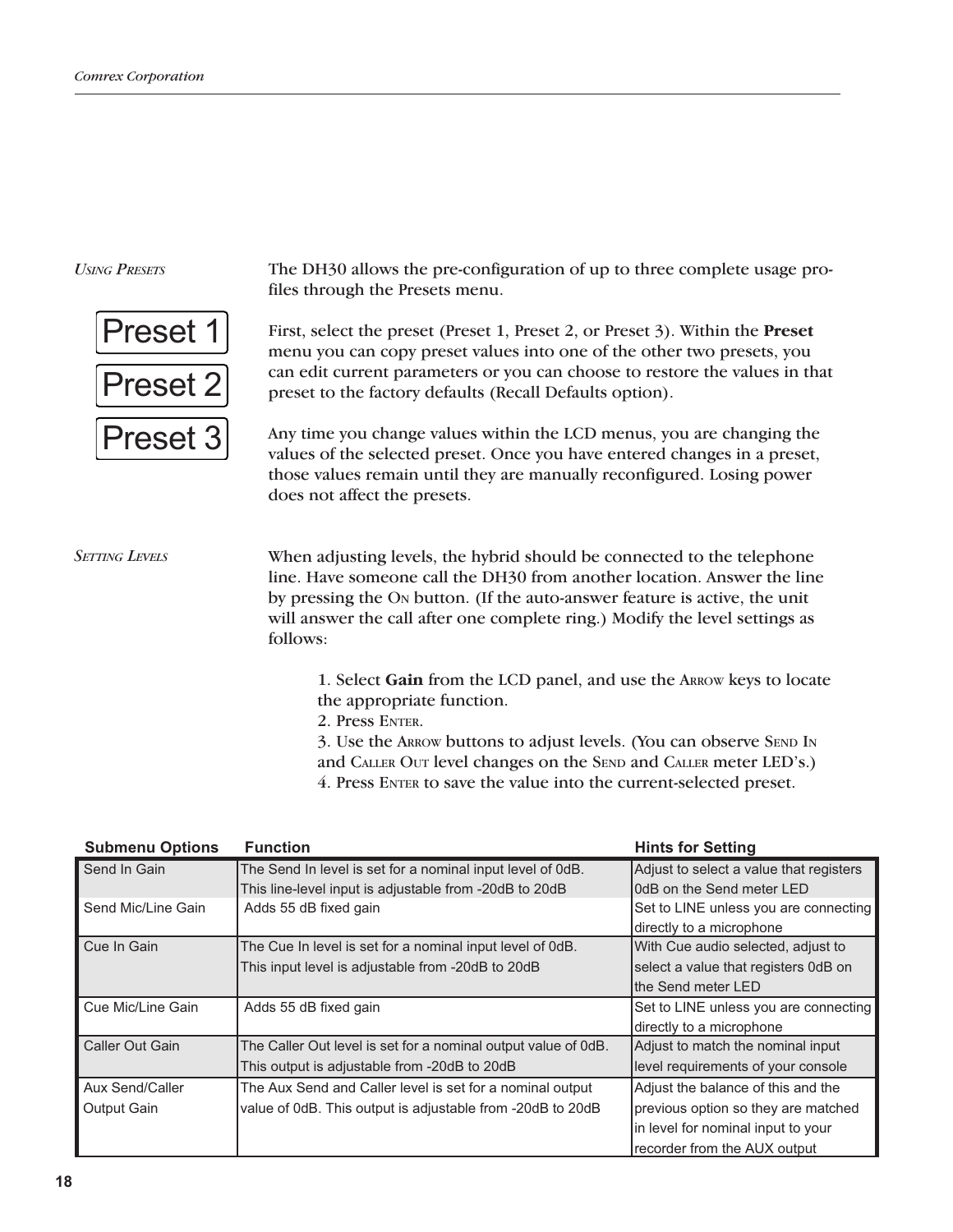# **Section 4 Auto Mix-Minus and Acoustic Echo Cancellation**

The DH30 can cancel two types of echo — electronic and acoustic (room) echo. By setting the mix-minus/acoustic echo cancellation, you can cancel either or both types of echo. **Electronic Echo —** is the echo caused by the caller's audio being sent back to the caller through the mixing console. This can be prevented by creating a mix-minus at the mixing console. Mix-minus is the mix of all studio audio sources except caller audio. The automatic mix-minus feature in this hybrid can be effective in removing the caller from the outgoing audio feed (the feed being sent back down the phone line). It does have its limitations, however. Because this mix-minus generation works on the same principles as the send-receive separation, changes in program level (e.g. riding a fader on the console) will cause the mix-minus feed to adapt, causing performance issues and audio distortion. The mix- minus generator is also very sensitive to nonlinear processing (mic processors or compressor-limiters), so these must be left out of the signal chain. For the same reason, the mix-minus generation will cause severe distortion on overdriven audio levels. In practice, whenever practical, we recommend creation of a true mixminus feed in the studio rather than engaging this function. We consider this feature useful as a last resort, when no true mix-minus is technically possible. **Acoustic Echo —** is the echo in a room environment. In an application such as a talk show, speaker audio may be picked up by microphones and fed back to the caller. Acoustic echo cancellation prevents this audio from being fed back to the caller. Mix-minus and acoustic echo cancellation (AEC) are turned on and off through the **Echo Canceller** menu in the LCD panel. Although the DSP automatically adjusts to cancel echo, it is recommended you train the echo canceller to the echo when you first install the DH30. See "EC Train" on page 20. 1. Use the Arrow buttons to display **Echo Canceller**. Press Enter. 2. Use Arrow buttons to display **Mix-Minus/AEC**. 3. Select **On** or **Off**, then press Enter to activate your selection. 4. Press Esc to return to the previous menu level. *Mix-Minus/Acoustic Echo Cancellation*

*Note: If your mixing console is feeding mix-minus to the DH30 and you have removed acoustic echo in the studio, you should turn off the Mix-Minus/AEC function of the DH30.*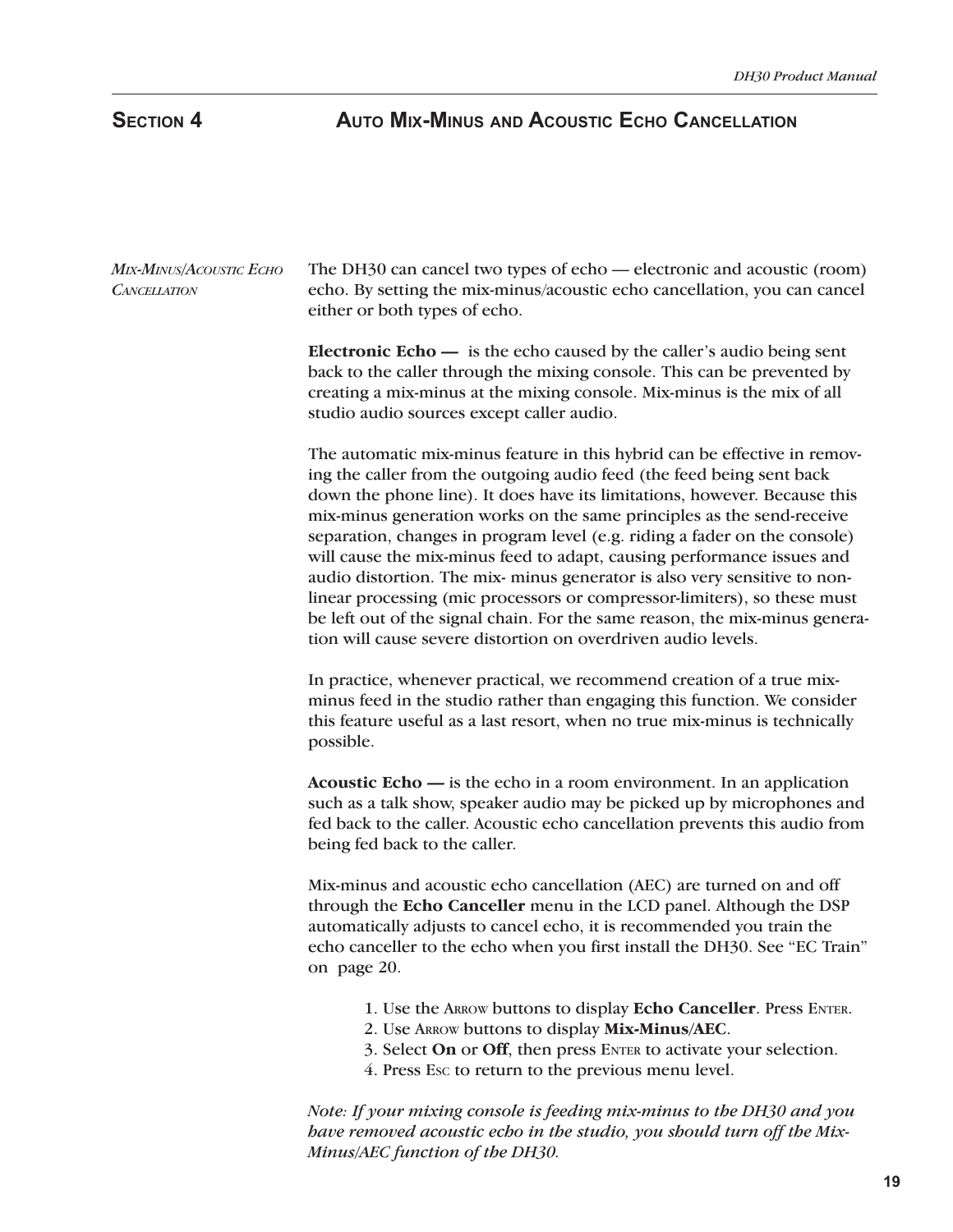| <b>ECHO REDUCTION</b> | Echo reduction provides additional echo cancelling capability to the echo<br>canceller in difficult acoustical environments. To activate, set the amount<br>of non-linear processing the DH30 uses. The more aggressive the setting,<br>the greater the chance of cutting off the caller's audio.<br>1. Use the ARROW buttons to display Echo Canceller. Press ENTER.<br>2. Use the ARROW buttons to display Echo Reduction. Press ENTER.<br>3. Use the ARROW buttons to display the appropriate option: Off, Soft,<br>Normal (default), Aggressive or Max. Press ENTER to activate your<br>selection. |
|-----------------------|--------------------------------------------------------------------------------------------------------------------------------------------------------------------------------------------------------------------------------------------------------------------------------------------------------------------------------------------------------------------------------------------------------------------------------------------------------------------------------------------------------------------------------------------------------------------------------------------------------|
|                       | 4. Press Esc to return to the previous menu level.                                                                                                                                                                                                                                                                                                                                                                                                                                                                                                                                                     |
| <b>EC TRAIN</b>       | Once mics and monitors are positioned in the studio and the levels are set<br>on the mixing board, the DH30 should be trained to electronic and acous-<br>tic echo.                                                                                                                                                                                                                                                                                                                                                                                                                                    |
|                       | Training the DH30 - Select Echo Canceller/EC Train in the LCD dis-<br>play. The display shows both the Echo Return Loss (ERL) and the current<br><b>Echo Cancellation (EC).</b>                                                                                                                                                                                                                                                                                                                                                                                                                        |
|                       | 1. Place a call and route it through the DH30, or have someone call<br>in. If echo is present, continue with steps 2-7.                                                                                                                                                                                                                                                                                                                                                                                                                                                                                |
|                       | 2. Select EC Train from the Echo Canceller menu and press ENTER.<br>This sends a constant burst of white noise out of the CALLER OUT<br>output. The EC Train uses this white noise to monitor how much<br>noise comes back to the DH30 through the acoustic and electronic<br>environment.                                                                                                                                                                                                                                                                                                             |
|                       | 3. View the ERL reading on the DH30 LCD display. The ERL should<br>be at a reading of 0 or below.                                                                                                                                                                                                                                                                                                                                                                                                                                                                                                      |
|                       | 4. If the reading is in the positive, decrease the speaker monitor<br>level and/or the caller audio level of the program mix until the ERL<br>reading is 0 or lower.                                                                                                                                                                                                                                                                                                                                                                                                                                   |
|                       | 5. Press Esc. This stops the white noise.                                                                                                                                                                                                                                                                                                                                                                                                                                                                                                                                                              |
|                       | 6. Have the person on the other end of the telephone line tell you<br>if an echo is present.                                                                                                                                                                                                                                                                                                                                                                                                                                                                                                           |
|                       | 7. If an echo is heard, go back to step one and read just your levels<br>for an even lower reading OR adjust the amount of echo reduction<br>(see the previous section "Echo Reduction").                                                                                                                                                                                                                                                                                                                                                                                                              |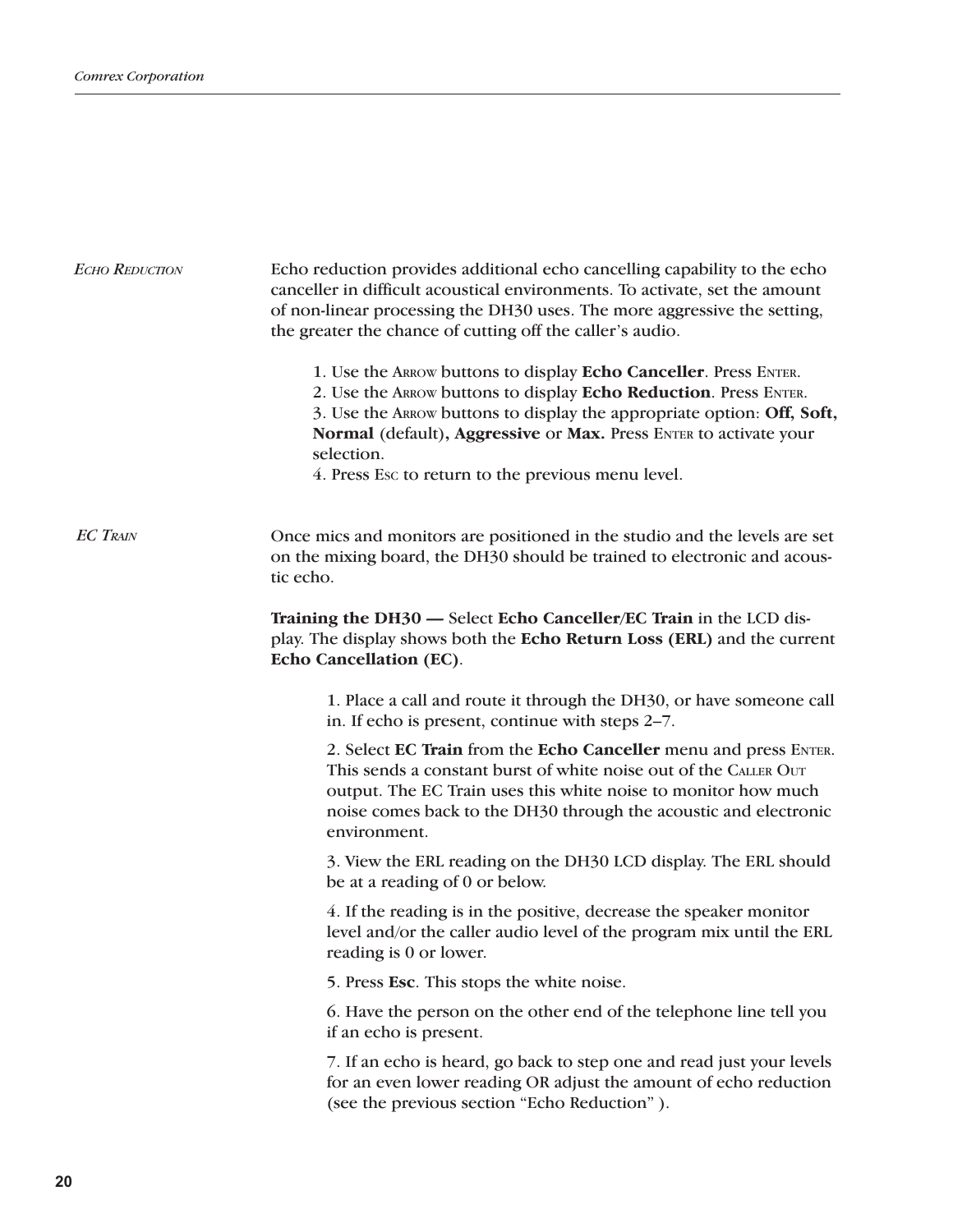| <b>DIAGNOSTICS</b> | The diagnostics feature is used to troubleshoot echo. This feature gives you<br>the real time and average readings for:                                                                                                                                                                                         |  |  |  |
|--------------------|-----------------------------------------------------------------------------------------------------------------------------------------------------------------------------------------------------------------------------------------------------------------------------------------------------------------|--|--|--|
|                    | TERL-Telephone Echo Return Loss<br>TEC-Telephone Echo Cancellation<br>TNLR-Telephone Non Linear Processing<br><b>AERL-Acoustic Echo Return Loss</b><br>AEC-Acoustic Echo Cancellation<br><b>ANLR-Acoustic Non Linear Processing</b>                                                                             |  |  |  |
|                    | The Telephone Diagnostic Bits (TDB) and Acoustic Diagnostic Bits (ADB)<br>readings are reserved for technical support troubleshooting.                                                                                                                                                                          |  |  |  |
|                    | To view these readings:                                                                                                                                                                                                                                                                                         |  |  |  |
|                    | 1. Use the ARROW buttons to display Echo Canceller. Press ENTER.<br>2. Select Diagnostics. Press ENTER.<br>3. Use the ARROW buttons to select the desired readout.<br>4. Press ENTER to generate a test signal.<br>5. Press ENTER to cycle through Receive, Transmit, and Receive and<br>Transmit test signals. |  |  |  |
|                    | Note: When generating tones during the diagnostic, you must scroll<br>through all three readouts before the test signal ceases. Pressing Esc will<br>take you out of the diagnostic, but will not stop the test signal.                                                                                         |  |  |  |
| <b>TEST SIGNAL</b> | When configuring your DH30, you can send a test signal through the moni-<br>tor (Receive), through the telephone line (Transmit) or through both.                                                                                                                                                               |  |  |  |
|                    | 1. Use the ARROW buttons to display Echo Canceller. Press ENTER.<br>2. Use the ARROW buttons to select Test Signal. Press ENTER.<br>3. Use the ARROW buttons to select Receive, Transmit or Both.<br>4. Press ENTER to send the test signal.<br>5. To stop the signal, use the ARROW buttons to select Off.     |  |  |  |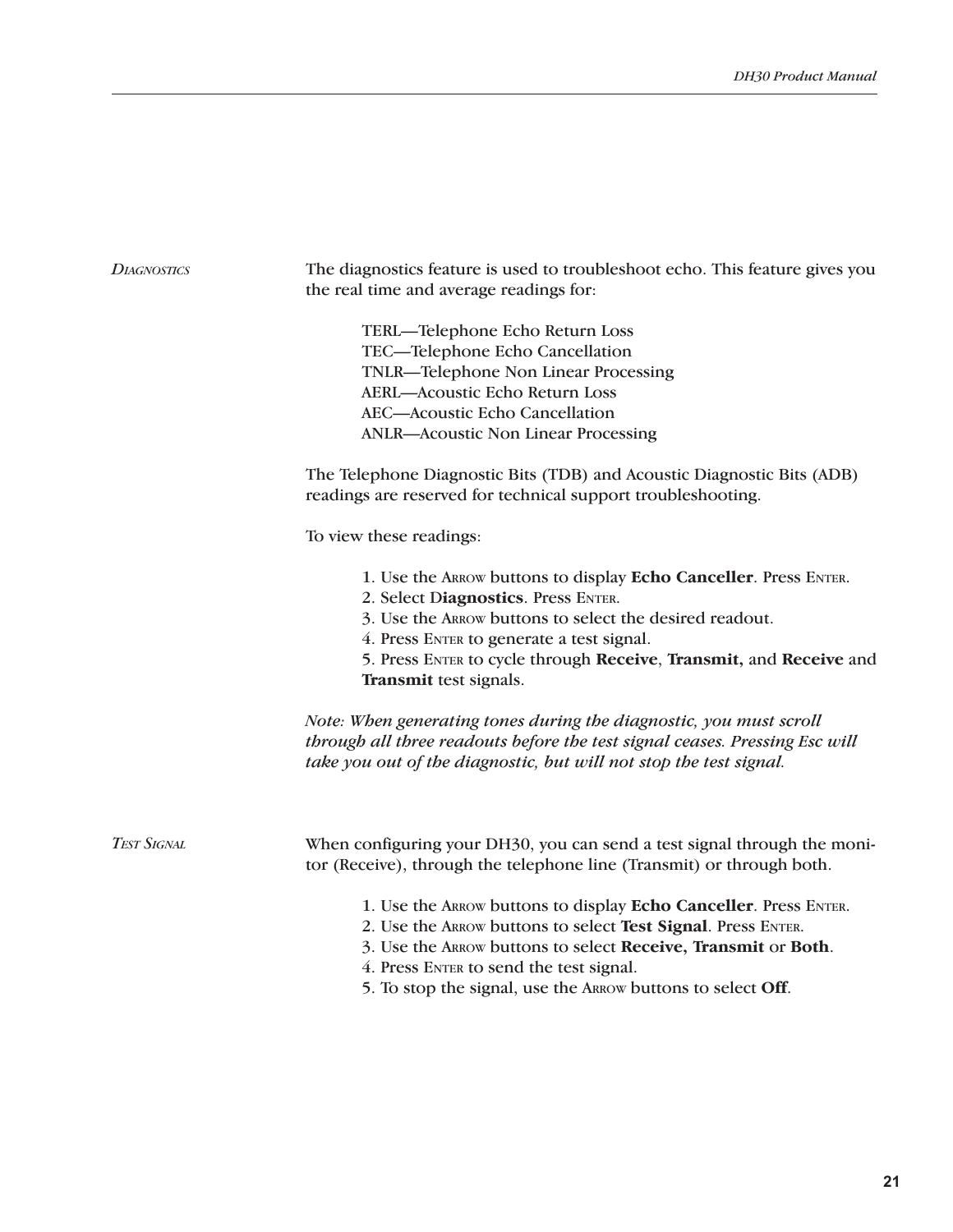# **Section 5 Customizing Your System**

The Caller Processing menu category in the LCD panel includes six submenu items for controlling various facets of the caller audio. *Setting Caller Processing*

> **EQ (Equalizer) —** The equalizer function is used to modify the tonal quality of the caller audio. The basic function is a simple three-band graphic equalizer. The adjustments to each band determine how much adjustment is made to the caller audio signal.

When active, the caller equalizer will have the following characteristics:

- LowBand =  $250$  Hz  $715$  Hz
- MidBand =  $715$  Hz  $1,645$  Hz
- HiBand =  $1,645$  Hz  $3,500$  Hz

Adjustment in each band is from  $-12$  to  $+12$  dB.



**Compressor —** The function of the compressor is to keep the caller output at the same level regardless of the incoming level. The caller level should be set to accommodate the quiet callers. The DH30 compresses, or attenuates, the louder levels.

The compressor works in conjunction with its threshold setting. The threshold setting is the level at which compression will begin. The ratio determines the attenuation applied to levels above threshold.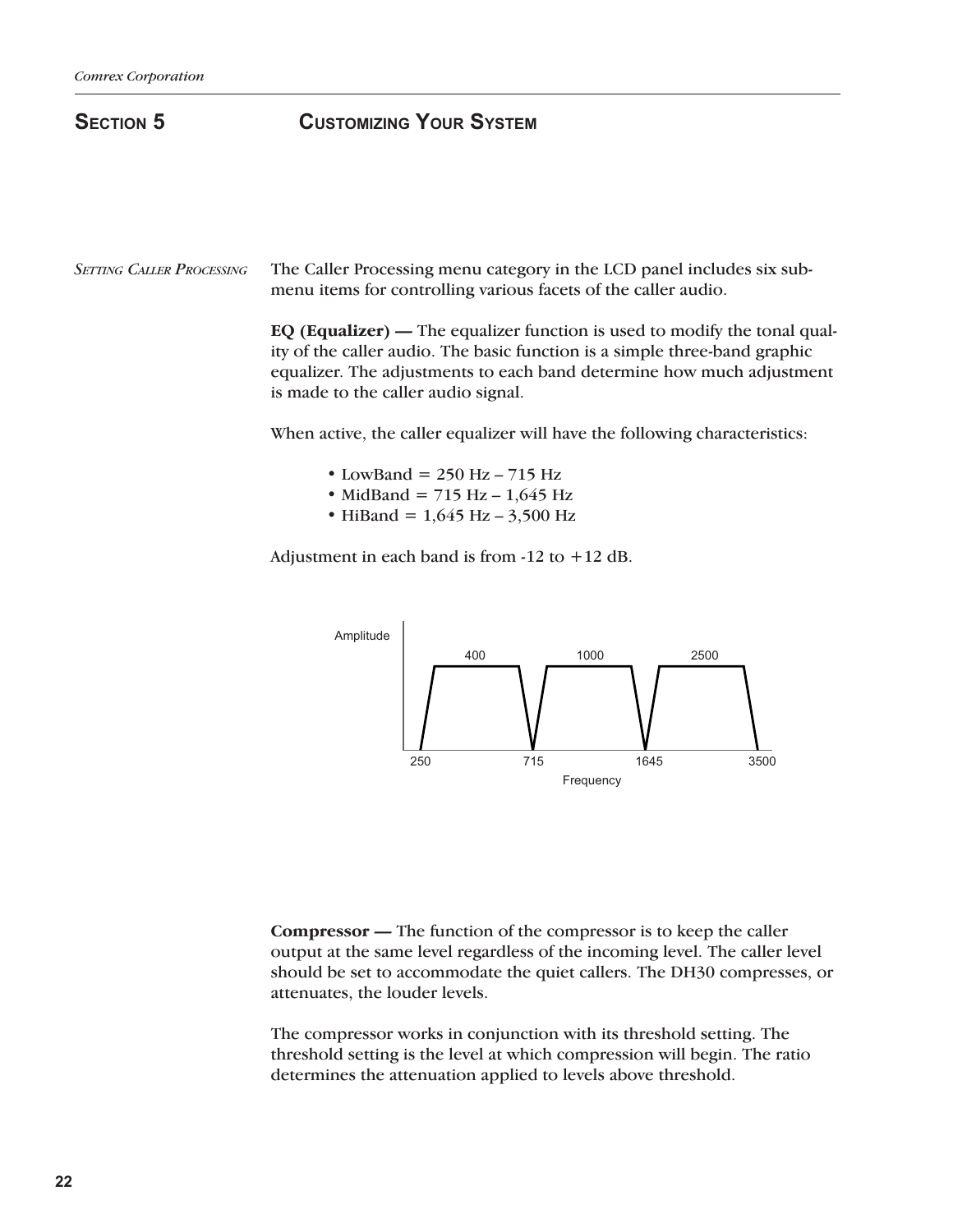For example, a 2:1 ratio means that for every 2 dB the caller is above threshold, the audio level will increase only 1 dB. The larger the ratio, the more compression is applied. The limiter setting keeps the level from exceeding the threshold. The bypass setting disables the compressor.

- Ratio options are: Bypass, 2:1, 3:1, 4:1, 6:1 and Limiter.
- Threshold is referenced to the level of the caller audio on the VU meter. Adjustable from –20 dBu to 20 dBu.
- Post gain adds gain to all audio to compensate for compression. Adjustable from 0 to 20 dB.
- Attack sets the time required to compress when audio exceeds threshold. Adjustable from <1 to 50 ms.
- Release sets the time required to release compression when audio falls below threshold. Adjustable from 100 ms to 2000 ms (2 seconds).

**Expander (Downward expander) —** The expander reduces telephone line noise when the caller is not talking by decreasing audio gain when caller audio falls below the threshold level. As long as the caller audio remains above the threshold, the expander function remains at unity gain (no expansion). When the caller audio sample drops below the expander threshold, the expander function decreases the gain by the ratio determined at setup. *Note: If the expander threshold is set too high, the DH30 may treat the caller as noise. This results in downward expansion of caller audio.*

The expander has the following characteristics:

- Expansion ratio is adjustable in the following ratios: Bypass, 2:1, 3:1, 4:1 or 6:1.
- 
- Threshold is referenced to the caller out level. Adjustable from –50 dBu to 0 dBu.
- Expansion attack time adjustable from  $\leq 1$  to 50 ms.
- Expansion release time adjustable from 100 ms to 2000 ms.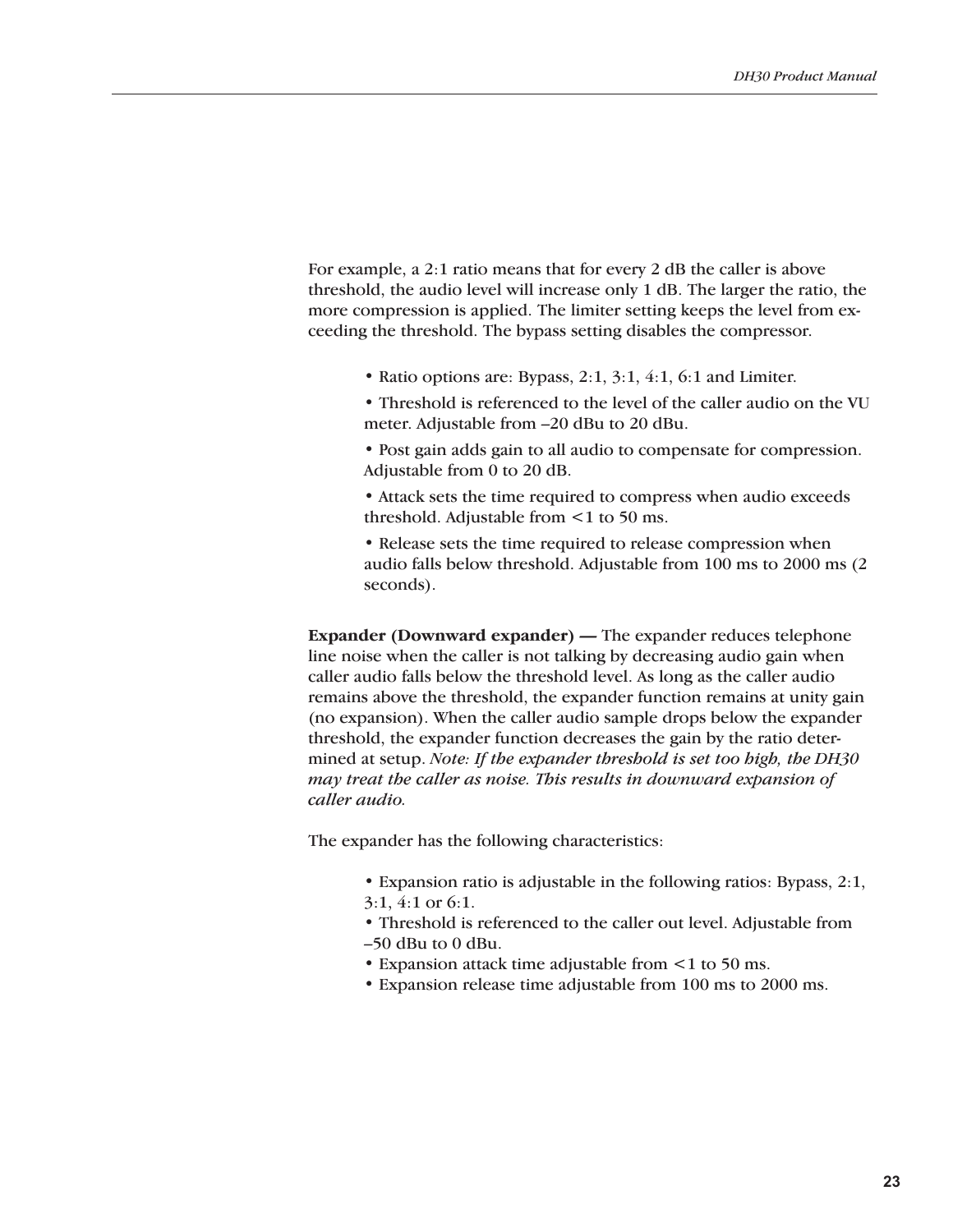**Bass Boost —** Boosting the bass gives a fuller sound to the caller's audio by enhancing frequencies below 250 Hz. The front panel LCD program allows you to adjust the **Bass Boost** feature over a range of 0 to 10, with 10 being most enhanced. *Note: If you have increased the bass in the Caller Processing menu, you may need to add echo reduction to compensate.*

**Caller Control —** Caller control allows the talent to talk over the caller, reducing caller audio whenever send audio is present. When send audio is present, the caller will attenuate/duck by the amount adjusted. You can adjust the amount of caller attenuation provided, from 0 to -30 dB. A typical setting would be –6 to –12 dB.

**Noise Burst —** If activated, a momentary noise burst will be sent to the telephone line when turning the hybrid on. The noise burst allows the DSP to adapt the telephone echo canceller and provides a better null at the beginning of the call. Without the noise burst, the DSP may add attenuation on the caller audio until the DSP has adapted to an acceptable null.

The trade-off in setting noise burst on is that the caller hears a momentary noise burst, but the telephone audio is immediately adapted. Setting the noise burst off spares the caller the brief noise, but the DH30 may require 5 to 20 seconds to adapt.

Training the Telephone Echo Canceller

To retrain a connection to a telephone line, momentarily press the On button after the hybrid is already connected to the telephone line. This initiates the same noise burst mentioned above and retrains the hybrid.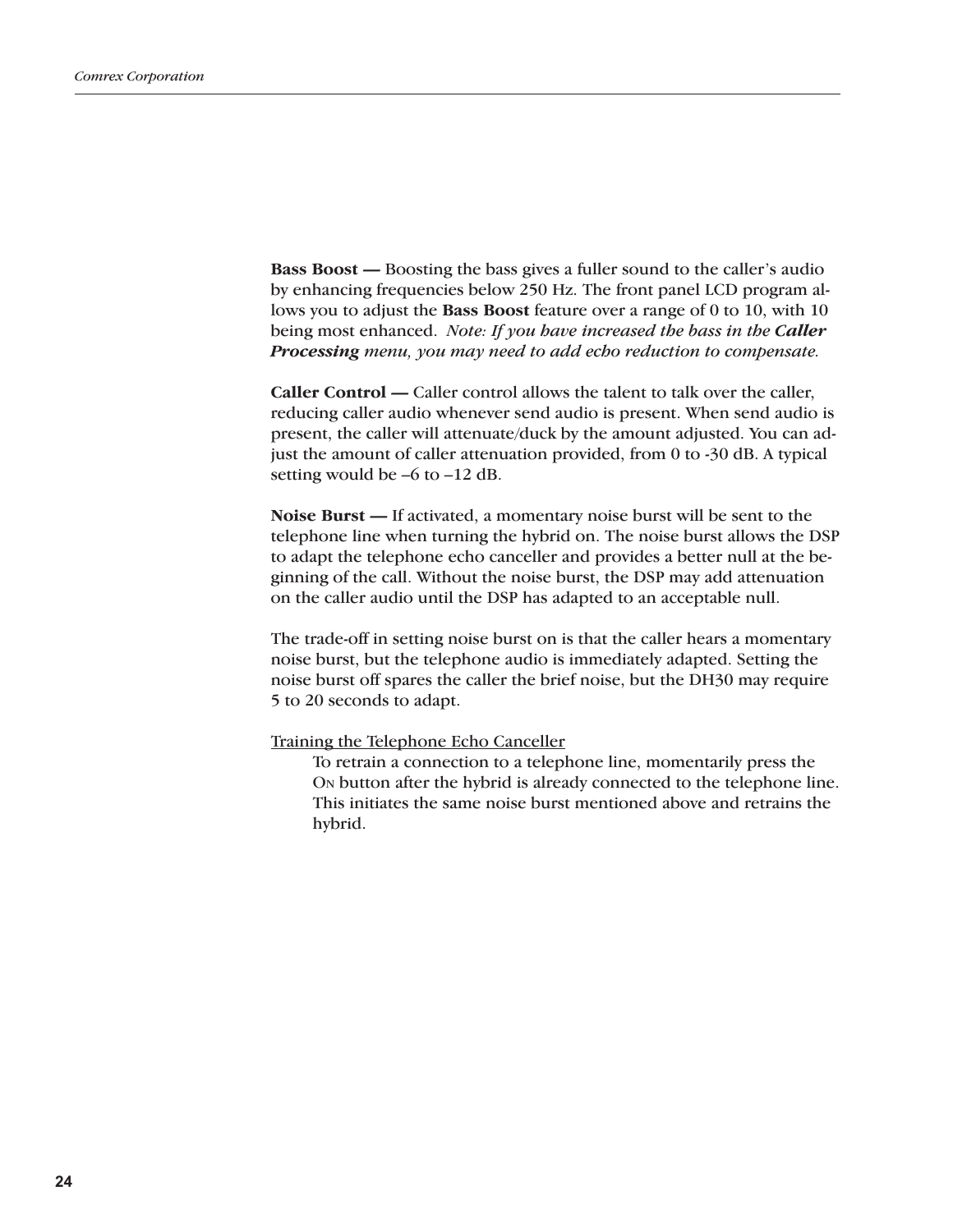### *System Parameters*

These parameters control the telephone connect and disconnect modes, remote control switching mode, quality of audio sent to the Aux Our jack, sample rate for equipment synchronization, passcode protection, notice of the firmware version level and the panel locking feature.

**Activating Auto Answer —** In the auto-answer mode, the DH30 automatically answers telephone calls after one complete ring. Upon answering, the red Off LED goes out and the green On LED comes on. The call is routed through the digital hybrid and its connection to the console.

- 1. Select **Auto Answer** from the system menu and press Enter.
- 2. Use the Arrow buttons to select **On**.
- 3. Press Esc to exit the function.

**Activating Auto Disconnect —** When the call is terminated, the digital hybrid senses the hang up and automatically turns the digital hybrid off. The green On LED goes out and the red Off LED comes on. The DH30 disconnects on all reorder tones with a cadence. Auto disconnect may not function as described with some PBX systems. Problems in auto-answer mode may be caused by ring timing. Also, some PBX systems do not provide loop drop or loop reversal when disconnecting calls. If your PBX only provides reorder tone or busy signals, the call-progress function must be enabled for auto-disconnect to function properly.

1. Select **Auto Disconnect** from the system menu and press Enter. 2.Use the Arrow buttons to select the signal type the DH30 must detect before disconnecting the call: **Loop Drop Only, Call Progress Only** or **Loop Drop+CP.** 

3. Press Esc to exit the function.

**Remote Control —** DH30 on and off functions can be remotely controlled by momentary or latching switches. To change the setting, select **Remote Control** from the system menu and press Enter. Then select **Momentary** or **Latching** and press ENTER.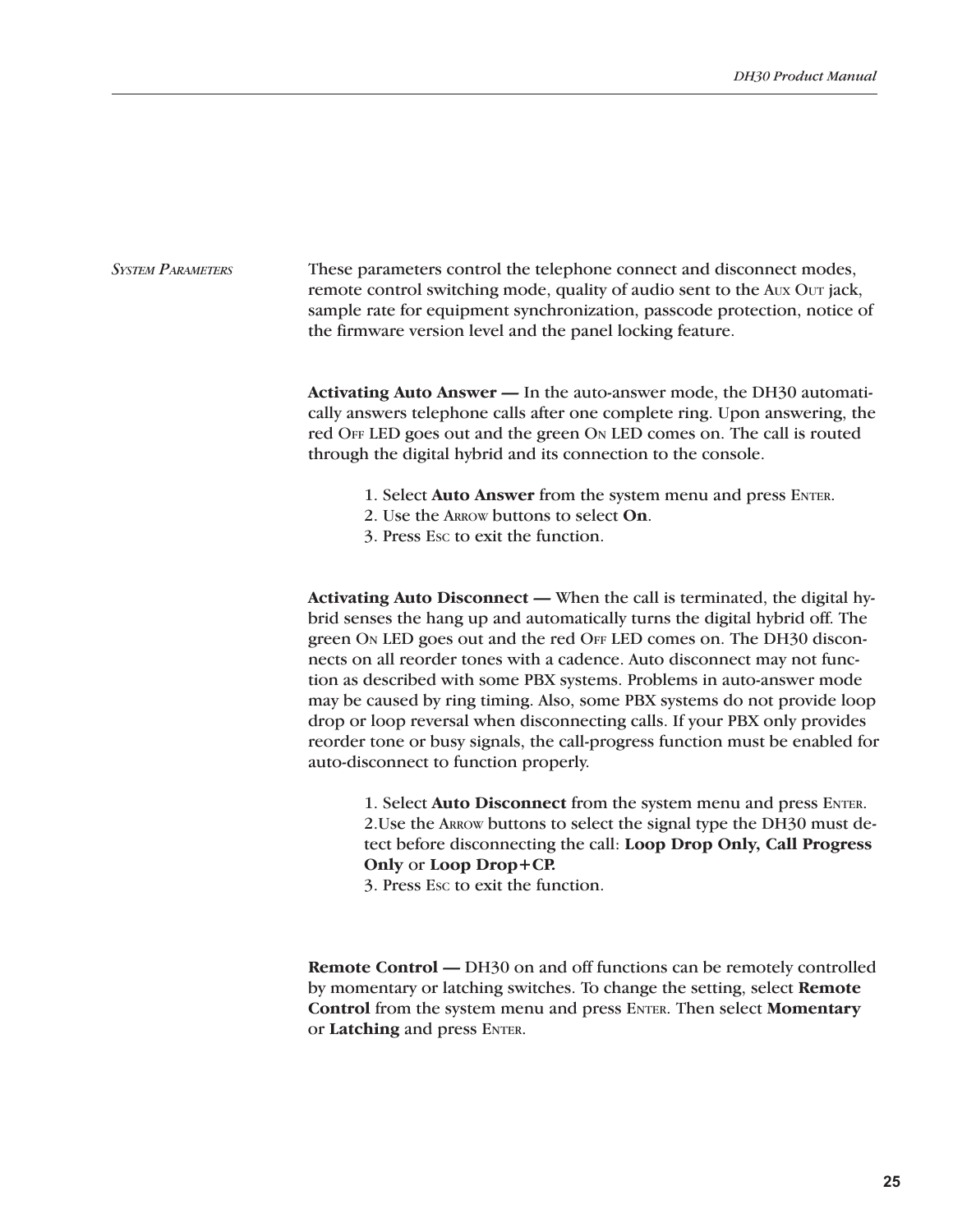#### **Momentary**

If you prefer to use a momentary switch to remotely control the DH30, select **Momentary** in the **Remote Control** menu. Pins 1 and 2 when shorted to ground, will remotely turn the DH30 on and off respectively. *Note: The Record and Cue functions can only be activated by momentary closures. See Section 7 on pages 31-32 for pinout information.*



**Latching** 

If you prefer to use a single switch to remotely control the DH30, then select **Latching** in the **Remote Control** menu.

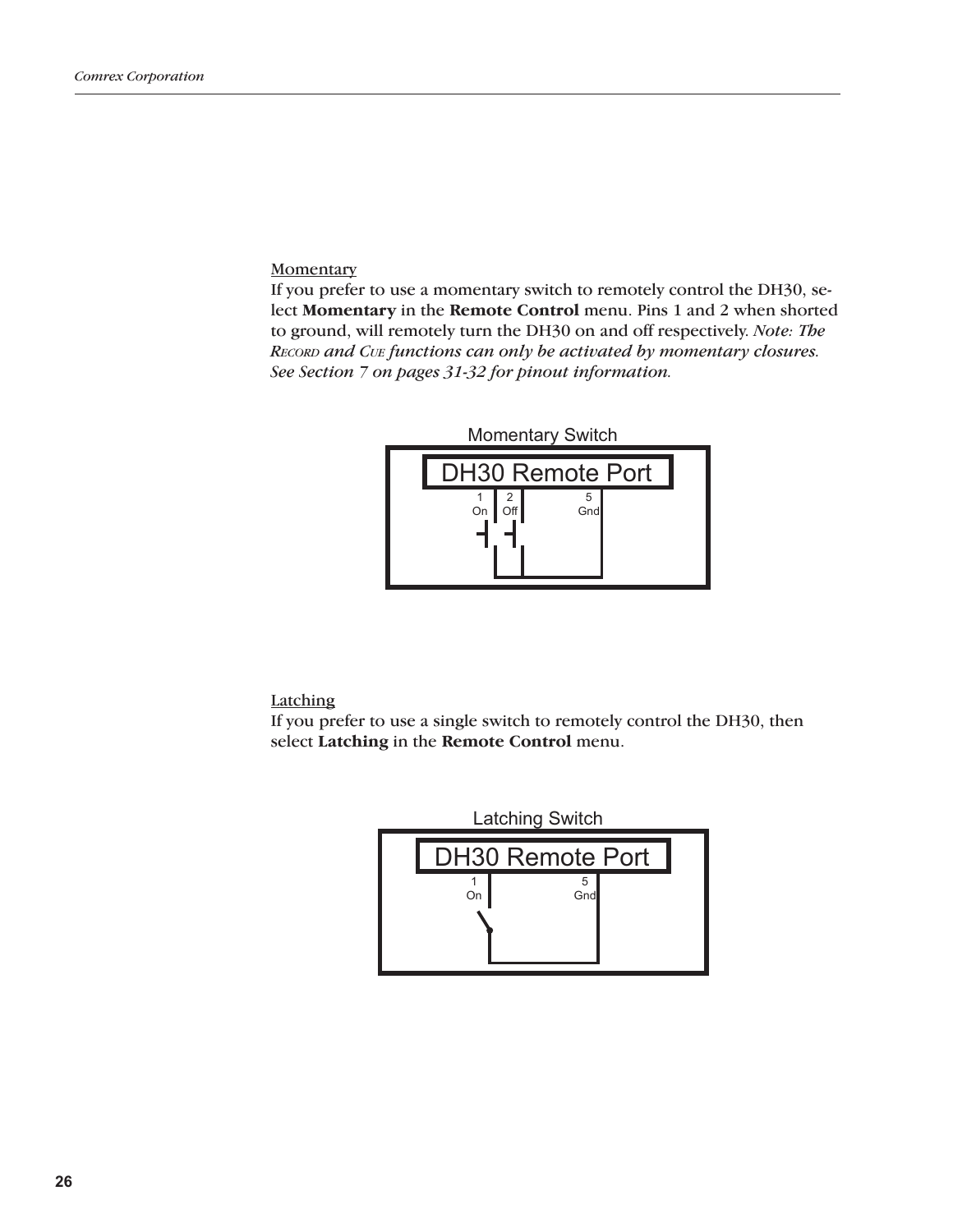**Remote Aux Pins —** This feature offers pin reassignment to the preset/mute audio pins. When **Mute Audio** is selected — **Mute Caller** mutes the caller audio, **Mute Monitor** mutes the monitor output, and **Mute Send** mutes the send audio. When **Select Presets** is selected, you can choose between three user-programmed settings by activating the associated preset pin. See Section 7 on pages 31-32 for pinout information.

**Send to Aux —** This option determines the type of send audio that goes to Aux Out and AES/EBU Send output. Audio types include **Off**, **Processed** (echo cancelled and bandwidth limited), and **Full** (full bandwidth and not echo cancelled). If **Mix-Minus/AEC** is on, then **Send to Aux** must be **Off** or **Processed**.

**AES/EBU —** This option determines whether the **AES/EBU Input** is active, and if so, at what sampling rate it runs. Please note this option has changed in relation to the previous version of this product, which selected the sampling rate automatically. If you plan on using the AES/EBU INPUT, you must select the sampling rate in this menu. If no AES/EBU signal is applied to the input, this option must remain **Off**. If the sampling rate is chosen incorrectly or if an AES/EBU signal is not applied after choosing a sampling rate, the product will malfunction. If the **AES/EBU Input** remains **Off**, the AES/EBU Output will remain active, synchronized to an internal 32KHz sampling clock. If an AES/EBU input is applied (and the correct sampling rate option is chosen), the AES/EBU output will synchronize to the input sampling rate clock.

**Set Passcode —** The DH30 passcode can be user programmed. The default passcode is  $\triangle \triangle \blacktriangledown$  ENTER.

1. Use the Arrow buttons to display **System**. Press Enter.

2. Use the Arrow buttons to display **Passcode**. Press Enter.

3. You will be prompted for a new five character passcode. The  $\nabla$ ,  $\blacktriangle$ , Esc, or ENTER keys are valid passcode keys.

4. Once you enter the new passcode, you will be prompted to verify the passcode.

5. If you enter the new passcode incorrectly, **Mismatch** will appear and you will have to begin again. If you enter it correctly, **Passcode Changed** will appear and the new passcode will be activated.

**Version —** Displays current operating version of the DH30.

**Lock Panel —** Toggles the lock on/off. You will need to enter the passcode to lock or unlock the panel controls. When the panel is locked, the user can select presets but cannot change the parameters of the presets. To verify that the panel is locked, an '**L**' will appear in the bottom right corner of the LCD display.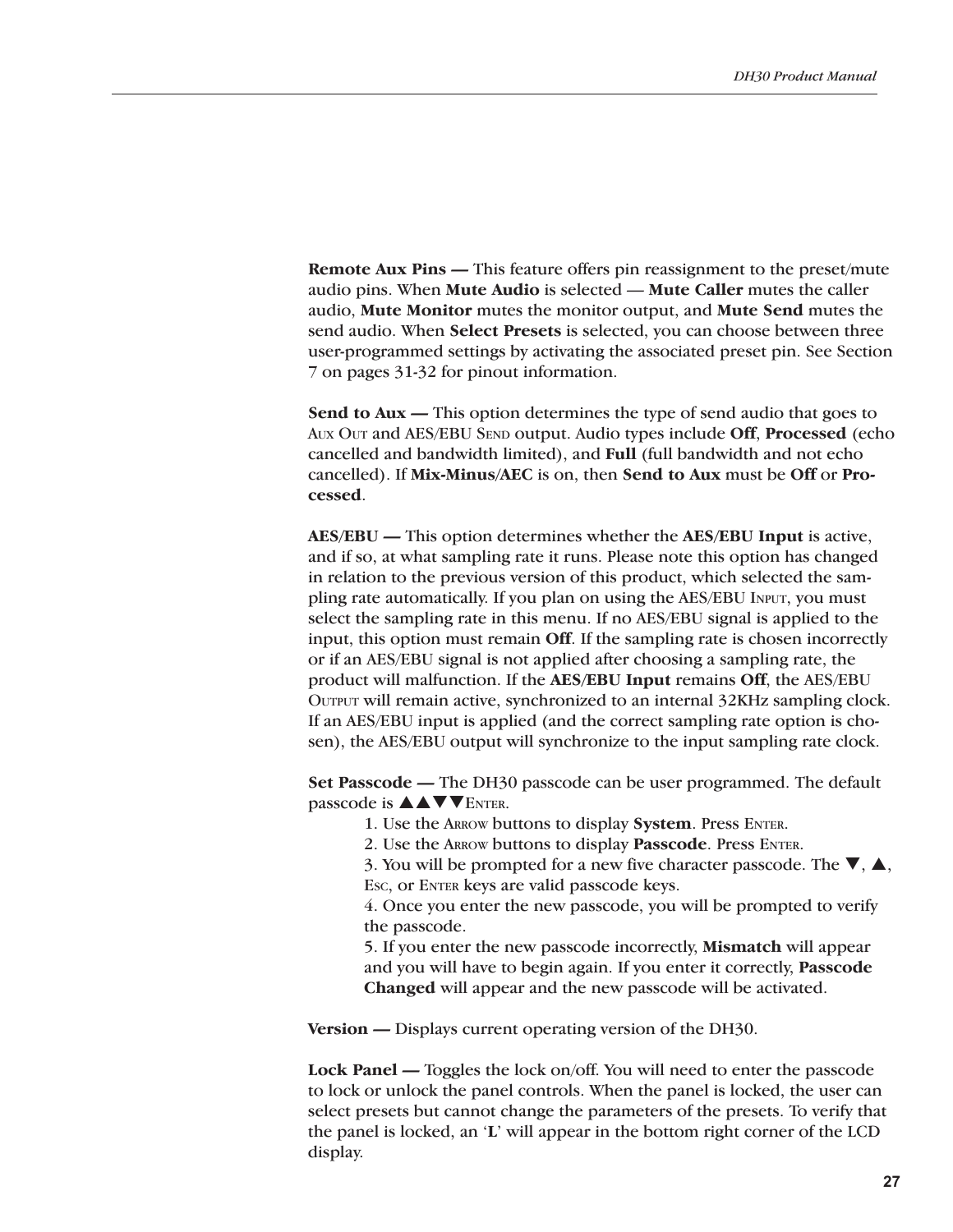# **SECTION 6** SPECIFICATIONS

| <b>DIMENSIONS</b>            | 17.125"/43.5cm W x 1.75"/4.44cm H x 10.125"/25.7cm D<br>Rackmount included for installation in a 19" rack                                                                                                                                  |
|------------------------------|--------------------------------------------------------------------------------------------------------------------------------------------------------------------------------------------------------------------------------------------|
| WEIGHT                       | 6.7lbs/3.04kg (dry)11.2lbs/5.08kg (shipping)                                                                                                                                                                                               |
| <b>OPERATING TEMPERATURE</b> | 32-100°F/0-38°C<br>0-80% - Humidity                                                                                                                                                                                                        |
| <b>FRONT PANEL CONTROLS</b>  | LCD programming display, ENTER/Esc/▲▼ programming buttons, moni-<br>tor volume control, send-level LED bar meter, caller-level LED bar meter,<br>record, cue, hybrid ON/OFF, buttons with status LEDs                                      |
| <b>REAR PANEL CONNECTORS</b> | POWER: IEC Type<br>Auto Adjusting, 100-240VAC, 2A, 50/60Hz, 30W                                                                                                                                                                            |
|                              | <b>AES/EBU IN: XLR</b><br>pin 1 = ground, pin 2 = + phase, pin 3 = - phase; 32, 44.1, or 48 kHz<br>sample rate                                                                                                                             |
|                              | <b>AES/EBU OUT: XLR</b><br>pin 1=ground, pin 2=+phase, pin 3=-phase; 32, 44.1, or 48kHz<br>sample rate                                                                                                                                     |
|                              | RS232: DB9 female connector<br>9,600 baud rate, used for status and control via a PC or other RS232<br>controller                                                                                                                          |
|                              | RECORD CONTROL: DB9 female<br>Start, stop, and enable outputs are open collector outputs rated at<br>40VDC and 50mA maximum                                                                                                                |
|                              | REMOTE:DB25 female<br>Remote Send Input:<br>0dBu nominal, adjustable, unbalanced, 20k Ohm impedance                                                                                                                                        |
|                              | Remote Caller and Aux Outputs:<br>0dBu nominal, adjustable, unbalanced, 50k Ohm impedance                                                                                                                                                  |
|                              | Control Inputs:<br>Remotely activate any of the following functions with a simple<br>switch closure to ground: ON, OFF, CUE and REC along with<br>preset selection controls 1, 2 and 3 or with send, caller, and<br>monitor mute controls. |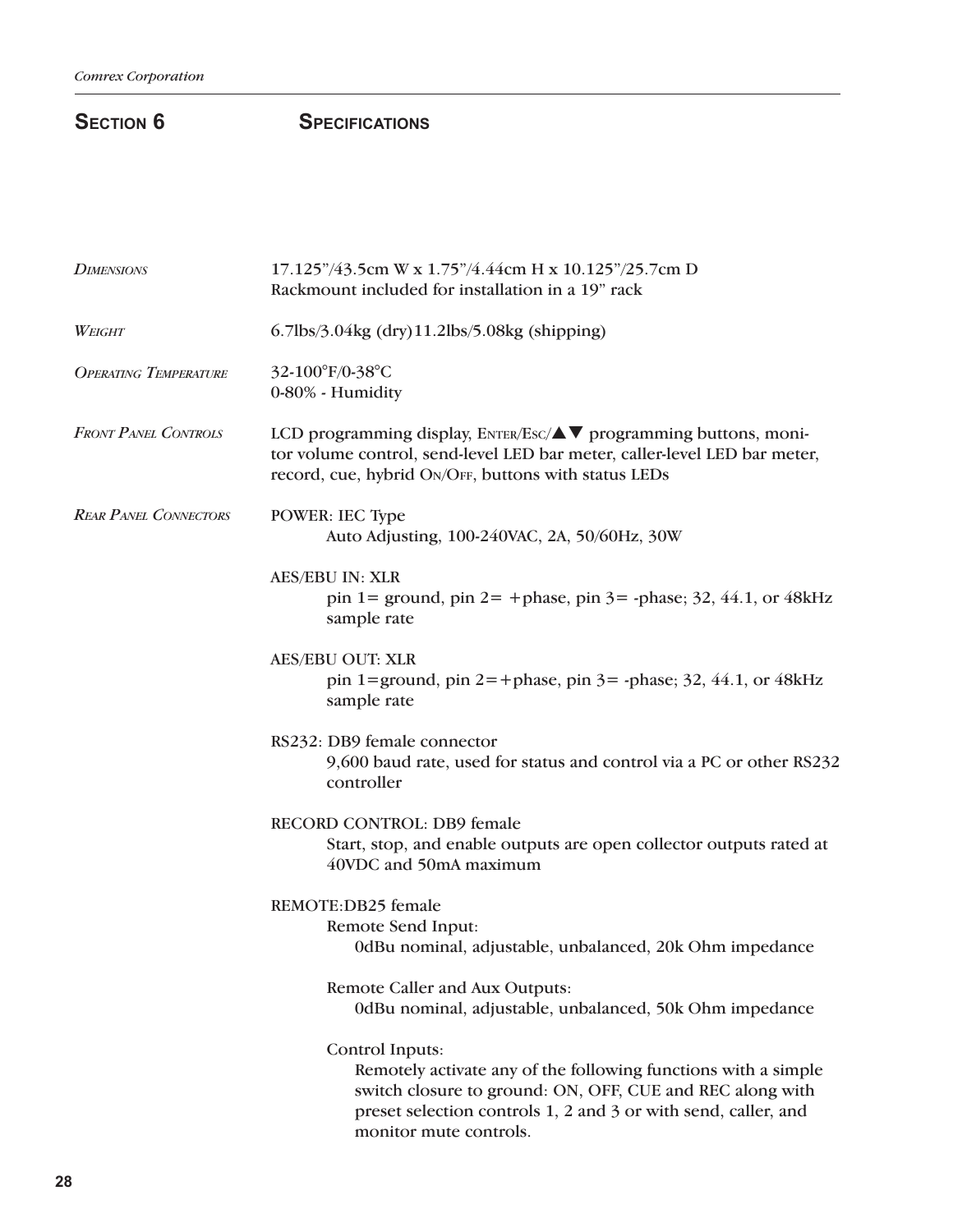|  | <b>Status Outputs:</b> |
|--|------------------------|
|--|------------------------|

Remotely check the status of the hybrid with the ON, OFF, CUE, REC, send presence and caller presence status outputs. All status outputs are open collector outputs rated at 40VDC and 50mA maximum.

| MONITOR OUTPUT: 1/4" stereo jack |  |  |
|----------------------------------|--|--|
|----------------------------------|--|--|

tip=+phase, ring=-phase, sleeve=-phase 2W output into an 8 Ohm load

SEND INPUT: XLR female

Mic/Line selectable, -55 or 0dBu nominal, adjustable, balanced bridging, 20k Ohm impedance, selectable 12VDC Phantom Power

#### CUE IN: XLR female

Mic/Line selectable, -55 or 0dBu nominal, adjustable, balanced bridging, 20k Ohm impedance, selectable 12VDC Phantom Power

#### CALLER OUTPUT: XLR male

0dBu nominal, adjustable, balanced 50k Ohm impedance

### AUX OUTPUT: XLR male

0dBu nominal, adjustable, balanced 50k Ohm impedance

### TELCO LINE: RJ11 connector

POTS (plain old telephone service) line or analog extension from a PBX or dry line (no DC offset voltage). A-Lead supervision provided (see "Line Connector" pinout chart on page 32 for further details).

TELCO SET: RJ11 connector A-Lead supervision provided (see "Set Connector" pinout chart on page 32 for further details).

All measurements referenced at –15dBm level on the phone line. FREQUENCY RESPONSE:  $+/- 1dB$  from 250Hz to 3.5kHz DYNAMIC RANGE: >70dB DISTORTION: <0.15% *Telephone Transmit*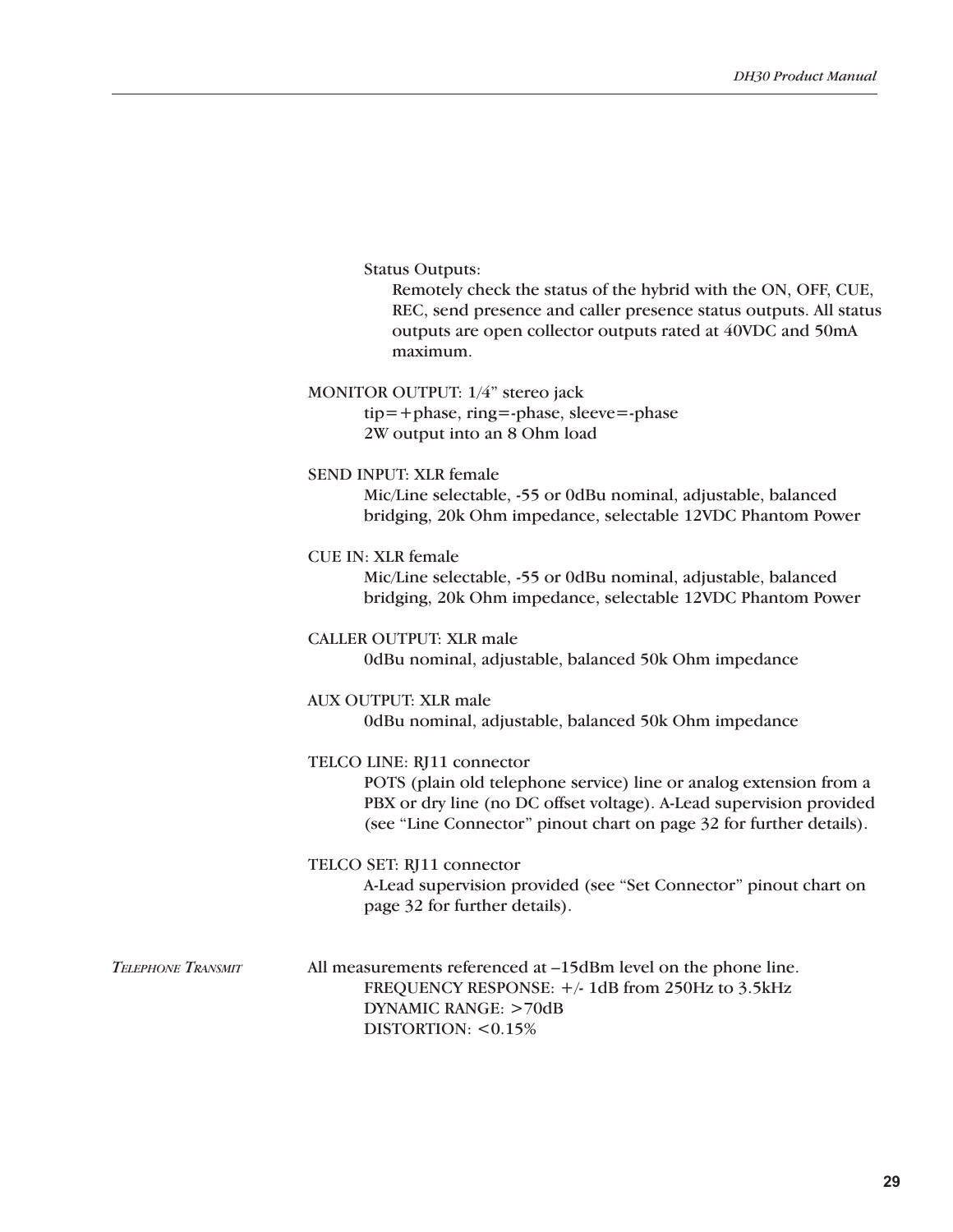| <b>TELEPHONE RECEIVE</b>                      | All measurements referenced at $-15$ dBm level on the phone line with<br>caller processing options bypassed.<br>FREQUENCY RESPONSE: $+/- 1dB$ from 250Hz to 3.5kHz<br>DYNAMIC RANGE: >70dB<br>DISTORTION: $< 0.1\%$ |
|-----------------------------------------------|---------------------------------------------------------------------------------------------------------------------------------------------------------------------------------------------------------------------|
| <b>ECHO CANCELLATION/MIX-</b><br><b>MINUS</b> | TAIL TIME: 120 milliseconds<br>NULL: 50dB                                                                                                                                                                           |
| <b>TELCO CANCELLATION</b>                     | TAIL TIME: 32 milliseconds<br>NULL: 55dB                                                                                                                                                                            |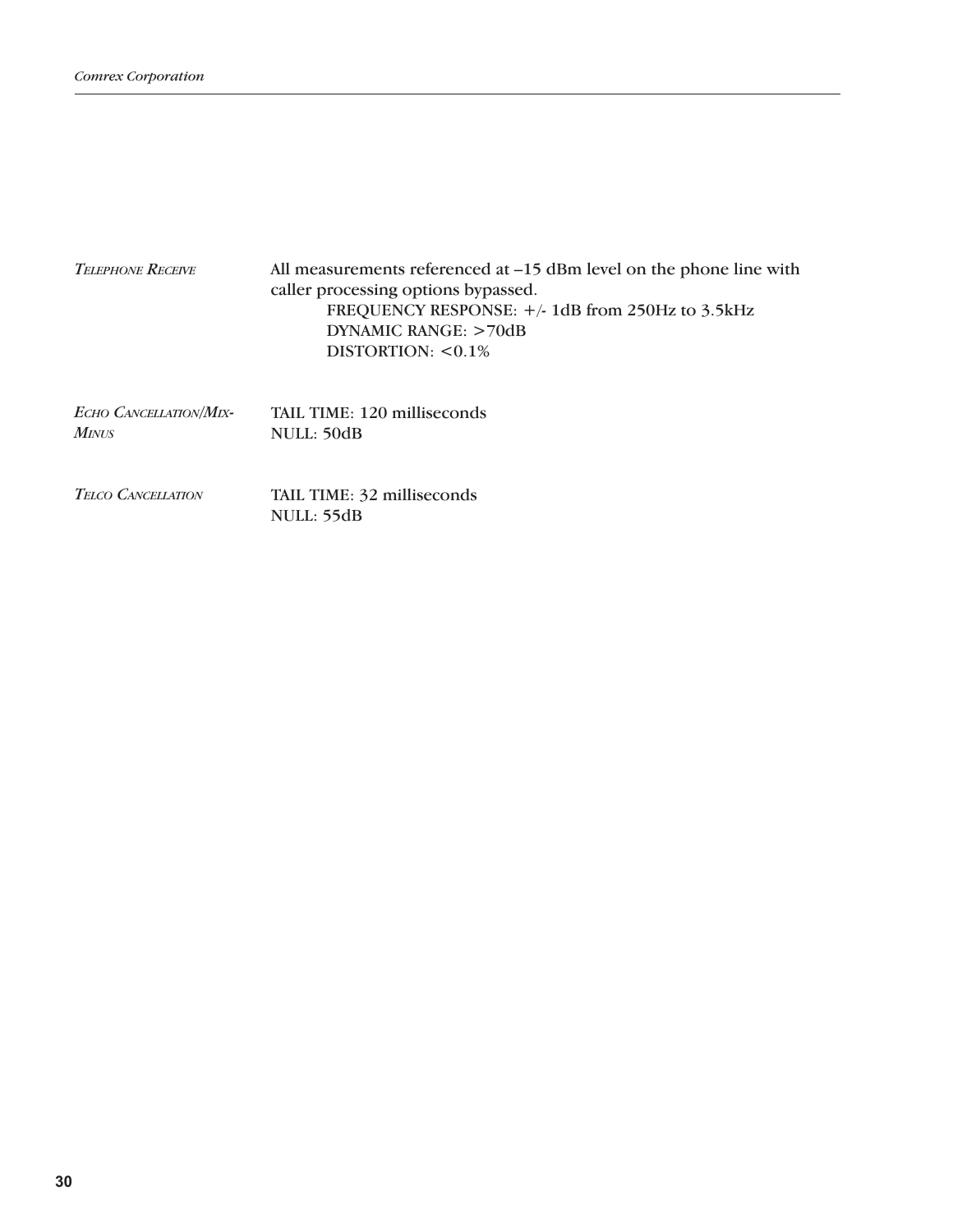# Section 7 PINOUTS

#### *Remote Connector*

| Pin  | <b>Description</b>            | Pin | <b>Description</b>            |
|------|-------------------------------|-----|-------------------------------|
| 1    | Remote on *                   | 14  | Remote on Indication **       |
| 2    | Remote off *                  | 15  | Remote off Indication **      |
| 3    | Remote Record *               | 16  | Record Indication **          |
| 4    | Remote Cue <sup>*</sup>       | 17  | Cue Indication **             |
| 5    | Switch/Indicator Common       | 18  | Indicator Common              |
| $+6$ | Select Preset 1/Send Mute *   | 19  | Send Presence Indicator **    |
| $+7$ | Select Preset 2/Caller Mute * | 20  | Caller Presence Indicator **  |
| 8    | N/C                           | 21  | <b>Indicator Common</b>       |
| 9    | Unbalanced Send #             | 22  | Unbalanced<br>Audio Common #  |
| 10   | Unbalanced Caller ##          | 23  | Unbalanced<br>Audio Common ## |
| 11   | Unbalanced Aux Out ###        | 24  | Unbalanced<br>Audio Common ## |
| † 12 | Select Preset 3/Monitor Mute* | 25  | Switch Common                 |
| 13   | N/C                           |     |                               |

\* Remote control provided via contact closure to digital ground

\*\* Remote indicators provided via open collector outputs, <40 V, 50 mA

# 0dB line-level input with >20 kOhm impedance

## 0dB line level output with a <50 Ohm impedance

 † These control inputs will perform preset selection or audio path muting as set by the system menu selection of Remote aux pins

| Pin           | <b>Description</b> | Pin | <b>Description</b> |  |
|---------------|--------------------|-----|--------------------|--|
|               | N/C                | 6   | N/C                |  |
| $\mathcal{P}$ | <b>TXD</b>         |     | N/C                |  |
| 3             | <b>RXD</b>         | 8   | N/C                |  |
| 4             | N/C                | 9   | N/C                |  |
| 5             | <b>GROUND</b>      |     |                    |  |

#### *RS232 Connector*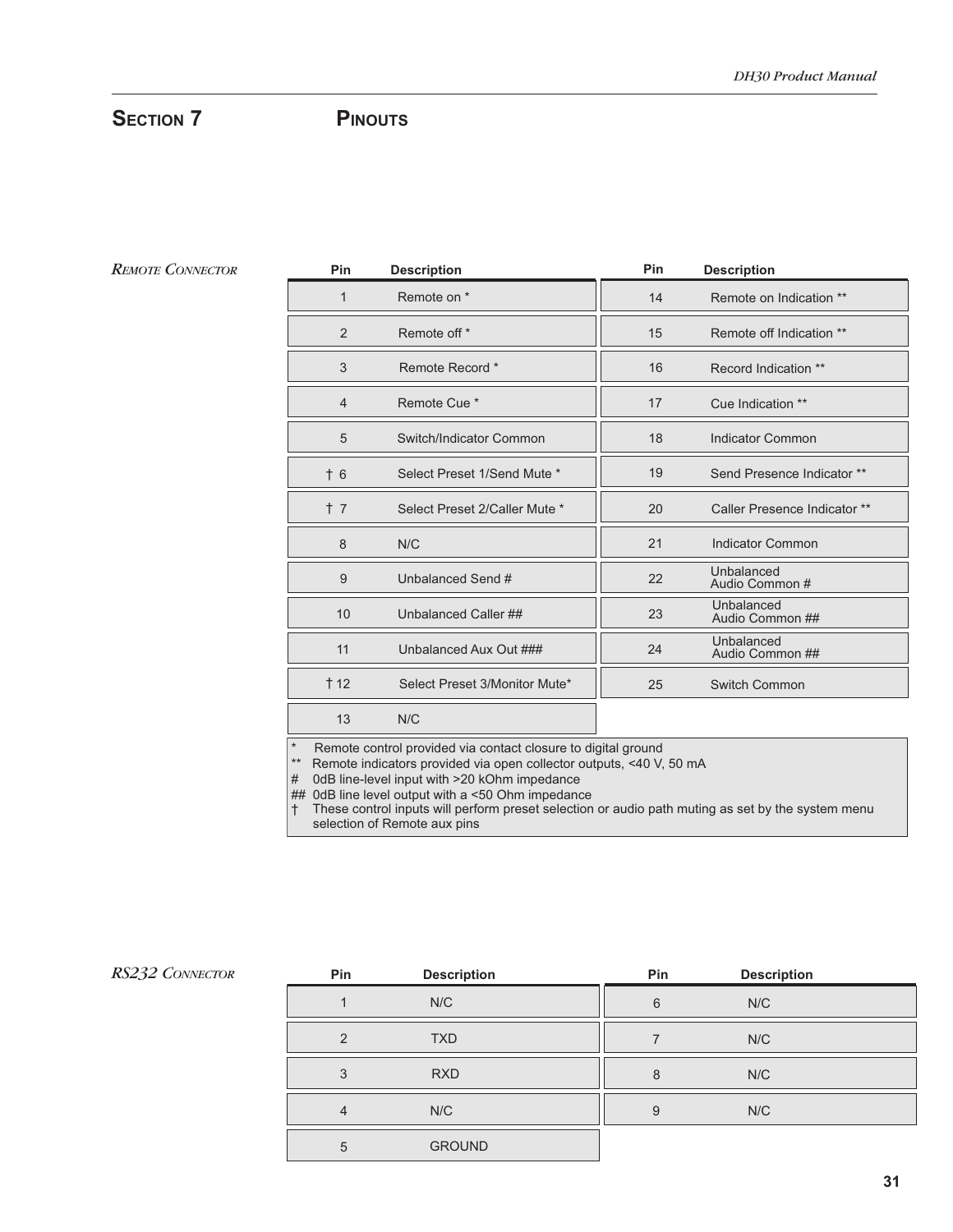### *Record Control*

| Pin            | <b>Description</b>   | Pin | <b>Description</b>          |
|----------------|----------------------|-----|-----------------------------|
|                | <b>Start</b>         | 6   | <b>Start Common</b>         |
| $\mathcal{P}$  | N/C                  |     | N/C                         |
| 3              | N/C                  | 8   | Stop Common                 |
| $\overline{4}$ | Stop                 | 9   | <b>Record Enable Common</b> |
| 5              | <b>Record Enable</b> |     |                             |

#### *Line Connector*

| Pin | <b>Description</b>    | Pin  | <b>Description</b>    |
|-----|-----------------------|------|-----------------------|
|     | To pin 6 of SET RJ11C |      | Ring                  |
| $*$ | To pin 5 SET of RJ11C | $*5$ | To pin 2 of SET RJ11C |
|     | Tip                   |      | To pin 1 of SET RJ11C |

\*When the On button is illuminated on the DH30, an "A-Lead Closure" is provided between pins 2 and 5 of the LINE and SET jacks. This connection is useful for key telephone system such as the 1A2. If you connect the DH30 to an extension jack of a more modern PBX, you should first check to see if those wires are used for signalling or power. If so, do not connect them to the DH30. You may, however, use the pin 2-5 connection to control the hookswitch on a modified PBX phone. Contact Comrex technical support for more information.

| Pin     | <b>Description</b>     | Pin  | <b>Description</b>     |
|---------|------------------------|------|------------------------|
|         | To pin 6 of LINE RJ11C |      | Tip                    |
| $*_{2}$ | To pin 5 of LINE RJ11C | $*5$ | To pin 2 of LINE RJ11C |
|         | <b>Ring</b>            |      | To pin 1 of LINE RJ11C |

#### **XLR** CONNECTOR

*Set Connector*

| <b>Pin</b> | <b>Description</b> | <b>Pin</b> | <b>Description</b> |
|------------|--------------------|------------|--------------------|
|            | Ground             | Tip        | + Phase audio      |
|            | + Phase audio      | Ring       | - Phase audio      |
| 3          | - Phase audio      | Sleeve     | - Phase audio      |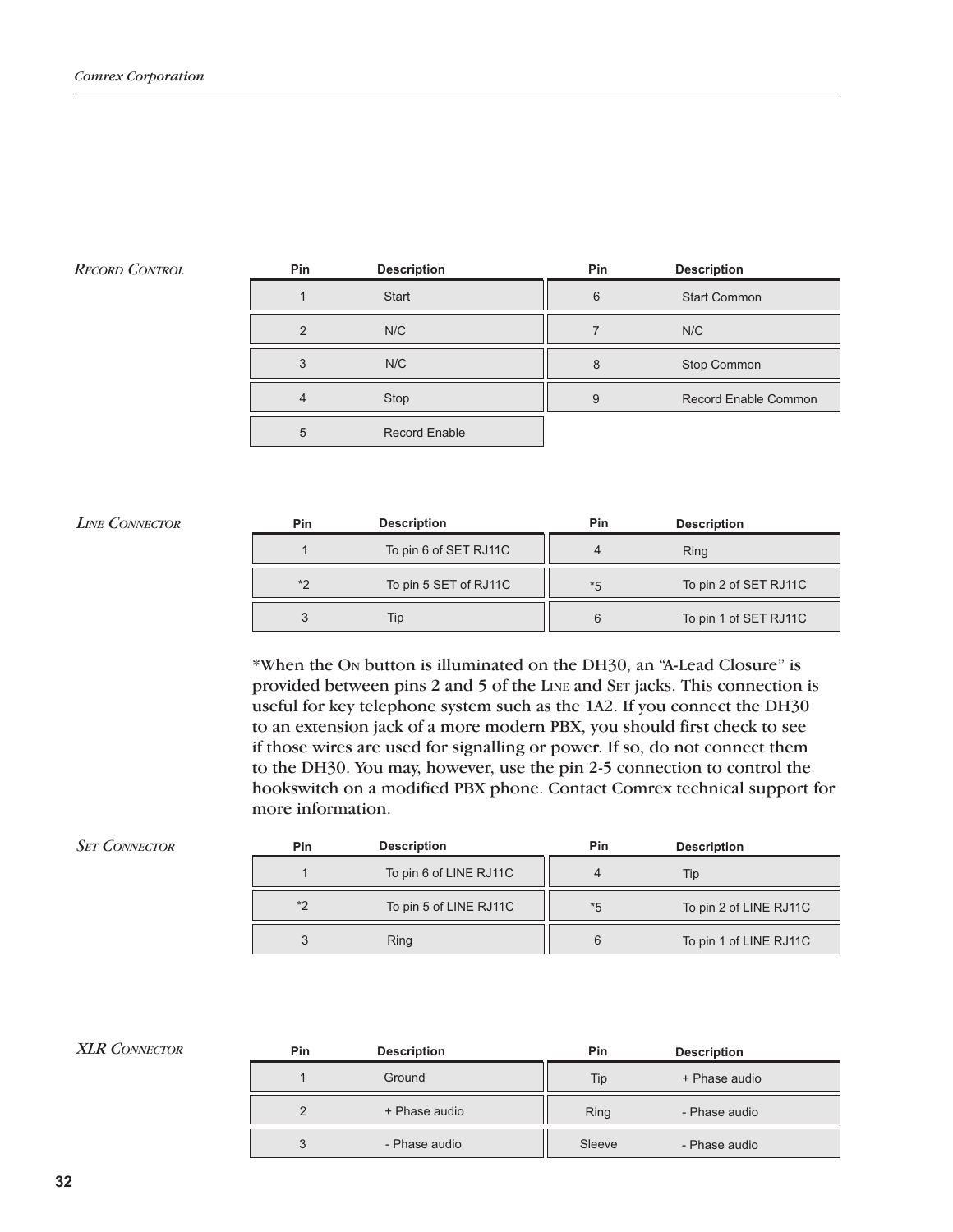**SECTION 8 SERIAL COMMUNICATIONS PROTOCOL** 

The RS232 port on the DH30 is a serial communications port used to control DH30 operations through an external device such as a PC or a control device. This section describes the protocol and serial commands used to control the DH30.

The RS232 serial port runs at 9600 baud, no parity, eight data bits and one stop bit.

Serial commands to the DH30 can control the following types of operations: Hybrid On/Off, Cuing, Recording, Monitor volume, Preset selection and Detection of an Incoming Call.

| <b>Function</b>                                                                               | <b>Serial Command</b> | <b>Returned Status</b>         |
|-----------------------------------------------------------------------------------------------|-----------------------|--------------------------------|
|                                                                                               |                       |                                |
| On/Off                                                                                        | TE <cr></cr>          | TE 0 <cr> or TE1<cr></cr></cr> |
| Off                                                                                           | TE 0 <cr></cr>        | TE O                           |
| On                                                                                            | <b>TE 1<cr></cr></b>  | TE <sub>1</sub>                |
|                                                                                               |                       |                                |
|                                                                                               |                       |                                |
| <b>Cue Status</b>                                                                             | CUE <cr></cr>         | CUE 0 or CUE 1                 |
| Cue Off                                                                                       | CUE 0 <cr></cr>       | CUE <sub>0</sub>               |
| Cue On                                                                                        | CUE 1 <cr></cr>       | CUE <sub>1</sub>               |
| Cue Toggle                                                                                    | Cue 2 <cr></cr>       | CUE 0 or CUE 1                 |
|                                                                                               |                       | (toggled)                      |
|                                                                                               |                       |                                |
| <b>Record Status</b>                                                                          | REC <cr></cr>         | REC 0/1/2/3                    |
| <b>Record Off</b>                                                                             | REC 0 <cr></cr>       |                                |
| <b>Record On</b>                                                                              | REC 1 <cr></cr>       | (see note below)               |
| Record Toggle                                                                                 | REC 2 <cr></cr>       |                                |
|                                                                                               |                       |                                |
|                                                                                               |                       |                                |
| Monitor Volume Up*                                                                            | VOLUP <cr></cr>       | <b>VOLUP</b>                   |
| <b>Monitor Volume Down</b>                                                                    | VOLDWN <cr></cr>      | <b>VOLDWN</b>                  |
| *no value give                                                                                |                       |                                |
|                                                                                               |                       |                                |
|                                                                                               |                       |                                |
| <b>Current Preset</b>                                                                         | PRESET <cr></cr>      | PRESET 1                       |
| <b>Select Preset 1</b>                                                                        | PRESET 1 <cr></cr>    | PRESET <sub>2</sub>            |
| <b>Select Preset 2</b>                                                                        | PRESET 2 <cr></cr>    | PRESET <sub>3</sub>            |
| <b>Select Preset 3</b>                                                                        | PRESET 3 <cr></cr>    |                                |
|                                                                                               |                       |                                |
| <b>Incoming Call</b>                                                                          | N/A                   | <b>RING</b>                    |
|                                                                                               |                       |                                |
| NOTE: The returned status is dependent on the current setting of the hybrid. See table below: |                       |                                |
| <b>Status Returned</b>                                                                        | Record-Ready          | Recording                      |
| $\overline{0}$                                                                                | no                    | no                             |
| 1                                                                                             | yes                   | no                             |
| $\overline{2}$                                                                                | no                    | yes                            |
| 3                                                                                             | yes                   | yes                            |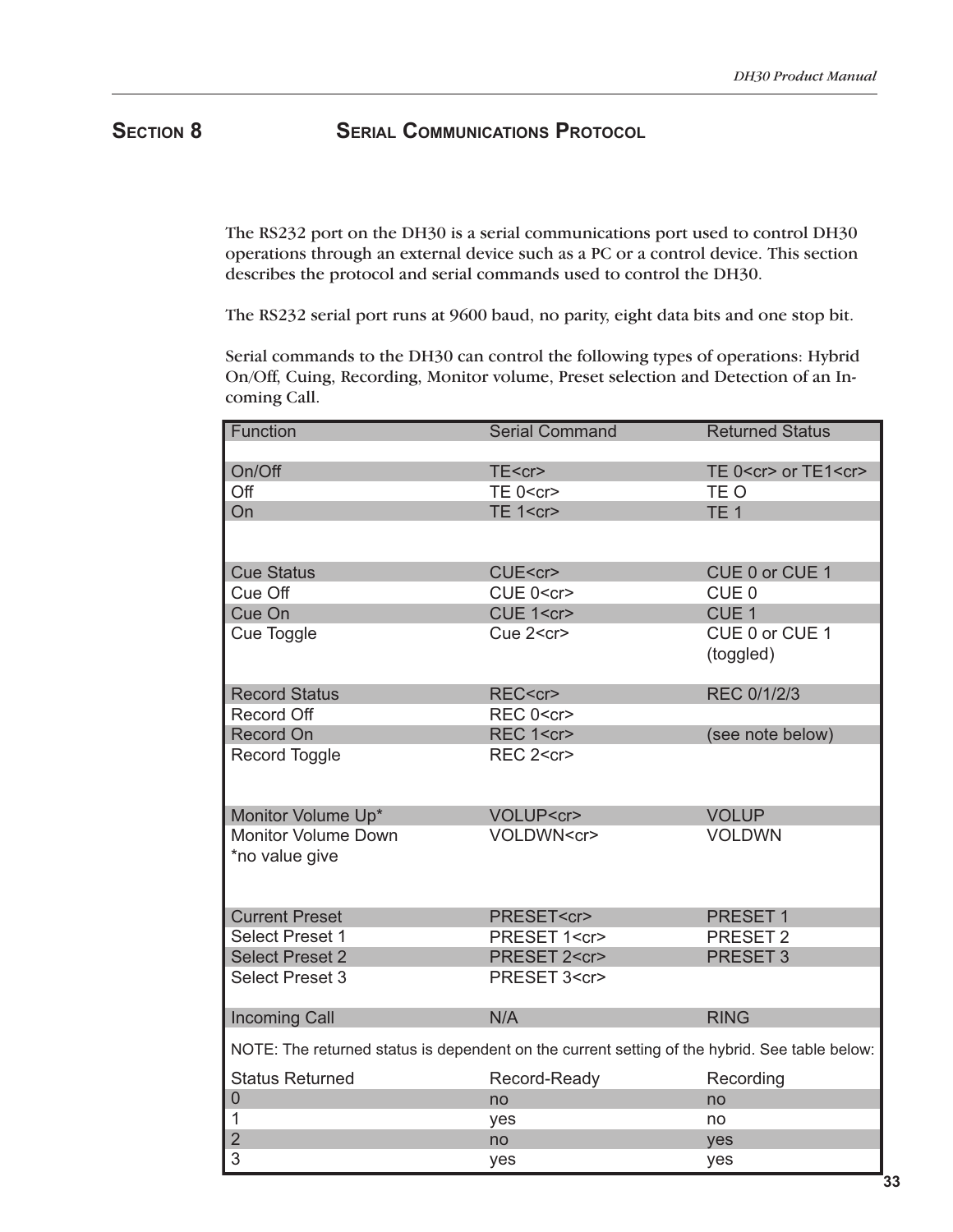The structure of serial commands is an option/value, followed by a carriage return:

#### **command x**

Commands can be either UPPER CASE or lower case terminated by a carriage return. Characters are not echoed back to the sending device as they are sent. After a command has been sent, including the carriage return, the command is echoed back in uppercase with the new value followed by a DH30> command prompt.

For example, a command to turn Cue on would be formatted like this: **CUE 1<cr>**

(CUE = function command,  $1=On$ , as shown in the facing table.)

The returned response would be: **CUE 1 DH30>**

If the Cue feature was off and the toggle Cue command was sent: **CUE 2<cr>**

The returned response would be: **CUE 1 DH30>**

Indicating that the Cue feature had been turned on.

To get status back on what the current setting is, send the command without a parameter. For example if the Cue function is on when the command is sent: **CUE<cr>**

The response would be: **CUE 1 DH30>**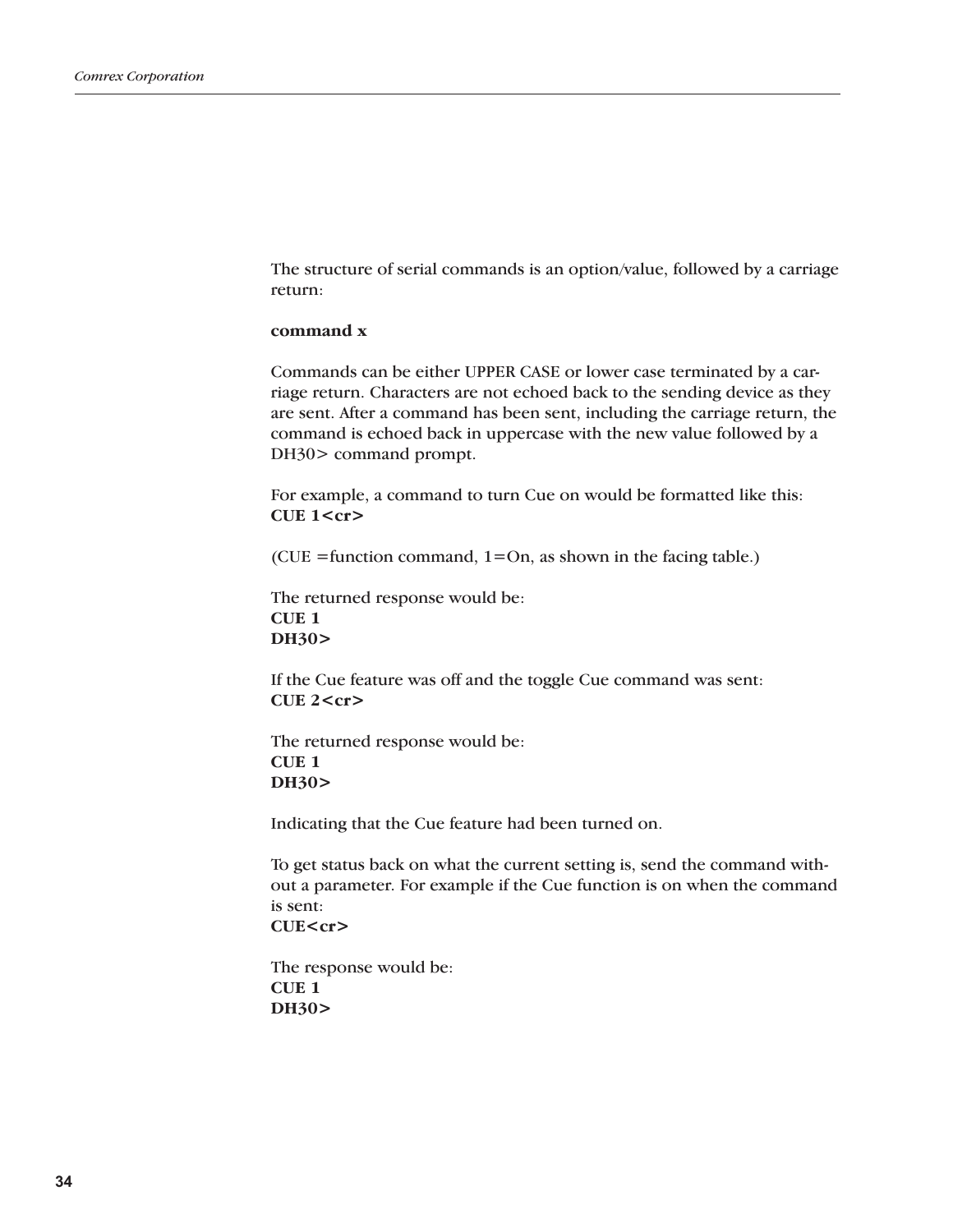**SECTION 9 DH30 AUDIO FLOW** 

The diagram below shows all the audio inputs and outputs and associated gain blocks and mixing junctions. The inputs are on the left (however, the Telco LINE and SET jacks are both input and output). The outputs are on the right.



# DH30 Audio Flow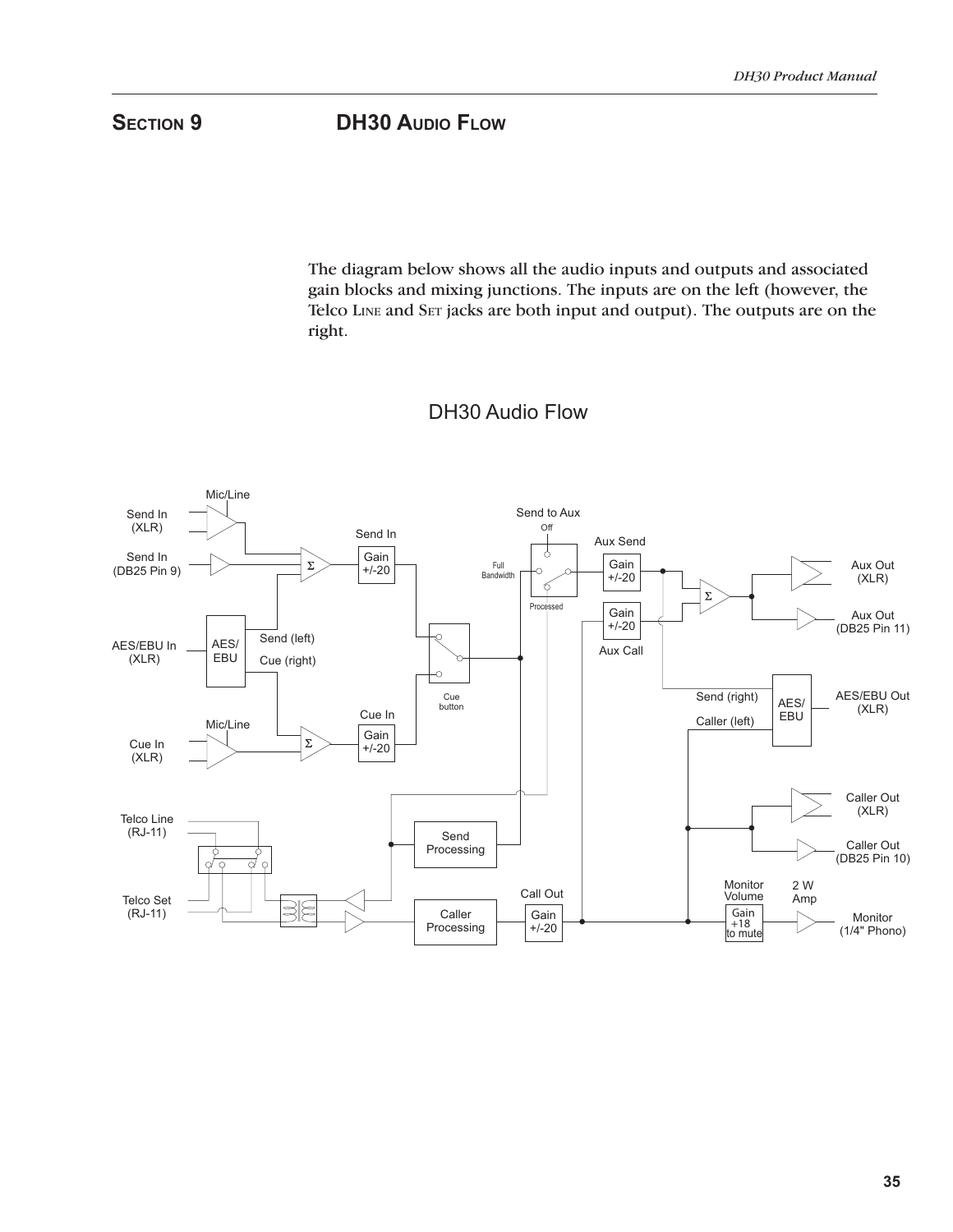# SECTION 10 **COMPLIANCE**

This equipment has been tested and found to comply with the limits for a Class A digital device, pursuant to Part 15 of the FCC rules. These limits are designed to provide reasonable protection against harmful interference when the equipment is operated in a commercial environment. This equipmet generates, uses and can radiate radio frequency energy and, if not installed and used in accordance with the instruction manual, may cause harmful interference to radio communications. Operation of this equipment in a residential area is likely to cause harmful interference, in which case the user will be required to correct the interference at his/her own expense. *FCC Part 15 Compliance*

> Changes or modifications not expressly approved by Comrex Corporation could void the user's authority to operate the equipment.

A label containing the FCC registration number and Ringer Equivalence Number (REN) for this equipment is prominently posted on the top plate near the rear of the equipment. If requested, this information must be provided to your telephone company. *FCC Part 68 Compliance*

USOC Jacks: This device uses RJ11C and RJ21X terminal jacks.

The REN is used to determine the quantity of devices which may be connected to the telephone line. Excessive REN's on the telephone line may result in the devices not ringing in response to an incoming call. In most, but not all areas, the sum of the REN's should not exceed five (5). To be certain of the number of devices that may be connected to the line, as determined by the total REN's, contact the telephone company to obtain the maximum REN's for the calling area.

If this equipment causes harm to the telephone network, the telephone company will notify you in advance that temporary discontinuance of service may be required. If advance notice is not practical, the telephone company will notify the customer as soon as possible. Also, you will be advised of your right to file a complaint with the FCC, if you believe it is necessary.

The telephone company may make changes in its facilities, equipment, operations or procedures that could affect the operation of the equipment. If this happens, the telephone company will provide advance notice for you to make the necessary modifications in order to maintain uninterrupted service.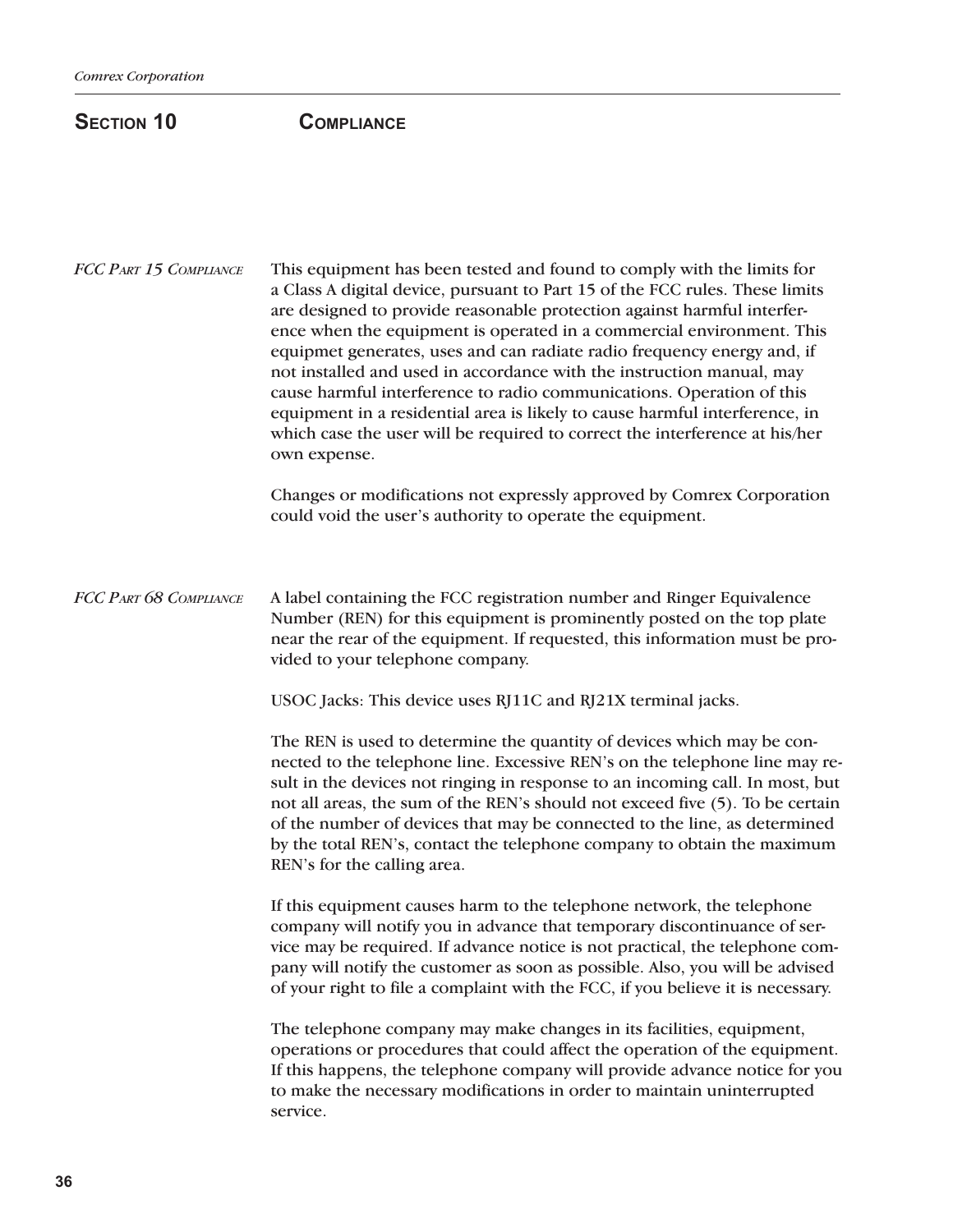|                      | If you experience problems with this equipment, contact Comrex Corpo-<br>ration, 19 Pine Road, Devens, MA 01434 or by telephone at 978-784-1776<br>for repair and warranty information. If the trouble is causing harm to the<br>telephone network, the telephone company may request you remove the<br>equipment from the network until the problem is resolved.<br>No user serviceable parts are contained in this product. If damage or mal-<br>function occurs, contact Comrex Corporation for instructions on its repair<br>or return.<br>This equipment cannot be used on telephone company provided coin ser-<br>vice. Connection to Party Line Service is subject to state tariffs.                                                                                                                                                                                                         |
|----------------------|-----------------------------------------------------------------------------------------------------------------------------------------------------------------------------------------------------------------------------------------------------------------------------------------------------------------------------------------------------------------------------------------------------------------------------------------------------------------------------------------------------------------------------------------------------------------------------------------------------------------------------------------------------------------------------------------------------------------------------------------------------------------------------------------------------------------------------------------------------------------------------------------------------|
| <b>IC COMPLIANCE</b> | NOTICE: The Industry of Canada label identifies certified equipment. This<br>certification means that the equipment meets certain telecommunications<br>network protective operational and safety requirements. The Department<br>does not guarantee the equipment will operate to the user's satisfaction.<br>Before installing this equipment, users should ensure that it is permissible<br>to be connected to the facilities of the local telecommunications com-<br>pany. The equipment must also be installed using an acceptable method<br>of connection. In some cases, the company's inside wiring associated with<br>a single line individual service may be extended by means of a certified<br>connector assembly (telephone extension cord). The customer should be<br>aware that compliance with the above conditions may not prevent degrada-<br>tion of service in some situations. |
|                      | Repairs to certified equipment should be made by Comrex Corporation.<br>Any repairs or alterations made by the user to this equipment, or equip-<br>ment malfunctions, may give the telecommunications company cause to<br>request the user to disconnect the equipment.                                                                                                                                                                                                                                                                                                                                                                                                                                                                                                                                                                                                                            |
|                      | Users should ensure, for their own protection, that the electrical ground<br>connections of the power utility, telephone lines, and internal metallic wa-<br>ter pipe system, if present, are connected together. This precaution may be<br>particularly important in rural areas.                                                                                                                                                                                                                                                                                                                                                                                                                                                                                                                                                                                                                  |
|                      | <b>CAUTION:</b> Users should not attempt to make such connections them-<br>selves, but should contact the appropriate electrical inspection authority,<br>or electrician, as appropriate.                                                                                                                                                                                                                                                                                                                                                                                                                                                                                                                                                                                                                                                                                                           |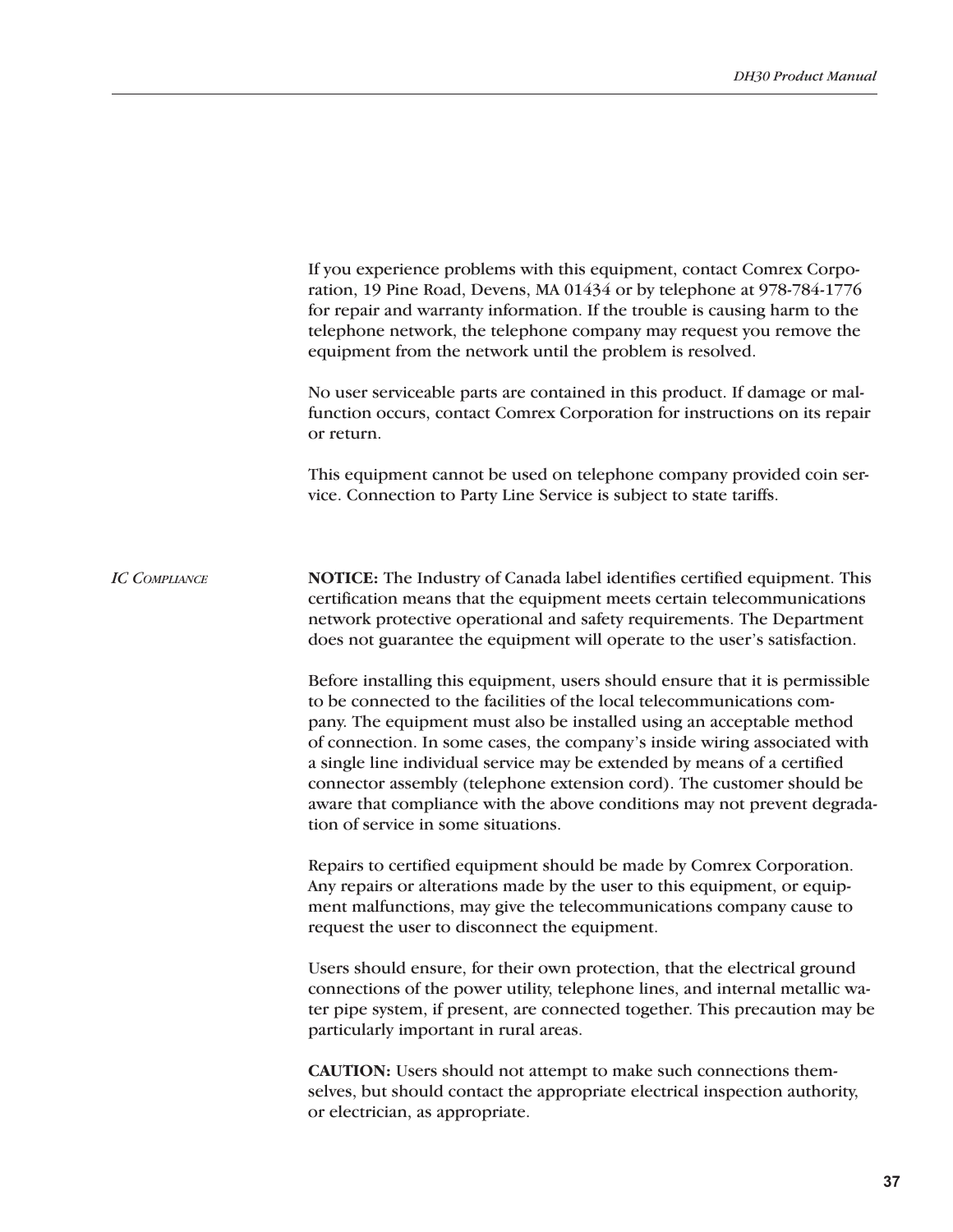*International Compliance (Applies to DH30 910-012-302)*

#### **Information for CTR21**

The Digital Hybrid 30/DH30/910-012-302 has been approved in accordance with Council Decision 98/482/EC for pan-European single terminal connection to the public switched telephone network (PSTN). However, due to differences between the individual PSTN's provided in different countries, the approval does not, of itself, give an unconditional assurance of successful operation on every PSTN network termination point.

In the event of problems, you should contact your equipment supplier in the first instance.

#### **Network Compatibility Declaration**

Comrex Corporation, 19 Pine Road, Devens, MA 01434 USA declares that the product Digital Hybrid 30/DH30/910-012-302 is designed to be compatible with the following networks: Austria, Belgium, Denmark, Finland, France, Germany, Greece, Iceland, Ireland, Italy, Liechtenstein, Luxembourg, The Netherlands, Norway, Portugal, Spain, Sweden, Switzerland and United Kingdom.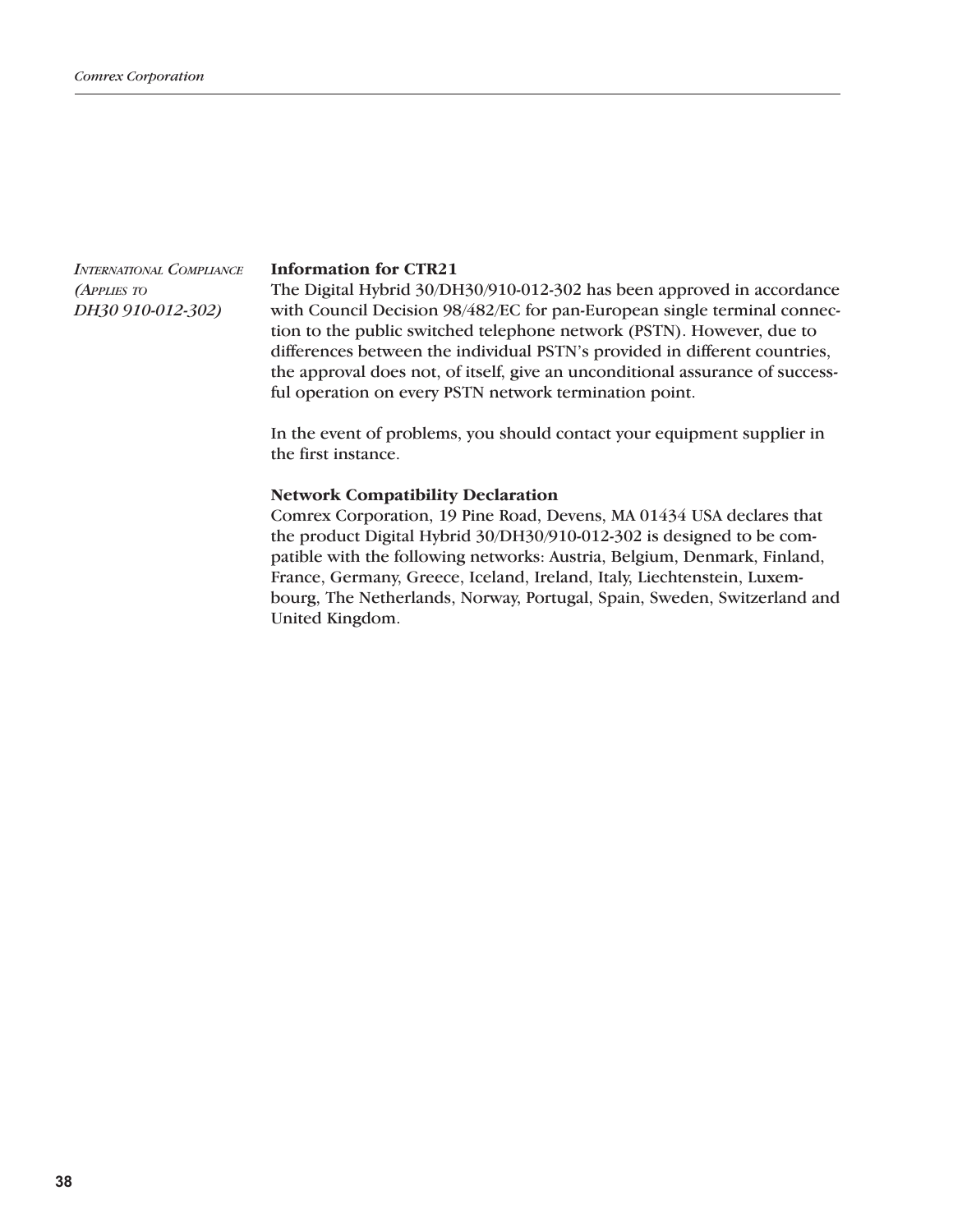# **Section 11 User-Defined Presets Worksheet**

Use these worksheets to record the presets you configure for your site. For descriptions of the menu options, refer to "Viewing or Changing Settings" through the LCD Panel on page 17.

| Menu              | Submenu               | Submenu            | <b>Submenu</b>  | Factory             | <b>User</b> | <b>User</b> | <b>User</b> |
|-------------------|-----------------------|--------------------|-----------------|---------------------|-------------|-------------|-------------|
| <b>Categories</b> | <b>Selections</b>     | <b>Parameters</b>  | <b>Ranges</b>   | <b>Default</b>      | Preset 1    | Preset 2    | Preset 3    |
| <b>Presets</b>    | <b>Select Preset</b>  |                    |                 | Preset 1            |             |             |             |
|                   | Copy Preset           |                    |                 | n/a                 |             |             |             |
|                   | <b>Recall Default</b> |                    |                 | n/a                 |             |             |             |
| Gain              | Send In Gain          |                    | -20 to 20dB     | 0dB                 |             |             |             |
|                   | Send In Preamp        |                    | Line            | Line                |             |             |             |
|                   |                       |                    | Mic             |                     |             |             |             |
|                   | Cue In Gain           |                    | $-20$ to $20dB$ | 0dB                 |             |             |             |
|                   | Cue In Preamp         |                    | Line            | Line                |             |             |             |
|                   |                       |                    | Mic             |                     |             |             |             |
|                   | Call Out Gain         |                    | $-20$ to $20dB$ | 0dB                 |             |             |             |
|                   | Aux Send Gain         |                    | $-20$ to $20dB$ | 0dB                 |             |             |             |
|                   | Aux Call Gain         |                    | -20 to 20dB     | 0dB                 |             |             |             |
| <b>Caller</b>     | EQ                    | EQ Bypass          | Off             | On                  |             |             |             |
|                   |                       |                    | On              |                     |             |             |             |
|                   |                       | <b>EQ Low Band</b> | $-20$ to $20dB$ | 0dB                 |             |             |             |
|                   |                       | EQ Mid Band        | $-20$ to $20dB$ | 0dB                 |             |             |             |
|                   |                       | EQ High Band       | $-20$ to $20dB$ | 0dB                 |             |             |             |
|                   | Compressor            | Comp Ratio         | <b>Bypass</b>   | <b>Bypass</b>       |             |             |             |
|                   |                       |                    | 2:1             |                     |             |             |             |
|                   |                       |                    | 3:1             |                     |             |             |             |
|                   |                       |                    | 4:1             |                     |             |             |             |
|                   |                       |                    | 6:1             |                     |             |             |             |
|                   |                       |                    | Limiter         |                     |             |             |             |
|                   |                       | Comp Threshold     | -20 to 20dB     | 0dB                 |             |             |             |
|                   |                       | Comp Post Gain     | -20 to 20dB     | 0dB                 |             |             |             |
|                   |                       | Comp Attack        | <1mS to 50mS    | 15mS                |             |             |             |
|                   |                       | Comp Release       | 100 to 2000mS   | 500mS               |             |             |             |
|                   | Expander              | Exp Ratio          | <b>Bypass</b>   | <b>Bypass</b>       |             |             |             |
|                   |                       |                    | 2:1             |                     |             |             |             |
|                   |                       |                    | 3:1             |                     |             |             |             |
|                   |                       |                    | 4:1             |                     |             |             |             |
|                   |                       |                    | 6:1             |                     |             |             |             |
|                   |                       | Exp Threshold      | $-50$ to $0dB$  | $-40dB$             |             |             |             |
|                   |                       | Exp Attack         | <1mS to 50mS    | 15mS                |             |             |             |
|                   |                       | Exp Release        | 100 to 2000mS   | 500mS               |             |             |             |
|                   | <b>Bass Boost</b>     |                    | 0 to 30         | $\mathsf{O}\xspace$ |             |             |             |
|                   | Caller Control        |                    | 0 to -30dB      | 0dB                 |             |             |             |
|                   | Noise Burst           |                    | Off             | On                  |             |             |             |
|                   |                       |                    | On              |                     |             |             |             |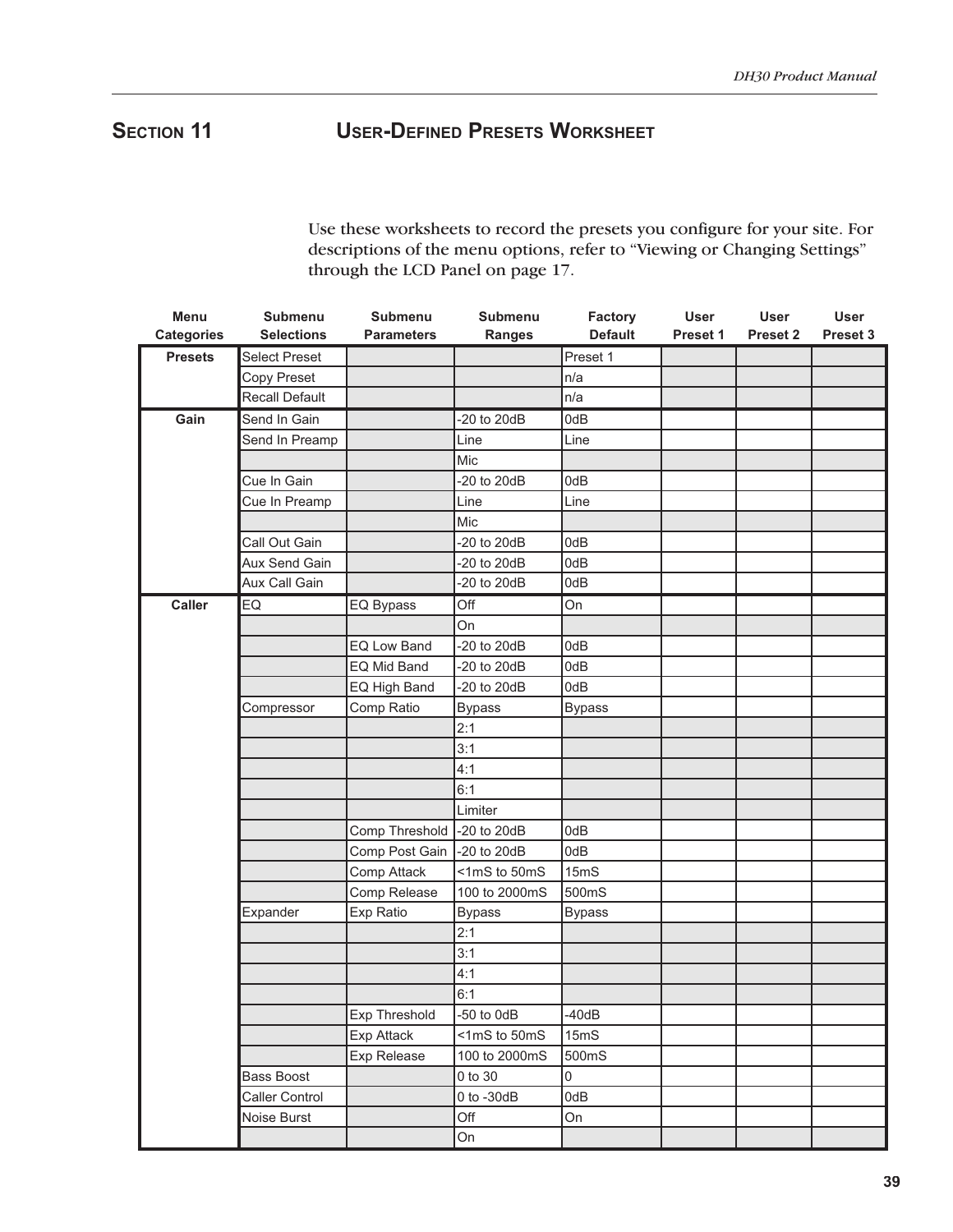| Menu              | <b>Submenu</b>     | Submenu           | Submenu                                             | Factory               | <b>User</b> | User     | <b>User</b> |
|-------------------|--------------------|-------------------|-----------------------------------------------------|-----------------------|-------------|----------|-------------|
| <b>Categories</b> | <b>Selections</b>  | <b>Parameters</b> | Ranges                                              | <b>Default</b>        | Preset 1    | Preset 2 | Preset 3    |
| Echo              | Mix-minus/AEC      |                   | Off                                                 | On                    |             |          |             |
| Canceller         |                    |                   | On                                                  |                       |             |          |             |
|                   | Echo Reduction     |                   | Off                                                 | Normal                |             |          |             |
|                   |                    |                   | Soft                                                |                       |             |          |             |
|                   |                    |                   | Normal                                              |                       |             |          |             |
|                   |                    |                   | Aggressive                                          |                       |             |          |             |
|                   |                    |                   | Maximum                                             |                       |             |          |             |
|                   | <b>EC Train</b>    |                   | Off                                                 | Off                   |             |          |             |
|                   |                    |                   | On                                                  |                       |             |          |             |
|                   | Diagnostics        |                   | Off                                                 | Off                   |             |          |             |
|                   |                    |                   | <b>TERL</b>                                         |                       |             |          |             |
|                   |                    |                   | <b>TEC</b>                                          |                       |             |          |             |
|                   |                    |                   | <b>TNLP</b>                                         |                       |             |          |             |
|                   |                    |                   | <b>TDB</b>                                          |                       |             |          |             |
|                   |                    |                   | <b>AERL</b>                                         |                       |             |          |             |
|                   |                    |                   | <b>AEC</b>                                          |                       |             |          |             |
|                   |                    |                   | <b>ANLP</b>                                         |                       |             |          |             |
|                   |                    |                   | ADB                                                 |                       |             |          |             |
|                   | <b>Test Signal</b> |                   | Off                                                 | Off                   |             |          |             |
|                   |                    |                   | Receive                                             |                       |             |          |             |
|                   |                    |                   | Transmit                                            |                       |             |          |             |
|                   |                    |                   | Rcv & Transmit                                      |                       |             |          |             |
| System            | Auto Answer        |                   | Off                                                 | Off                   |             |          |             |
|                   |                    |                   | On                                                  |                       |             |          |             |
|                   | Auto Disconnect    |                   | Off                                                 | Off                   |             |          |             |
|                   |                    |                   | Loop Drop Only                                      |                       |             |          |             |
|                   |                    |                   | Call Prog Only                                      |                       |             |          |             |
|                   |                    |                   | Loop Drop + CP                                      |                       |             |          |             |
|                   | Remote Control     |                   | Momentary                                           | Momentary             |             |          |             |
|                   |                    |                   | Latching                                            |                       |             |          |             |
|                   | Remote Aux Pins    |                   | Mute Audio                                          | <b>Select Presets</b> |             |          |             |
|                   |                    |                   | <b>Select Presets</b>                               |                       |             |          |             |
|                   | Send to Aux        |                   | Off                                                 | Processed             |             |          |             |
|                   |                    |                   | Processed                                           |                       |             |          |             |
|                   |                    |                   | Full bandwidth                                      |                       |             |          |             |
|                   | AES/EBU            |                   | AES Off                                             | AES Off               |             |          |             |
|                   |                    |                   | 32000 kHz                                           |                       |             |          |             |
|                   |                    |                   | 44100 kHz                                           |                       |             |          |             |
|                   |                    |                   | 48000 kHz                                           |                       |             |          |             |
|                   | Set Passcode       |                   | New Passcode                                        | AAVY Enter            |             |          |             |
|                   | Version**          |                   |                                                     | Vx.x Date             |             |          |             |
| <b>Lock Panel</b> |                    |                   | Off                                                 | Off                   |             |          |             |
|                   |                    |                   | On--"L" will appear in lower right corner of screen |                       |             |          |             |

\*\*Sub menu version will indicate the current version of code and the date implemented.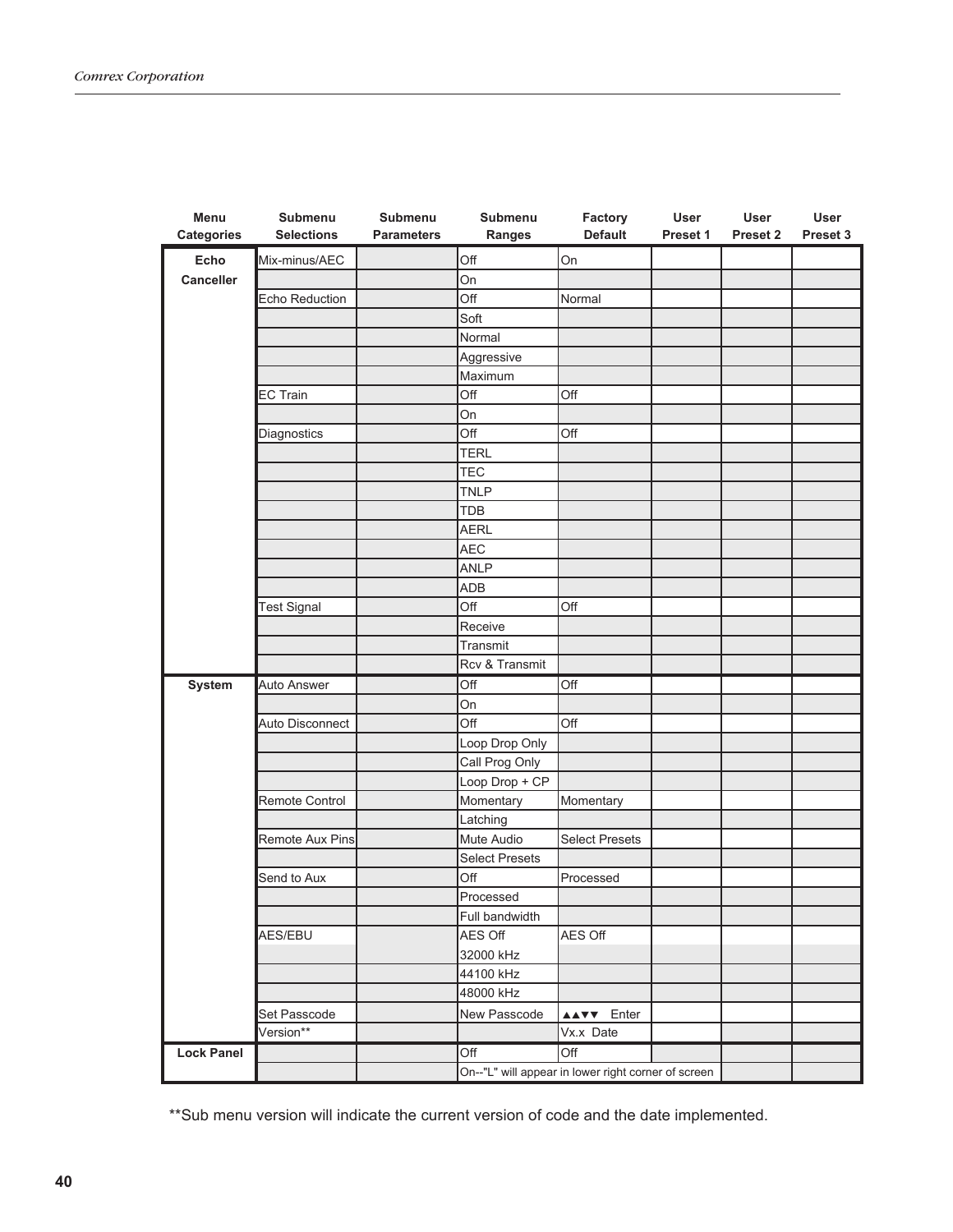# **SECTION 12 GLOSSARY**

**AES/EBU —** Audio Engineering Society/European Broadcasting Union. The protocol for communicating two-channel digital audio information over a serial link.

**AEC —** Acoustic Echo Cancellation. The process of removing echo before it returns to its source.

**AERL —** Acoustic Echo Return Loss. The amount of echo returned to the audio source in an acoustic environment.

**Analog Line —** A telephone line that is not digital.

**Balanced Audio —** A two-line audio signal without reference to ground (i.e. differential-mode audio).

**Bass Boost —** Spectral enhancement of frequencies below 250 Hz.

**Bypass —** A route where current flows around instead of through a component or circuit.

**Cadence —** Any tone on a telephone line that has a distinct pattern.

**Call Progress Tones —** Tones sent from the telephone switch to inform the caller or devices that a call has ended. These tones include a busy signal, dial tone, fast busy, or dual-tones.

**Caller —** The caller's voice as it enters the hybrid from the telephone line.

**Caller Control —** Suppression of caller audio when send audio is present.

**Compressor —** See Limiter.

**Console —** The audio mixer used to combine all programming sources. A console is also called a mixing board, a mixer, audio board, etc.

**Cue —** Audio heard by caller when cue mode is active.

**Digital Signal Processing —** Digitally modifying a signal to provide a specific function or output.

**Dryline —** A telephone circuit over which voice signals are transmitted and contains no DC offset voltage.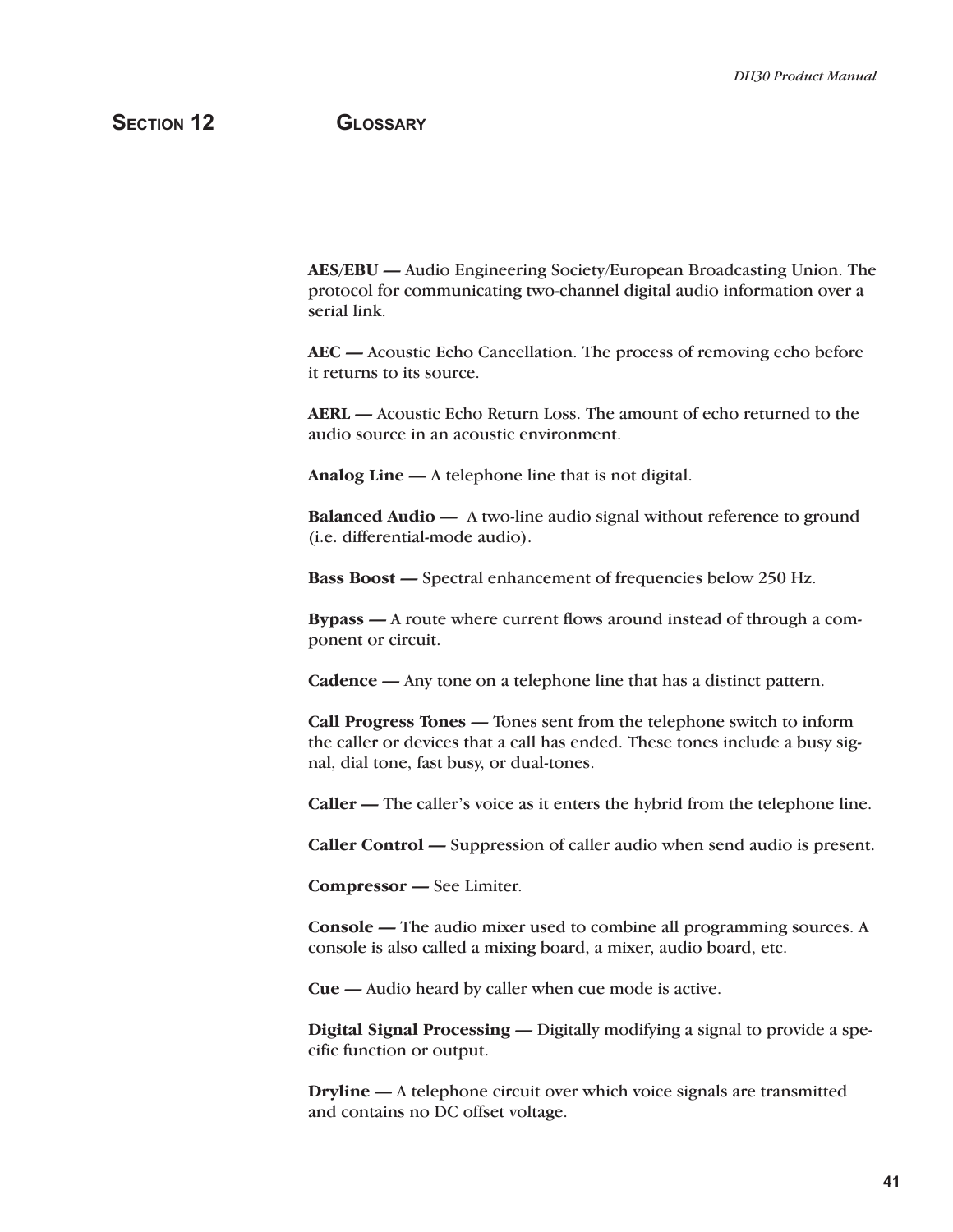**DSP —** Digital Signal Processing/Processor.

**Echo Cancellation —** Digital removal of speaker audio that is picked up by the microphone.

**Equalizer —** A device that allows the user to tailor frequency response.

**Expander —** More accurately called the downward expander, this suppresses noise when the caller is not talking.

**Handset —** The hand-held part of a communications system, usually consisting of a speaker and microphone.

**Hybrid —** See Telephone Hybrid.

**Latching —** A control signal that remains in a fixed state until you release it. This is opposed to momentary control, which is a pulsed signal.

**LED —** Light emitting diode. A semiconductor diode used in an electronic display that emits a light when subjected to an applied voltage.

**Limiter —** A circuit whose output signal amplitude remains at a predetermined level despite variations in input signal amplitude.

**Loop Drop —** A temporary interruption on the telephone line's DC voltage.

**Mix-Minus —** Audio that must be sent to callers to prevent feedback on the audio system through the hybrid. Mix-Minus is a mix of all audio on the console, minus the caller's audio. Without a mix-minus feed, the caller audio appearing on the console is sent back to the caller, where it is retransmitted to the studio through the caller's telephone. This feedback can create anything from an echo to a howling squeal.

**Noise Burst —** A burst of white noise used by the hybrid to optimize echo cancellation and null performance.

**Null —** The ability of the analog hybrid to separate send audio from caller audio. (Also known as trans-hybrid loss or side tone.)

**Off —** The DH30 front panel control that disconnects callers who are active on the system. This control does not affect DH30 power.